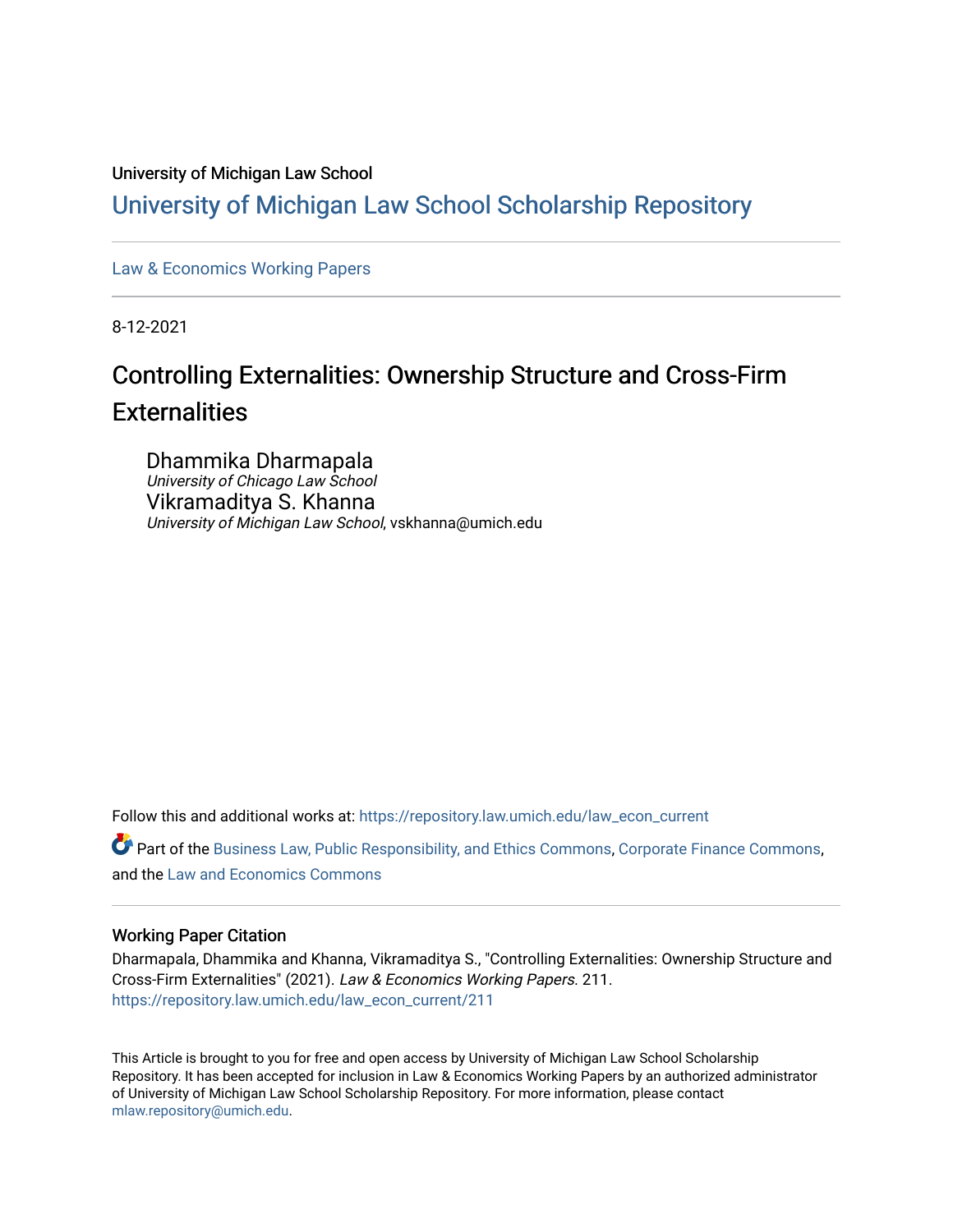

# Controlling Externalities:Ownership Structure and Cross-Firm Externalities

Law Working Paper N° 603/2021 August 2021

#### Dhammika Dharmapala

University of Chicago, Australian National University, CESifo and Oxford University

Vikramaditya S. Khanna University of Michigan and ECGI

© Dhammika Dharmapala and Vikramaditya S. Khanna 2021. All rights reserved. Short sections of text, not to exceed two paragraphs, may be quoted without explicit permission provided that full credit, including © notice, is given to the source.

This paper can be downloaded without charge from: http://ssrn.com/abstract\_id=3904316

https://ecgi.global/content/working-papers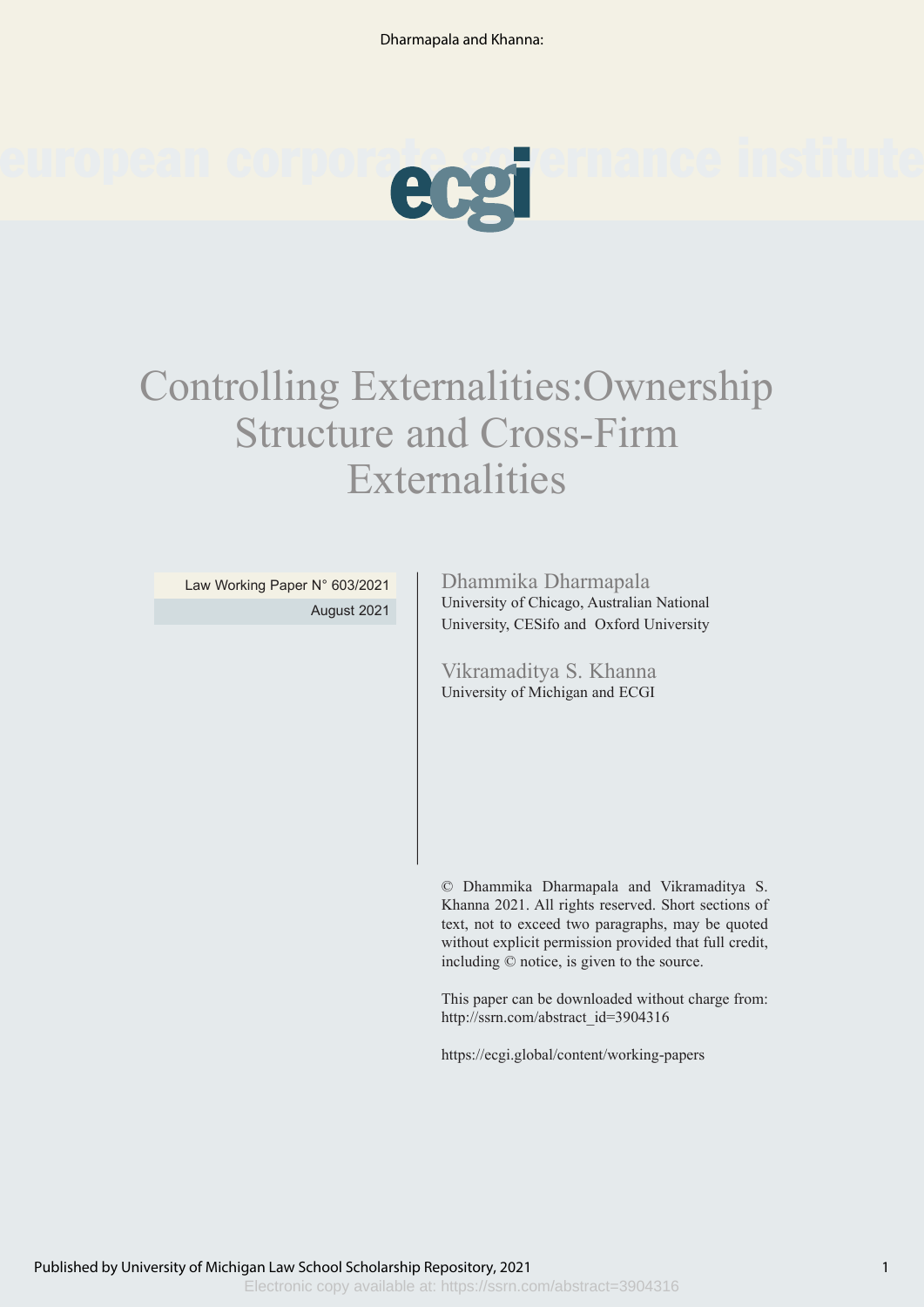ECGI Working Paper Series in Law

## Controlling Externalities: Ownership Structure and Cross-Firm Externalities

Working Paper N° 603/2021 August 2021

Dhammika Dharmapala Vikramaditya S. Khanna

We thank Dhruv Aggrawal, Luca Enriques, Zohar Goshen, Daniel Hemel, Michael Ohlrogge, Mariana Pargendler, Gabriel Rauterberg, and workshop participants at the University of Chicago for helpful comments, and John Friess and Shreya Ram for outstanding research assistance. We are especially grateful to Jose Azar for kindly providing the countrylevel data on index funds' environmental engagements, used in the analysis reported in Section II. Dharmapala acknowledges the financial support of the Lee and Brena Freeman Faculty Research Fund at the University of Chicago Law School. Any remaining errors or omissions are our own.

© Dhammika Dharmapala and Vikramaditya S. Khanna 2021. All rights reserved. Short sections of text, not to exceed two paragraphs, may be quoted without explicit permission provided that full credit, including © notice, is given to the source.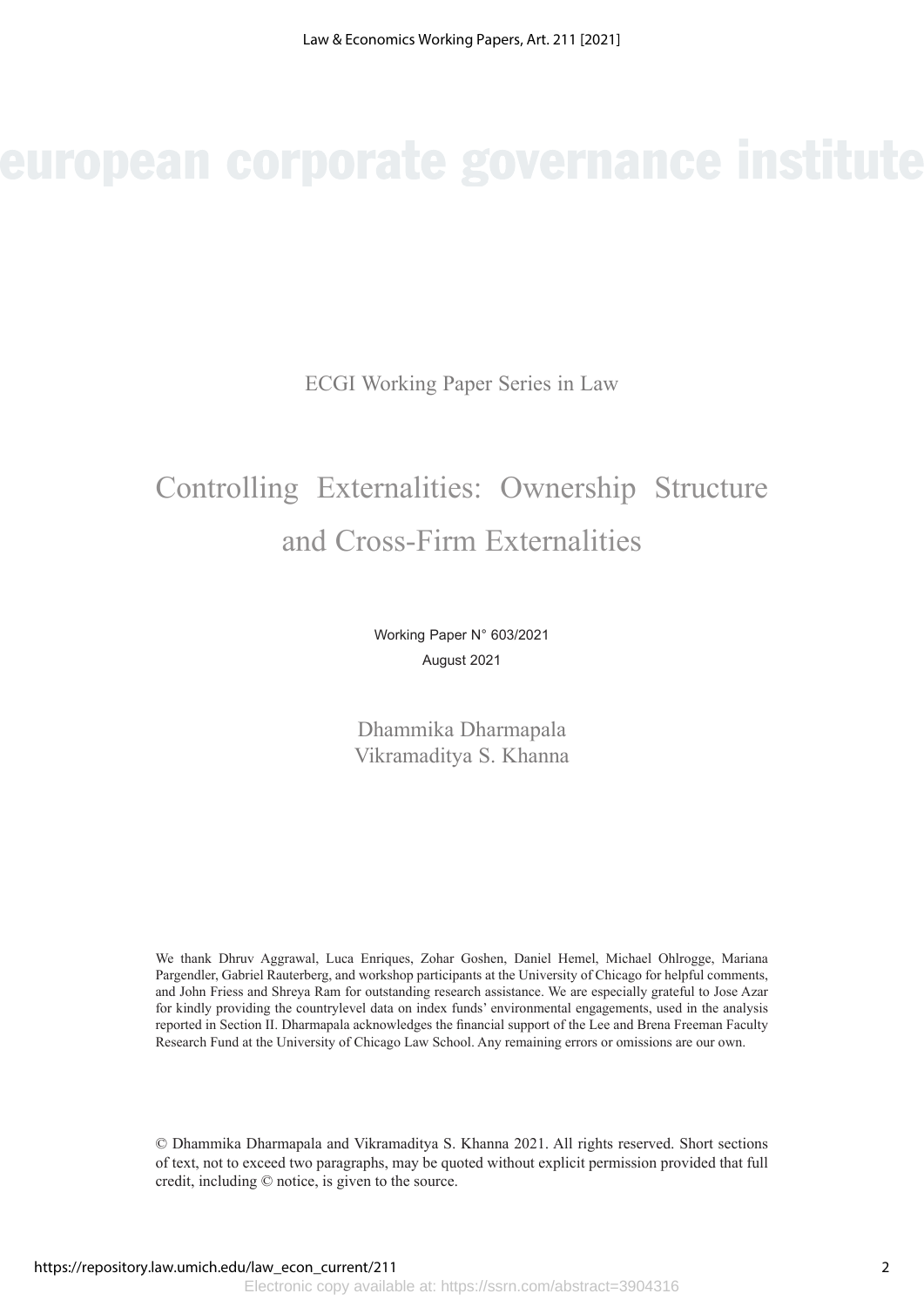#### Dharmapala and Khanna:

#### Abstract

In recent years, debates over the social purpose of corporations have taken center stage amidst rising concern about externalities (such as those associated with climate change and harmful speech) generated by firms. A key motivation is the claim that government regulation and liability regimes appear not to be functioning sufficiently well to force firms to internalize these externalities. There is thus rising interest in exploring alternative mechanisms. In particular, a rapidly growing body of scholarship argues that index funds increasingly approximate diversified "universal owners" with incentives to maximize portfolio value (and thus to internalize cross-firm externalities). However, much of this analysis has focused on diffusely held US firms, while most firms in the world (including many important firms in the US), and many firms thought to be large contributors to these externalities, are controlled firms. Could index funds influence such firms to internalize externalities; if not, what other options might we consider?

This paper examines these related questions within a more general conceptual framework for understanding how firms' ownership structure and corporate law affect the internalization of cross-firm externalities. First, we provide novel empirical evidence suggesting that index funds are not well positioned to force controlled firms to internalize their cross-firm externalities (in particular, that index funds' environmental engagements are concentrated among firms in countries with dispersed ownership structures). Second, we document that controlling shareholders are common among the largest firms in the energy, automobile, and technology sectors. Third, we explore the incentives of controllers by introducing the concept of "controller wealth concentration" (CWC): the fraction of a controller's aggregate personal wealth that consists of stock in the firm that she controls. The lower the CWC the more scope there is for the controller to hold investments in other firms affected by the externalities created by the controlled firm. A low CWC is a necessary (though not sufficient) condition for controllers to have a pecuniary incentive to take cross-firm externalities into account (indeed, controllers with low CWC may be more effective than index funds in getting controlled firms to internalize their externalities because of their status as controllers). Fourth, we construct measures of CWC for the controlling shareholders of a global sample of large technology-focused firms. For this sample, CWC is very high relative to that of a diversified portfolio, typically varying from about 50% to close to 100%, despite the existence of controlling minority ownership structures (CMS) – such as dual class stock – that permit controlling shareholders to exert control while holding modest cash flow rights. Thus, we conclude that undiversified controlling shareholders constitute a significant obstacle to the internalization of cross-firm externalities, limiting the ability of universal owners to encourage their investee firms to internalize such externalities. Are there then steps that can be taken to encourage controllers to diversify more?

Our framework suggests that, in principle, dual class structures (and other CMS) have the hitherto ignored advantage of allowing controllers to diversify their personal wealth (thereby potentially mitigating cross-firm externalities). Yet, we find that controllers do not typically diversify and lower their CWC even when they maintain control through dual class structures or other CMS. We discuss possible reasons - including founders' over-optimism about their firms, the need to incentivize founders' ongoing effort, and founders' incentives to defer capital gains taxes – to explain why controllers fail to diversify. We then discuss other measures that might encourage controllers to diversify, but conclude that they are unlikely to have very large effects.

Globally, a large fraction of corporations have controlled ownership structures. For these firms, the lack of controller diversification makes it difficult to identify mechanisms to internalize corporate externalities, besides increasing regulation and enhancing liability (although these solutions present their own challenges).

Keywords: Controlling shareholders, Externalities, Diversification, Dual class stock, Index funds, Environmental engagements

JEL Classifications: K22; G34; H23

#### Dhammika Dharmapala\*

Paul H. and Theo Leffmann Professor of Law University of Chicago, The Law School 1111 E. 60th St. Chicago IL 60637, USA phone: +1 773 702 9494 e-mail: dharmap@uchicago.edu

#### Vikramaditya S. Khanna

William W. Cook Professor of Law University of Michigan, Michigan Law South Hall, 701 S. State St. Ann Arbor, MI 48109, USA phone: + 1 734-615-6959 e-mail: vskhanna@umich.edu

\*Corresponding Author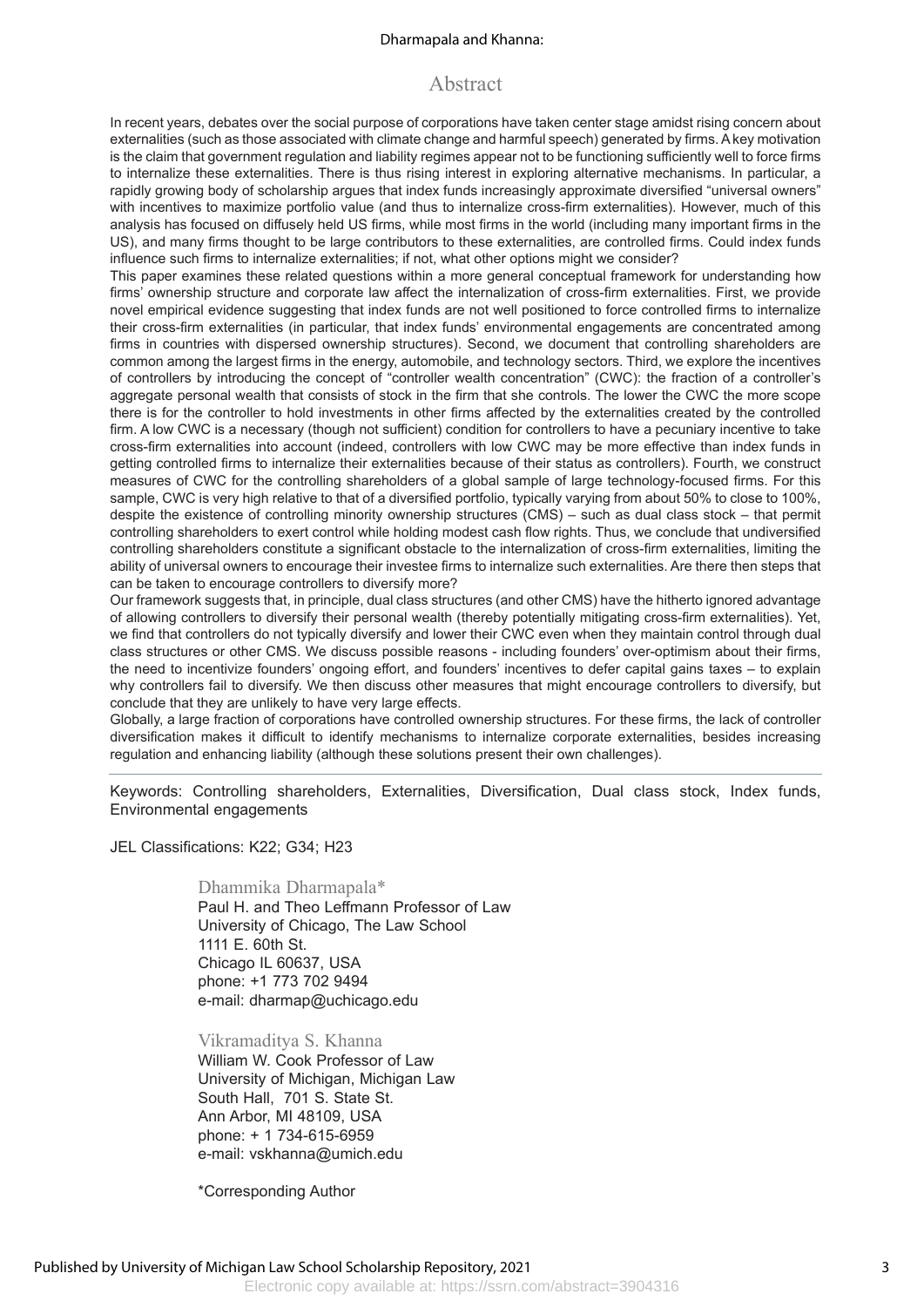## **CONTROLLING EXTERNALITIES: OWNERSHIP STRUCTURE AND CROSS-FIRM EXTERNALITIES**

### **Dhammika Dharmapala † & Vikramaditya S. Khanna ‡**

August 2021

#### **Abstract**

*In recent years, debates over the social purpose of corporations have taken center stage amidst rising concern about externalities (such as those associated with climate change and harmful speech) generated by firms. A key motivation is the claim that government regulation and liability regimes appear not to be functioning sufficiently well to force firms to internalize these externalities. There is thus rising interest in exploring alternative mechanisms. In particular, a rapidly growing body of scholarship argues that index funds increasingly approximate diversified "universal owners" with incentives to maximize portfolio value (and thus to internalize cross-firm externalities). However, much of this analysis has focused on diffusely held US firms, while most firms in the world (including many important firms in the US), and many firms thought to be large contributors to these externalities, are controlled firms. Could index funds influence such firms to internalize externalities; if not, what other options might we consider?* 

*This paper examines these related questions within a more general conceptual framework for understanding how firms' ownership structure and corporate law affect the internalization of cross-firm externalities. First, we provide novel empirical evidence suggesting that index funds are not well positioned to force controlled firms to internalize their cross-firm externalities (in particular, that index funds' environmental engagements are concentrated among firms in countries with dispersed ownership structures). Second, we document that controlling shareholders are common among the largest firms in the energy, automobile, and technology sectors. Third, we explore the incentives of controllers by introducing the concept of "controller wealth concentration" (CWC): the fraction of a controller's aggregate personal wealth that consists of stock in the firm that she controls. The lower the CWC the more scope there is for the controller to hold investments in other firms affected by the externalities created by the controlled firm. A low CWC is a necessary (though not sufficient) condition for controllers to have a pecuniary incentive to take cross-firm externalities into account (indeed, controllers with low* 

 $\overline{a}$ 

<sup>†</sup> Paul H. and Theo Leffmann Professor, University of Chicago Law School (dharmap@uchicago.edu). We thank Dhruv Aggrawal, Luca Enriques, Zohar Goshen, Daniel Hemel, Michael Ohlrogge, Mariana Pargendler, Gabriel Rauterberg, and workshop participants at the University of Chicago for helpful comments, and John Friess and Shreya Ram for outstanding research assistance. We are especially grateful to Jose Azar for kindly providing the countrylevel data on index funds' environmental engagements, used in the analysis reported in Section II. Dharmapala acknowledges the financial support of the Lee and Brena Freeman Faculty Research Fund at the University of Chicago Law School. Any remaining errors or omissions are our own.

<sup>‡</sup> William W. Cook Professor, University of Michigan Law School (vskhanna@umich.edu).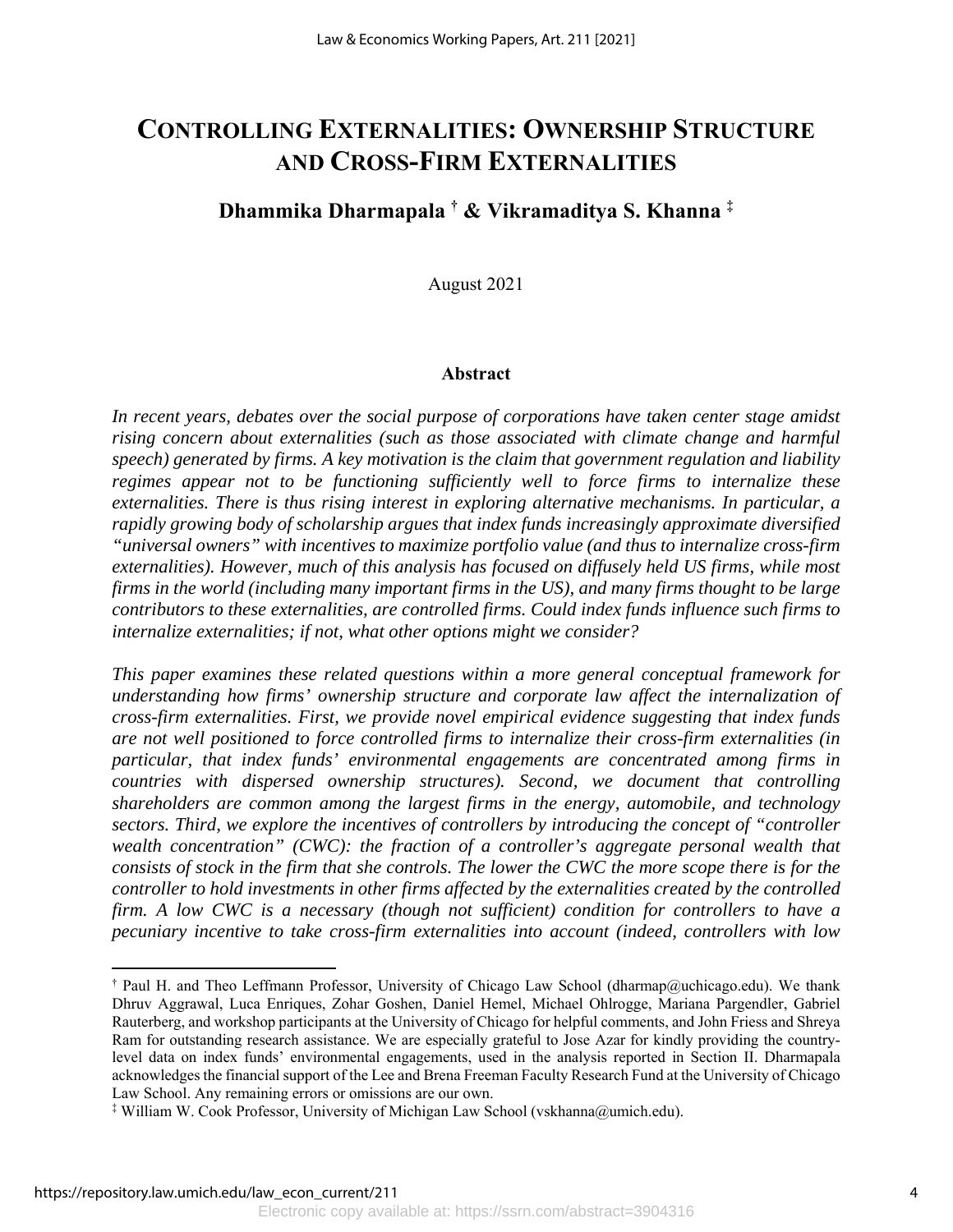*CWC may be more effective than index funds in getting controlled firms to internalize their externalities because of their status as controllers). Fourth, we construct measures of CWC for the controlling shareholders of a global sample of large technology-focused firms. For this sample, CWC is very high relative to that of a diversified portfolio, typically varying from about 50% to close to 100%, despite the existence of controlling minority ownership structures (CMS) – such as dual class stock – that permit controlling shareholders to exert control while holding modest cash flow rights. Thus, we conclude that undiversified controlling shareholders constitute a significant obstacle to the internalization of cross-firm externalities, limiting the ability of universal owners to encourage their investee firms to internalize such externalities. Are there then steps that can be taken to encourage controllers to diversify more?* 

*Our framework suggests that, in principle, dual class structures (and other CMS) have the hitherto ignored advantage of allowing controllers to diversify their personal wealth (thereby potentially mitigating cross-firm externalities). Yet, we find that controllers do not typically diversify and lower their CWC even when they maintain control through dual class structures or other CMS. We discuss possible reasons - including founders' over-optimism about their firms, the need to incentivize founders' ongoing effort, and founders' incentives to defer capital gains taxes – to explain why controllers fail to diversify. We then discuss other measures that might encourage controllers to diversify, but conclude that they are unlikely to have very large effects.* 

*Globally, a large fraction of corporations have controlled ownership structures. For these firms, the lack of controller diversification makes it difficult to identify mechanisms to internalize corporate externalities, besides increasing regulation and enhancing liability (although these solutions present their own challenges).* 

#### **I. INTRODUCTION**

 $\overline{a}$ 

In the last decade, debates over core aspects of the corporation have taken center stage across multiple fields of scholarly inquiry. Topics as fundamental as the corporation's purpose, the rise and impact of corporate social responsibility, and the effects of increased institutional ownership have dominated both scholarly and political discussions.<sup>1</sup> Although there are many motivations for this renewed attention, a critical one is rising concern about externalities generated by firms. The canonical example of such externalities involves activities giving rise to climate change and other adverse environmental consequences, although there are other significant examples as well (such as what many view as the role of some digital platform firms in facilitating hate speech and undermining democratic political systems).<sup>2</sup> As the harms from externalities grow and concerns over effective government regulation mount there has been a growing emphasis on alternative mechanisms that may induce firms to internalize externalities.

Indeed, increasing attention is being paid to the potential of large index funds to play a role. A rapidly growing body of scholarship has noted that a handful of index funds own increasingly large stakes in publicly traded firms in the U.S. and are beginning to approximate fully diversified

<sup>&</sup>lt;sup>1</sup> As one example of a vast literature, see Colin Mayer "Reinventing the Corporation" *Journal of the British Academy*, 4, 53–72 (2016). 2

e.g. Siva Vaidhyanathan *Antisocial media: How Facebook disconnects us and undermines democracy*. Oxford University Press, 2018.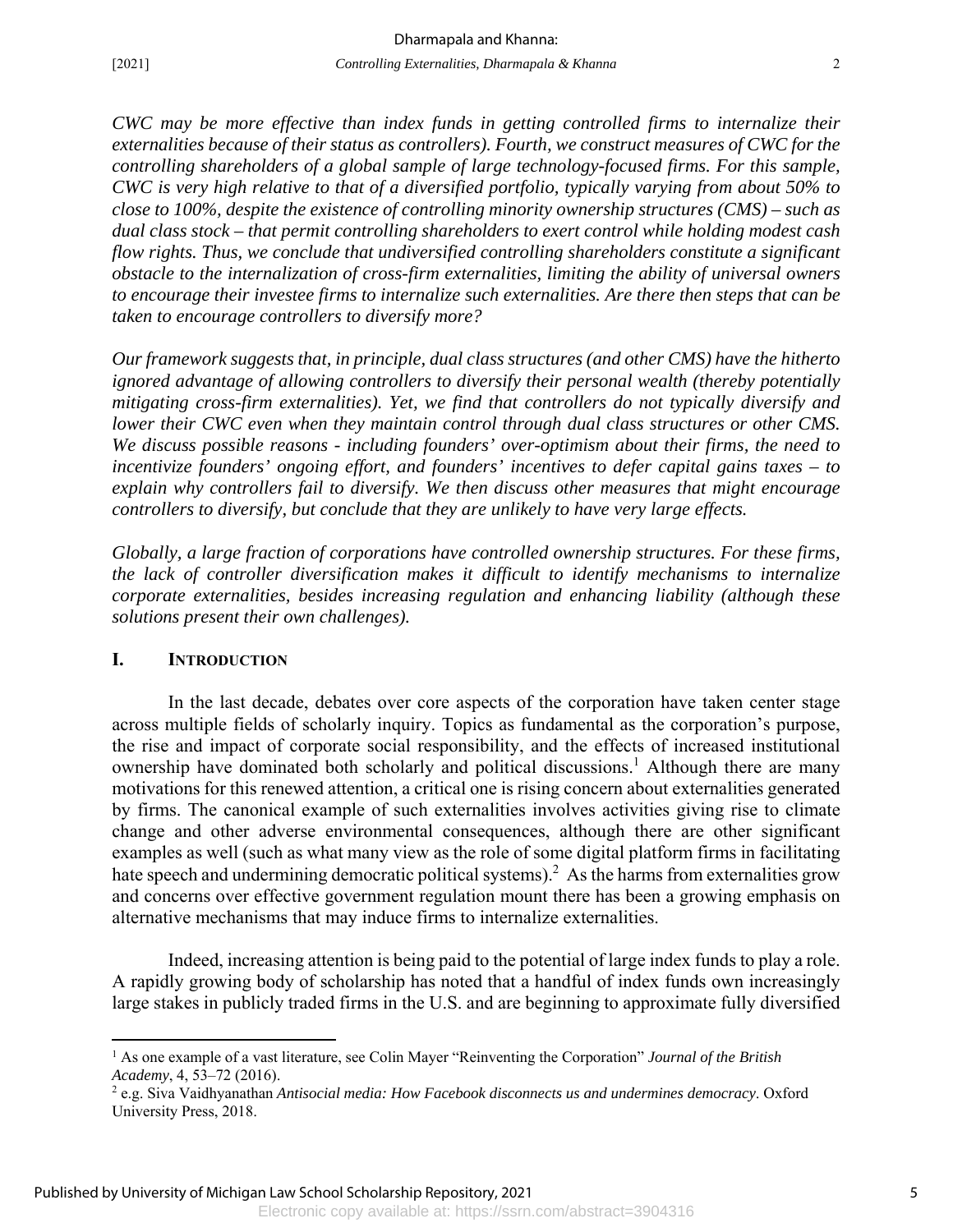$\overline{a}$ 

investors (i.e., what are sometimes termed "universal owners"). Diversified investors care about the overall value of their portfolio, rather than about the value of any particular firm in isolation. This leads them to care about cross-firm externalities: a negative externality generated by one firm in their portfolio that may reduce the value of other firms in their portfolio (for instance, those adversely affected by climate change).<sup>3</sup> Thus, diversified investors will seek – where feasible – to induce firms' managers to take account of externalities that affect other portfolio firms.<sup>4</sup> There has been extensive debate among scholars about whether index funds have the incentives and capability to act in this way in diffusely held US firms. However, most firms across the world (and many large ones in the US) are controlled firms.<sup>5</sup> One need only look at the FANG firms (Facebook, Amazon, Netflix and Google), which represent around 13% of the market capitalization of the S&P 500 in 2021, to see that they are *all* dominated by controlling shareholders.<sup>6</sup> Indeed, considered in the aggregate and across the world, controlled firms probably matter more for generating (and, potentially, for controlling) externalities than diffusely held firms. $7$ 

Given the importance of controlled firms to addressing externalities, we explore two fundamental, yet largely unexamined questions, in this paper. First, do index funds (or universal owners) have the incentives and capability to influence the behavior of *controlled* firms with respect to these externalities; second, if not (as one might suspect), then what other measures might be available to encourage controllers to take into account the externalities their firms generate? Through this two-step inquiry we set the stage for developing a more general conceptual framework for understanding how firms' ownership structure and corporate law affect the internalization of cross-firm externalities. This contributes to the existing scholarship by analyzing a different set of legal and economic mechanisms, hitherto largely ignored, through which these externalities may (or, more pertinently, may not) be internalized.

<sup>4</sup> See Hansen, Robert G., and John R. Lott Jr. "Externalities and corporate objectives in a world with diversified shareholder/consumers." *Journal of Financial and Quantitative Analysis* (1996): 43-68; Anabtawi, Iman. "Some skepticism about increasing shareholder power." *UCLA L. Rev.* 53 (2005): 561-599; Coffee, John C. "The Future of Disclosure: ESG, Common Ownership, and Systematic Risk." *European Corporate Governance Institute-Law Working Paper* (2020); Condon, Madison, 2020. "Externalities and the Common Owner", 95 *Washington Law Review* 1; Gordon, Jeffrey N. "Systematic Stewardship." *Columbia Law and Economics Working Paper* 640 (2021). 5 For evidence on the prevalence of controlled ownership structures, see e.g. La Porta, Rafael, Florencio Lopez‐de‐ Silanes, and Andrei Shleifer. "Corporate ownership around the world." *The journal of finance* 54, no. 2 (1999): 471- 517; Faccio, Mara, and Larry H.P. Lang. "The ultimate ownership of Western European corporations." *Journal of* 

*financial economics* 65, no. 3 (2002): 365-395; Aminadav, Gur, and Elias Papaioannou. "Corporate control around the world." *The Journal of Finance* 75, no. 3 (2020): 1191-1246.

6 See discussion and evidence cited in Section III *infra*. The original source of the FANG acronym (now FAANG to reflect the addition of Apple) is Jim Cramer from MSNBC in 2013, see *Cramer: Does Your Portfolio Have FANGs?*, MAD MONEY, Feb, 05, 2013, available at: https://www.cnbc.com/id/100436754. If we include Microsoft and Apple in the FANG grouping then these six firms represent around 25% of the S&P 500 by market capitalization by the middle of 2021. See Edward Yardeni and Joe Abbott *Stock Market Briefing: FAANGMs*, July 2, 2021, available at: https://www.yardeni.com/pub/faangms.pdf. 7

<sup>&</sup>lt;sup>3</sup> See e.g. Simon Dietz, Alex Bowen, Charlie Dixon, and Philip Gradwell. "'Climate value at risk' of global financial assets." *Nature Climate Change* 6, no. 7, 676-679 (2016). 4

<sup>&</sup>lt;sup>7</sup> See Armour, Enrique and Wetzer, July 02, 2021 blog (https://www.law.ox.ac.uk/business-lawblog/blog/2021/07/corporate-carbon-reduction-pledges-beyond-greenwashing) which cites to https://climateaccountability.org/carbonmajors.html.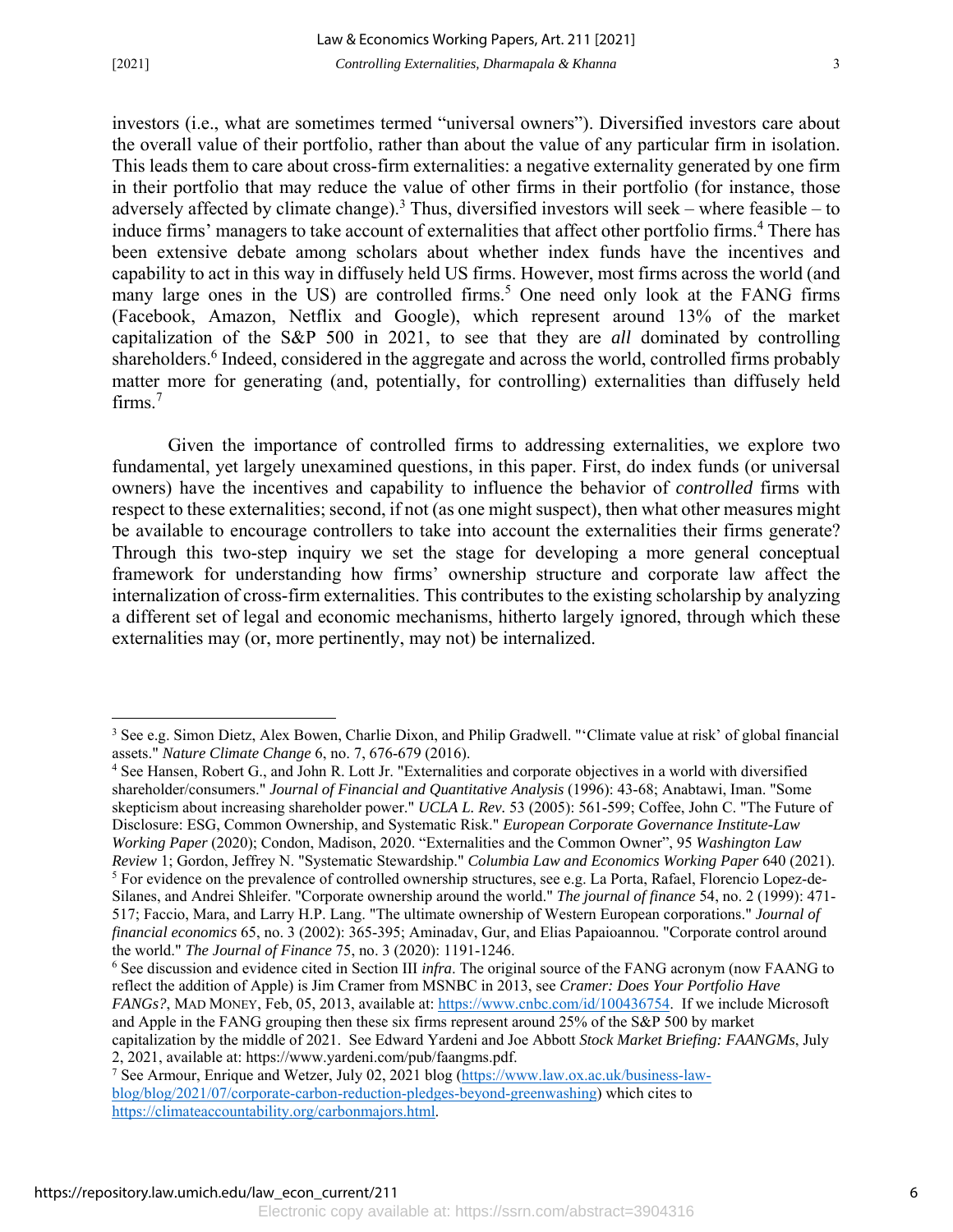We start with the first question – what are the incentives and capabilities of universal owners with respect to internalizing externalities? As noted earlier, the argument that diversified index funds will seek to internalize cross-firm externalities in diffusely held US firms has been formulated conceptually by a number of scholars,<sup>8</sup> but many other scholars have also expressed skepticism that index funds have the incentives to have much impact.<sup>9</sup> Empirically, a powerful source of evidence for this "universal owner" theory is a study by Professors Azar et al.<sup>10</sup> They collect data on engagements by the "Big Three" index funds (BlackRock, Vanguard, and State Street Global Advisors) with firms on climate-related environmental issues, and find that Big Three ownership and engagements are associated with lower carbon dioxide  $(CO<sub>2</sub>)$  emissions. In order to motivate our concern with ownership structure, we use this data on Big Three environmental engagements at the country level to establish that the engagements are strongly concentrated among firms in countries with relatively dispersed ownership structures, controlling for a variety of potentially relevant factors.<sup>11</sup> This suggests an important limitation of the "universal owner" theory – namely, that the ability of index funds to affect firm behavior (via engagements or other means) may be quite limited in the presence of a controlling blockholder.<sup>12</sup>

-

SSRN: https://ssrn.com/abstract=3766478; Giovanni Strampelli "Can BlackRock Save the Planet? The Institutional Investors' role in Stakeholder Capitalism" *Harvard Business Law* Review, forthcoming.

<sup>8</sup> See fn. 4.

<sup>&</sup>lt;sup>9</sup> See e.g. Morley, John D., Too Big to Be Activist. 92 Southern California Law Review 1407 (2018); Christie, Anna, "The Agency Costs of Sustainable Capitalism" (January 13, 2021). UC Davis Law Review, Vol. 55, No. 2, 2021, Forthcoming, University of Cambridge Faculty of Law Research Paper No. 7/2021, Available at

<sup>&</sup>lt;sup>10</sup> Azar, José, Miguel Duro, Igor Kadach, and Gaizka Ormazabal. "The big three and corporate carbon emissions around the world." *Journal of Financial Economics* (forthcoming, 2021).<br><sup>11</sup> We are grateful to Jose Azar for kindly providing the country-level data on index funds' environmental

engagements.

<sup>&</sup>lt;sup>12</sup> In prior and contemporaneous work, a few scholars have expressed doubts that index funds are likely to influence behavior at firms with controlling blockholders. The most direct statement of this point is in a recent blog post by Alperen Afsin Gozlugol, "Controlling Shareholders: Missing Link in the Sustainability Debate?", Oxford Business Law Blog, 16 July, 2021, available at: https://www.law.ox.ac.uk/business-law-blog/blog/2021/07/controllingshareholders-missing-link-sustainability-debate. However, its focus is primarily on the futility of directors' duties and other corporate law mechanisms, rather than the implications of controlling shareholders for the universal owner theory. It provides no empirical evidence (as we do on environmental engagements) or descriptive statistics on the importance of controlling shareholders, and does not address the role of CMS structures. Professors Enriques and Romano examine the links between externalities and dual class stock – as we do – but their focus is on the idea that dual class stock insulates insiders from the preferences of index funds and thus signals a commitment to maximizing firm (rather than portfolio) value, whereas we emphasize that dual class stock can, in principle, decouple cash flow and control rights in a way that allows controller diversification. See Enriques, Luca and Romano, Alessandro, "Rewiring Corporate Law for an Interconnected World" (February 1, 2021). European Corporate Governance Institute - Law Working Paper No. 572/2021, Forthcoming, Arizona Law Review, Issue 64:1, Available at SSRN: https://ssrn.com/abstract=3814822. Professor Puchniak argues that stewardship codes adopted in the UK are inapplicable in countries with controlled ownership structures; while this point is related to ours, it is formulated only in the specific context of stewardship codes. See Dan W. Puchniak, The False Hope of Stewardship in the Context of Controlling Shareholders: Making Sense Out of the Global Transplant of a Legal Misfit (May 19, 2021). American Journal of Comparative Law (Forthcoming), European Corporate Governance Institute - Law Working Paper No. 589/2021, Available at SSRN: https://ssrn.com/abstract=3858339 or http://dx.doi.org/10.2139/ssrn.3858339. Professor Lim highlights governments' conflicted objectives when they act both as regulators and concentrated owners (of SOEs), but studies only the SOE context. See Ernest W. K. Lim, "Concentrated Ownership, State-Owned Enterprises and Corporate Governance", 41 Oxford Journal of Legal Studies *forthcoming* (2021). Thus, none of this literature has provided empirical evidence on the limits of index fund influence over controlled firms, nor the general conceptual framework that we develop for analyzing the impact of ownership structure on the creation and control of externalities.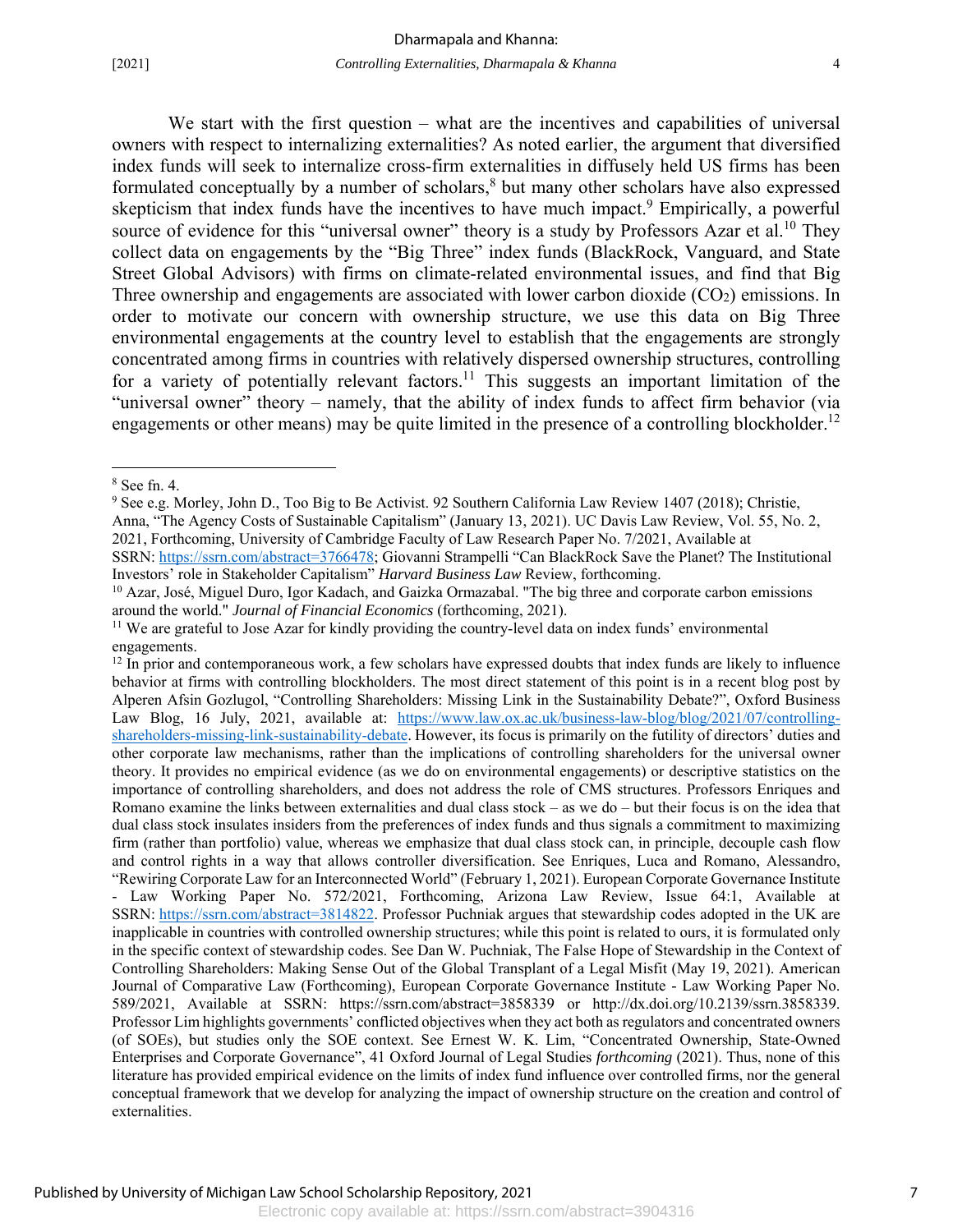Moreover, to illustrate the potential relevance of this limitation, we use publicly available data sources to document that controlling shareholders are very common among the largest firms at the global level in the energy, automobile, and technology sectors (the sectors that are often associated with significant externalities).

If index funds are unlikely to influence the behavior of controlled firms, then what other measures might be taken to encourage controllers to internalize at least some of the externalities created by their firms? Answering this question will require a deeper appreciation of the incentives of controllers with respect to externalities. To do that, we introduce a concept that we term "controller wealth concentration" (CWC). This is defined as the fraction of a controller's aggregate personal wealth that consists of stock in the firm that she controls. We argue that a controlling shareholder's CWC is a crucial determinant of the extent to which she is likely to internalize externalities (absent personal intrinsic motivation).<sup>13</sup> In particular, a controller whose wealth consists entirely of stock in her controlled firm has little pecuniary incentive to avoid activities that adversely affect the value of other firms (except to the extent that avoiding such activities increases the value of the controlled firm itself, for instance by generating goodwill). On the other hand, a controller whose personal wealth consists mostly of a diversified portfolio of other firms will be more in the position of an "universal owner" who cares (mostly) about portfolio value. She will thus wish to choose policies for the controlled firm that take account of cross-firm externalities (and moreover, as a controller, is well positioned to influence the behavior of the controlled firm). Thus, if controllers are diversified (i.e., those with low CWC) then they are more likely to internalize at least some of the cross-firm externalities generated by their controlled firms.

What does the evidence then say about the actual level of CWC? Using publicly available data sources, we construct measures of CWC for the controlling shareholders of a global sample of 25 large and important technology-focused firms. In general, CWC is typically very high relative to that of a diversified portfolio, varying from about 50% to close to 100%. For instance, the controlling shareholders of Amazon and Facebook have CWC of over 90%. This situation prevails despite the existence of controlling minority ownership structures (generally termed CMS) – such as dual class stock – that permit controlling shareholders to exert control while holding modest cash flow rights. Thus, we observe primarily undiversified controllers, which should make it less likely that they will internalize cross-firm externalities.

We then consider certain measures that might facilitate the diversification of the controllers' interests, thereby encouraging them to internalize cross-firm externalities. Before delving into that, we think it pertinent to note that one contribution of our framework is that it shows that the existence of cross-firm externalities fundamentally transforms how we should understand some of the most basic issues in corporate governance. For instance, a large literature in corporate law and governance has detailed the negative consequences of the divergence between cash flow rights and control rights typically associated with CMS. In particular, it is widely (and quite reasonably) thought that such a divergence creates incentives for controllers to engage in self-dealing transactions and to extract pecuniary private benefits of control (by, for instance, "tunneling" from the controlled firm to other related firms in which the controller holds larger cash

 $\overline{a}$ 

<sup>&</sup>lt;sup>13</sup> We also define a related concept – the controller's delta – that represents the change in a controller's personal wealth when the value of her controlled firm increases by a dollar (taking account of any externalities that this increase in value imposes on other firms).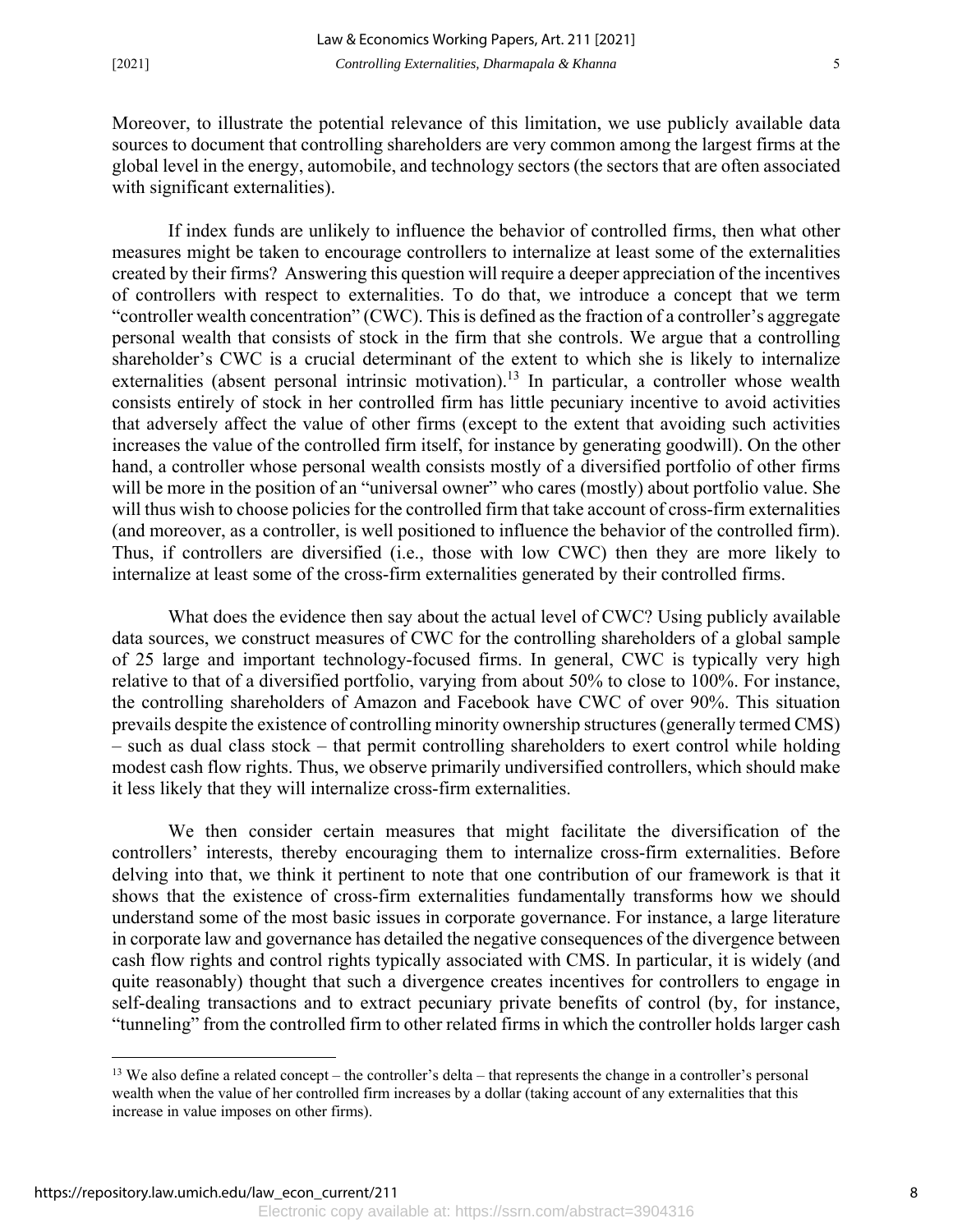-

flow rights).<sup>14</sup> Thus, for example, there has been a heated debate about whether a dual class structure (used typically to entrench founder control, and a particularly prominent CMS, especially among US firms) is normatively desirable.<sup>15</sup> In contrast, within our framework, a dual class structure gives the controller the opportunity to diversify her personal wealth. A controller who does so (while facing greater incentives for self-dealing, as in the conventional account) also faces stronger incentives to internalize cross-firm externalities.<sup>16</sup> We then present a simple example that illustrates the inefficiency that arises when an undiversified controller chooses firm policies that reduce aggregate shareholder wealth across the economy by failing to internalize cross-firm externalities (for instance, under a legal regime that mandates one-share-one-vote (OSOV)). In principle, a legal regime that permits the issuance of dual class stock can mitigate this inefficiency.

Our analysis suggests that dual class structures create an opportunity for more diversified controllers (and thus have some under-appreciated advantages), but our data suggests that controllers typically do not avail themselves of this opportunity. For instance, Facebook's controller has a CWC of over 90%, despite Facebook's dual class structure. We then explore various possible explanations that, our framework suggests, may limit the extent to which controllers diversify, even when a CMS is available. These include founders' over-optimism about their firms, shareholders' desire to limit the extraction by controllers of pecuniary private benefits of control, the need to incentivize founders' ongoing effort, and founders' incentives to defer capital gains taxes. We discuss potential reforms that may motivate controllers to diversify their holdings, but ultimately conclude that these are likely to have only modest effects on controllers' incentives to internalize externalities.

The premise of the current literature on cross-firm externalities is that government failures and political dysfunction preclude the choice of socially optimal public policies to control corporate externalities. It is thus imperative, in this view, that viable alternative mechanisms emerge to internalize these externalities in this "second best" world. The "universal owner" perspective entails that the growth of index fund ownership provides precisely such a mechanism. However, the evidence we present suggests that the influence of index funds on portfolio firms' behavior is likely to be confined mostly to firms with no controlling shareholder. We then provide a broader perspective that encompasses controlled firms, which are of enormous importance globally, but are also very significant in the United States. In principle, diversified controlling shareholders can serve a similar internalization function as index funds, and would (if they so

<sup>&</sup>lt;sup>14</sup> See e.g. Bebchuk, Lucian A, Reinier H. Kraakman and George Triantis, 2000. "Stock Pyramids, Cross-Ownership and Dual Class Equity: The Mechanisms and Agency Costs of Separating Control From Cash-Flow Rights", in *Concentrated Corporate Ownership* (R. Morck, ed.), pp. 445-460; Masulis, Ronald W., Cong Wang and Fei Xie, 2009. "Agency Problems at Dual-Class Companies", 64 *Journal of Finance* 1697; Adams, Renee and Daniel Ferreira, 2008. "One Share-One Vote: The Empirical Evidence", 12 *Review of Finance* 51.

<sup>&</sup>lt;sup>15</sup> See e.g. Gompers, Paul A., Joy Ishii, and Andrew Metrick. "Extreme governance: An analysis of dual-class firms in the United States." *The Review of Financial Studies* 23, no. 3 (2010): 1051-1088 for empirical evidence, and Bebchuk, Lucian A., and Kobi Kastiel. "The untenable case for perpetual dual-class stock." 103 *Va. L. Rev.* 585 (2017): for a normative discussion.

<sup>&</sup>lt;sup>16</sup> Despite the emphasis in the discussion so far on negative externalities, such as those typically associated with climate change, the analysis above can be straightforwardly extended to the case of positive externalities. In principle, it is possible that firms may generate positive externalities for each other. Then, an undiversified controller (with high CWC) would fail to internalize these positive externalities and choose too low a level of activity for her firm. Inducing the controller to diversify would lead her to internalize these externalities and therefore to increase her firm's activity level.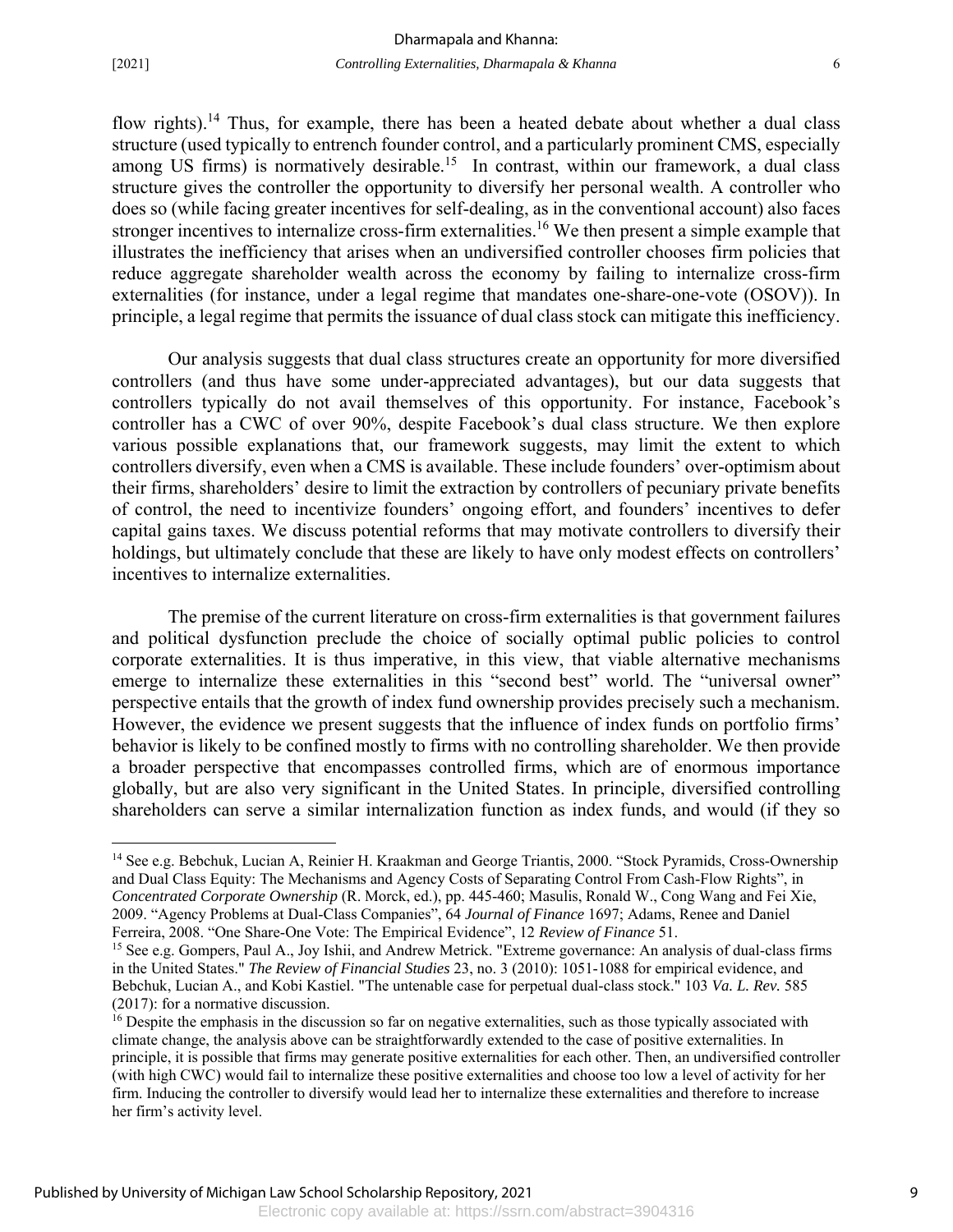choose) be substantially more effective than index funds in influencing firms' behavior. However, examples of diversified controllers seem to be rare, and the potential policy levers for encouraging controller diversification are limited. This suggests that the potential for "universal ownership" via index funds to solve the pressing problems of corporate externalities is severely constrained in a world where controlling ownership structures play an important role.

Before proceeding, we note that four fairly significant issues are bracketed in our analysis. One concerns the rather special (albeit widely-discussed) class of externalities involving product market competition. Here, the internalization of cross-firm externalities involves reductions in product market competition and reduces social welfare through the impact on other parties (such as consumers) whose welfare is impacted in the opposite direction to the relevant publicly-traded entities.<sup>17</sup> In contrast, we focus on the case where – even though much of the externality may not be reflected in stock market values because some of the impact is on parties that are not listed firms – the stock market effects of the external harm are in the same direction as for entities outside the market. Because of this difference, our analysis would apply in reverse in the product market context. That is, ownership and control by undiversified controlling shareholders would be beneficial, as it impedes the internalization of product market externalities. Policy would aim to prevent these controllers from diversifying their portfolios. Our framework can thus shed some light on the product market context, even though it is not our primary focus.

Second, we do not directly address the case of state-owned enterprises (SOEs), where governmental entities are the controlling shareholders of publicly-traded corporations. It might be thought that political mechanisms, rather than pecuniary incentives, would be most determinative of whether SOEs take account of external harms.18 On the other hand, the basic premise of the literature on cross-firm externalities is that governments have failed to choose socially optimal public policies to control corporate externalities. Thus, one might not have much faith that political mechanisms would lead to the internalization of externalities. In any event, we do not focus on the SOE setting in our discussion.

Third, we do not discuss situations in which index funds might influence controlled firms in ways besides visible voting contests or engagements. There is mounting evidence in the context of diffusely held firms that index funds may often achieve certain goals without needing to proceed through (or complete or even win) a salient voting contest or engagement.<sup>19</sup> These sorts of "behindthe-scenes" deals or successes may be likely with controlled firms as well for a number of reasons.20 For instance, the controller might be interested in the views of index funds (outside of voting outcomes) because such funds may be important in raising capital at some other point in

 $\overline{a}$ 

<sup>&</sup>lt;sup>17</sup> See e.g. Azar, José, Martin C. Schmalz, and Isabel Tecu, 2018. "Anticompetitive Effects of Common Ownership", 73 *Journal of Finance* 1513; Posner, Eric A., Fiona M. Scott Morton, and Eric Glen Weyl, 2017. "A Proposal to Limit the Anti-Competitive Power of Institutional Investors", 81 *Antitrust Law Journal* 669.

<sup>&</sup>lt;sup>18</sup> See Lim, supra note 12.

<sup>19</sup> See William T. Allen, Reinier H. Kraakman and Vikramaditya S. Khanna, *Commentaries and Cases on the Law of Business Organization* at 6.9.3.2 (6th edition, Wolters Kluwer, 2021); Michael Garland, Jennifer Conovitz, and Yumi Narita, *NYC's Comptroller Boardroom Accountability 3.0 Results*, Harv. L. School Forum on Corp. Gov., June 24, 2020. Available at: https://corpgov.law.harvard.edu/2020/06/24/nyc-comptrollers-boardroom-<br>accountability-3-0-results/.

<sup>&</sup>lt;sup>20</sup> See Kobi Kastiel "Against All Odds: Hedge Fund Activism in Controlled Companies", 1 Columbia Business Law Review 60 (2016).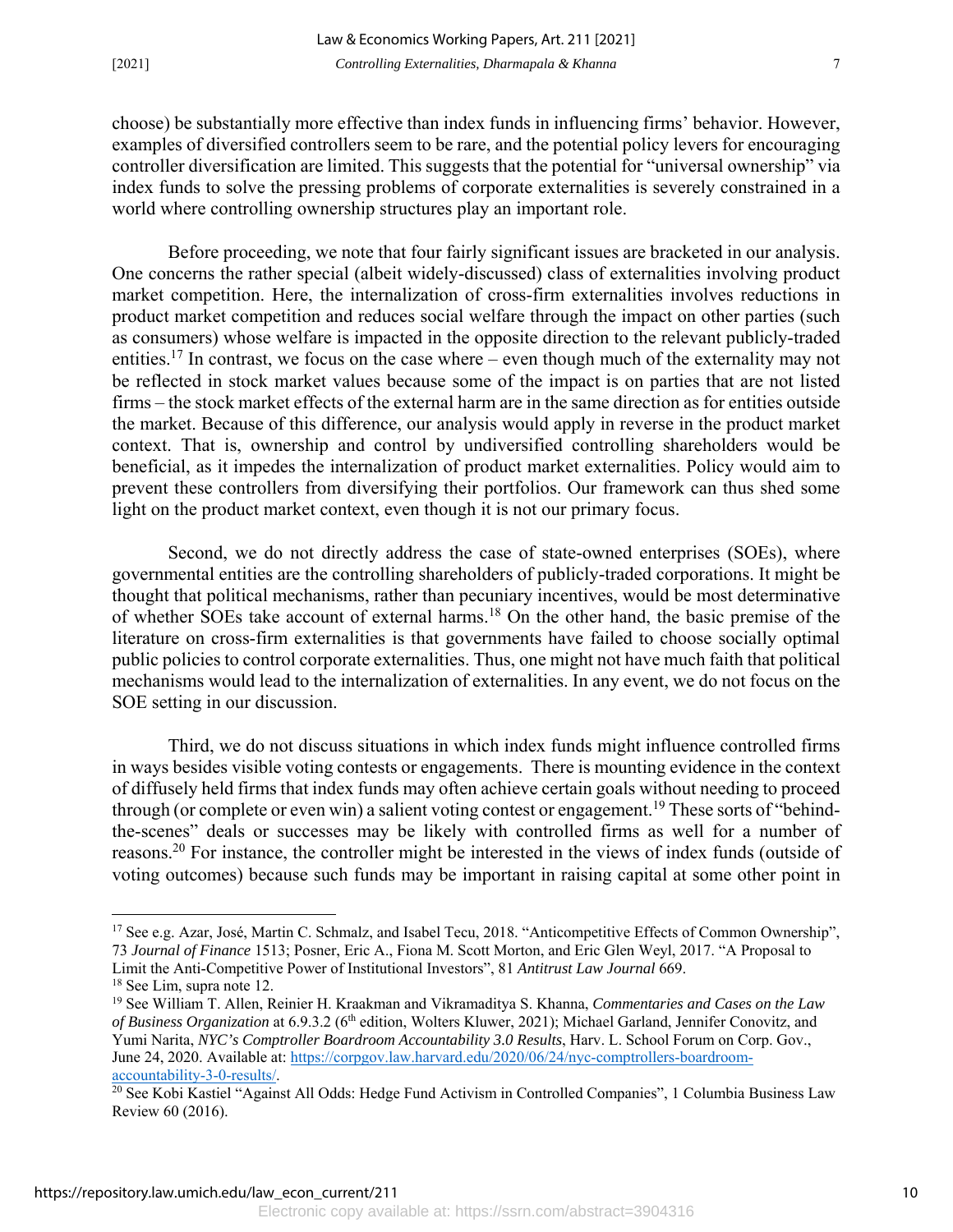$\overline{a}$ 

time, the funds may have stakes (or be able to influence those with stakes) in the controller's other firms or investments, or the funds may be socially or politically salient enough that they can influence the reputation of the firm and the controller in important ways or even influence regulation. In our analysis, we do not address these alternative ways in which index funds might be important because these deals are difficult to observe and they seem sufficiently idiosyncratic that they do not seem to provide a reliable basis for expecting index funds to facilitate the internalization of cross-firm externalities.

Finally, we do not directly discuss in any depth conglomerate firms or diversified business groups, which are ubiquitous in many parts of the world. Conglomerate enterprises operate in various different industries, thereby partially replicating a controller with a more diversified portfolio (even when the controller's wealth is concentrated in the business group). Our framework suggests that these structures may have some under-appreciated advantages, but it should be noted that these structures often exist in legal and economic environments quite different from those in the United States.

Part II outlines the emerging "universal owner" theory of the internalization of cross-firm externalities by index funds. It then reports novel empirical evidence on the relationship between index funds' environmental engagements and corporate ownership structure. It also reports some descriptive statistics highlighting the prevalence of controlled ownership structures among large firms in relevant sectors. Part III introduces the concept of CWC and provides descriptive empirical evidence on the magnitude of CWC in a sample of major firms. We then develop a simple example showing how CMS can enhance the likelihood that controllers diversify their personal portfolios. Part IV provides a general discussion of the implications, and Part V concludes.

#### **II. INTERNALIZING EXTERNALITIES**

#### *A. Traditional Approaches to Internalizing Externalities*

Firm-generated externalities are quite common and have attracted widespread attention. The canonical example that has been extensively discussed relates to environmental spillovers, for instance from pollution or from activities that contribute to climate change. The economic impact of these spillovers is generally estimated to be very large. Of course, much of this impact falls outside the subset of firms listed on stock exchanges (for instance, on individuals or on privatelyheld firms). However, some of the costs are borne by publicly-traded firms and so are reflected in the value of the securities that they issue.<sup>21</sup> For example, a recent study by Professors Dietz et al. estimates that the "value at risk" of global financial assets due to climate change is quite substantial. As they explain,

"[T]here are two principal ways in which climate change can affect the value of financial assets. First, it can directly destroy or accelerate the depreciation of capital assets, for example through its connection with extreme weather events. Second, it can change

<sup>&</sup>lt;sup>21</sup> Moreover, some of the impacts that fall directly on individuals and private firms may indirectly affect the profitability of listed firms (e.g., if a decline in individual consumers' incomes due to climate change reduces demand for products produced by listed firms).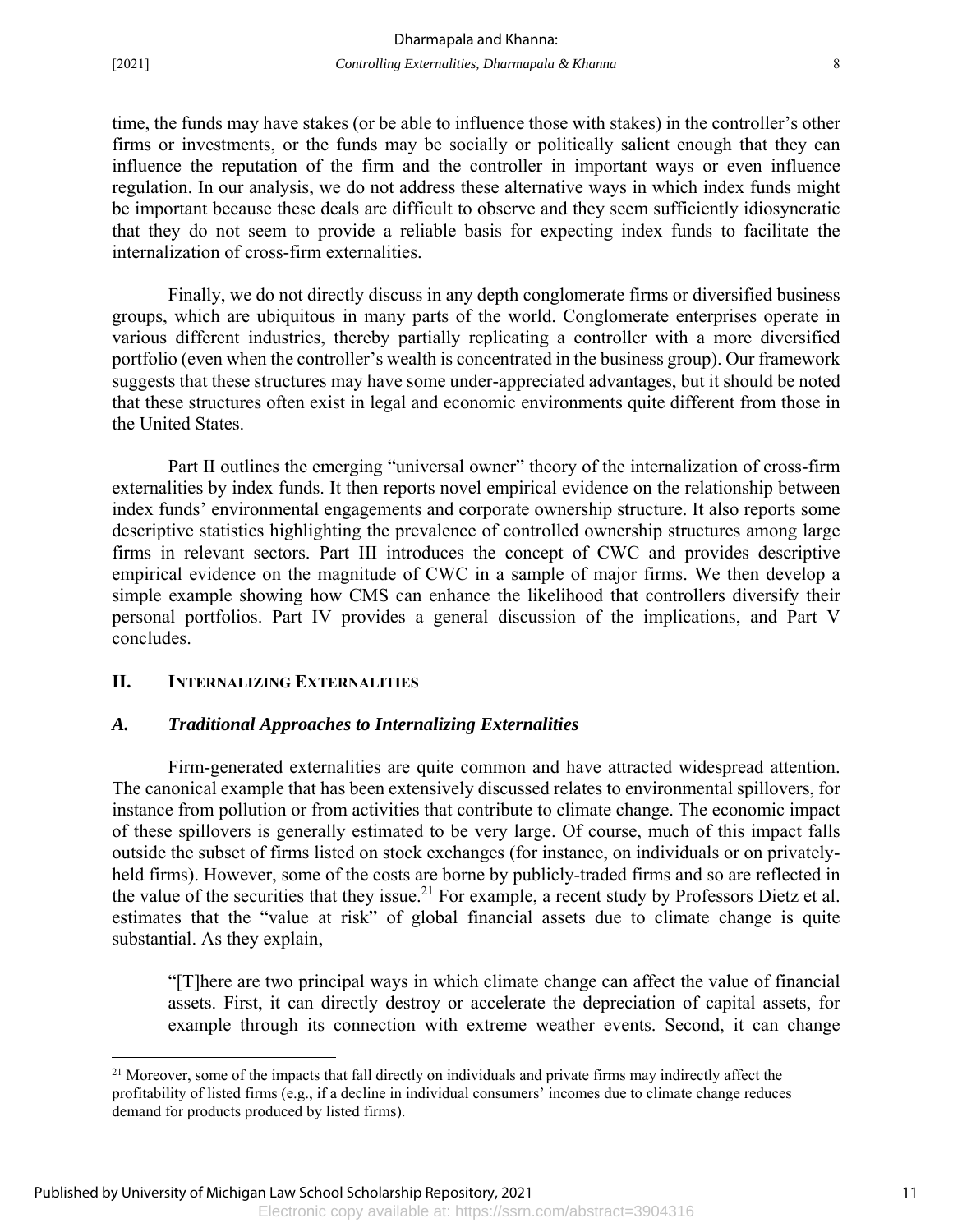(usually reduce) the outputs achievable with given inputs, which amounts to a change in the return on capital assets, in the productivity of knowledge, and/or in labour productivity and hence wages"<sup>22</sup>

Other types of externalities have also been discussed widely in recent years. One currently prominent line of argument is that some digital platform firms may create harms by facilitating hate speech targeting ethnic minorities. Another is that they may make possible the sharing of conspiracy theories and misinformation, $^{23}$  thereby undermining democracy and contributing to the recent widely-documented phenomenon of the erosion of democratic values and practices and the rise of elected strongmen.<sup>24</sup> Typically, the harms – if they exist - from these activities are borne by natural persons who do not issue publicly-traded stock, such as the victims of hate crimes that are encouraged by online hate speech and ordinary citizens who suffer from the erosion of democracy and the rule of law. However, it is possible that some component of these externalities may affect the value of financial assets. For instance, online hate speech may make it more difficult for firms to coordinate their ethnically diverse workforces, thereby reducing labor productivity. The erosion of the rule of law may make political connections more important and reduce the value of firms that are less willing or able to cultivate political ties.

External effects are thus potentially important, and their diffuse nature creates high transaction costs that make Coasean bargaining impractical.<sup>25</sup> The traditional approach to addressing such externalities is the Pigouvian tax – a tax imposed on firms that reflects the social cost of the externalities they generate.<sup>26</sup> In most real world contexts, however, it is very difficult to impose the appropriate Pigouvian tax because, among other reasons, information costs may be prohibitive, and administering such taxes is likely to involve substantial costs including enforcement and evasion costs. In light of this, ex post liability regimes (such as tort law) and ex ante regulation are widely used. The strengths and weaknesses of such regimes have been copiously discussed in the law and economics literature.27

The overall sense in the literature is that, in practice, governments have failed to use instruments such as Pigouvian taxes, liability, and regulation to sufficiently internalize externalities, for a variety of administrative and political reasons. Thus, the full social costs associated with many externalities are thought to not be internalized by firms. This has led to a

 $\overline{a}$ 

 $22$  Dietz et al. op cit. fn X at p. 676.

 $^{23}$  A particularly topical form of misinformation currently being spread via social media concerns the COVID-19 vaccine and related issues. See e.g. Hartley, Kris, and Minh Khuong Vu. "Fighting fake news in the COVID-19 era: policy insights from an equilibrium model." *Policy Sciences* 53, no. 4 (2020): 735-758. 24 Vaidhyanathan op cit. fn X. See also Huq, Aziz, and Tom Ginsburg. "How to lose a constitutional

democracy." *UCLA L. Rev.* 65 (2018): 78.

<sup>25</sup> COASE, RH. "The Problem of Social Cost." *Journal of Law and Economics* 3 (1960): 1-44.

<sup>26</sup> See e.g. Masur, Jonathan S., and Eric A. Posner. "Toward a Pigouvian state." *U. Pa. L. Rev.* 164 (2015): 93. 27 Shavell, Steven. "Liability for Harm versus Regulation of Safety." *The Journal of Legal Studies* 13, no. 2 (1984): 357-374. Importantly (although this is rarely made explicit in the law and economics literature), analyzing the impact of these legal regimes requires some assumptions to be made about the ownership structure of firms. This literature appears to assume implicitly that the firm's owners have limited incentives besides those provided by these regimes to internalize the costs of the externalities. This is consistent with assuming that firms are owned by undiversified owner-managers who hold no other assets: for such shareholders, the costs of the externality are not visited upon them absent tax, liability, regulation or reputational effects. For a broader discussion along these lines see Vikramaditya Khanna, *The Delicate Dance of Corporate Liability and Ownership Structure*, Draft, 2021.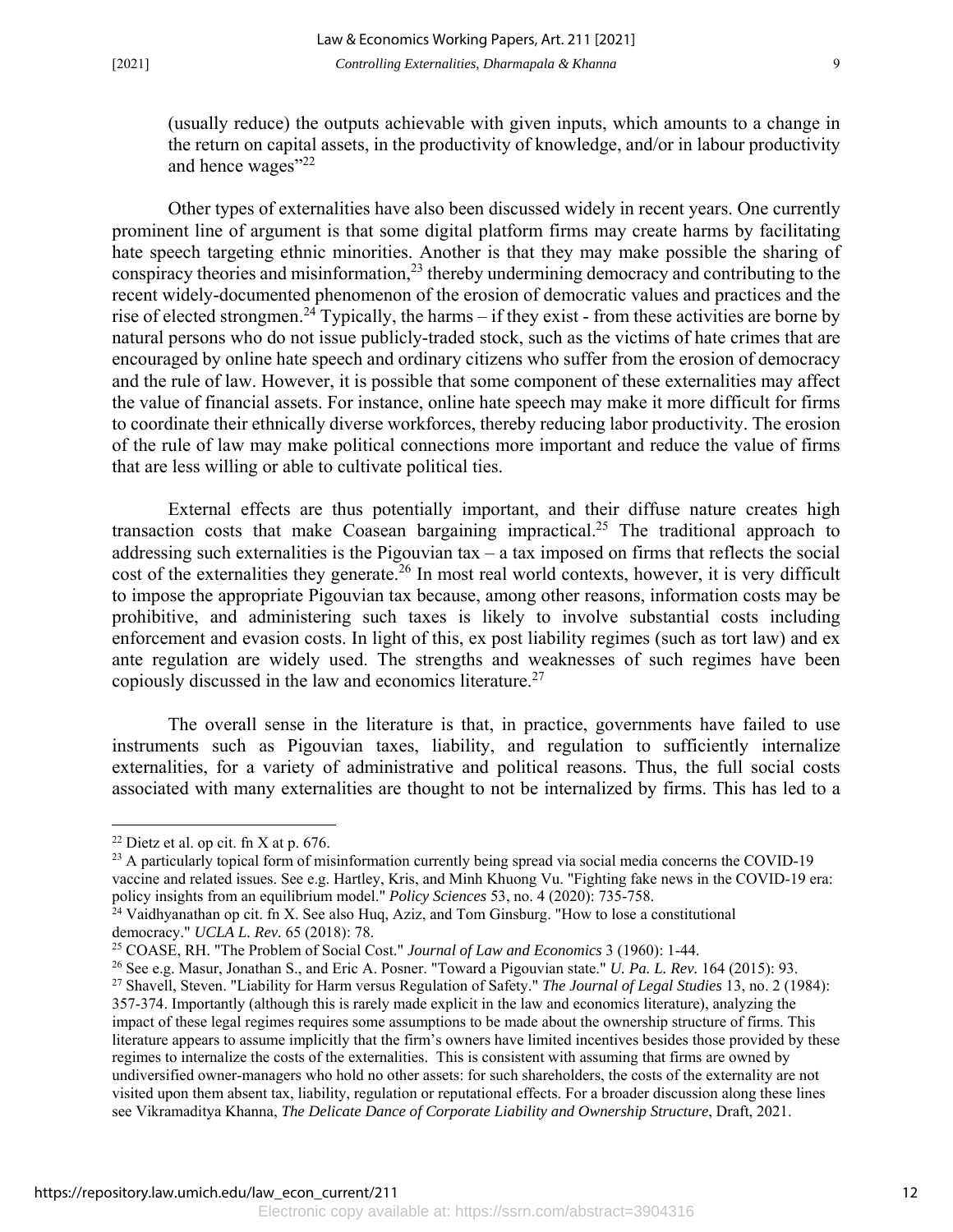search for alternative mechanisms that hold the promise of inducing firms to internalize externalities. The most prominent of these is associated with the rise of index funds, which own shares in firms in an index that seeks to mimic the market (or a subset thereof). It is to their incentives that we now turn.

#### *B. The "Universal Owner" Theory: Index Funds and Externalities*

The literature on how index funds (and large asset managers) impact firm externalities has grown substantially in the last few years. Indeed, there has been an outpouring of scholarship putting forward arguments for how index fund common ownership might be beneficial in reducing certain kinds of externalities (e.g., climate change related externalities). This general point about the incentives of "universal owners" has been understood for a long time, and is explained as follows by Professor Anabtawi:28

"[U]niversal owners can be expected to feel the impact of actions by one company in their portfolio on their other portfolio companies. In other words, through its extensive holdings, the universal shareholder internalizes many of the externalities generated by the companies in which it invests. Universal owners are thus likely to favor activities of firms in which they own shares that minimize negative externalities . . . to the extent that those activities impose costs on . . . other firms in which they own an interest."

More recently, scholars have sought to identify the theoretical construct of "universal owners" with index funds, especially the "Big Three" funds (BlackRock, Vanguard, and State Street Global Advisors). Professor Coffee analyzes the growing demand among index funds for Environmental, Social and Governance (ESG) disclosures, and attributes this phenomenon to a situation in which "high common ownership enables institutions to take collective action to curb externalities caused by portfolio firms, so long as the gains to their portfolio from such action exceed the losses caused to the externality-creating firms."<sup>29</sup> In a related but somewhat distinct contribution – based on Modern Portfolio Theory rather than the theory of externalities – Professor Gordon conceptualizes the role of index funds as being to engage in what he terms "systematic stewardship." As diversified owners, index funds care little about the idiosyncratic risk that is specific to individual firms, but do care about systematic or market-wide risks that affect their entire portfolio. Thus, index fund managers should pursue engagement with firms not in order to increase firm-specific value, but rather to reduce firms' contribution to systematic risks (such as those arising from climate change).

There is an active debate about whether index funds, in reality, have sufficiently strong incentives to pursue this vision of portfolio value maximization and systematic stewardship. For instance, as Bebchuk, Cohen, and Hirst argue such stewardship entails monitoring and engagement costs, and there may be agency costs between the index fund manager and the accountholders.<sup>30</sup>

<u>.</u>

<sup>28</sup> Anabtawi op. cit. fn X at 585.

 $29$  Coffee op cit. fn. X at p. ii.

<sup>30</sup> See e.g. Bebchuk, Lucian A., Alma Cohen, and Scott Hirst. "The agency problems of institutional investors." *Journal of Economic Perspectives* 31, no. 3 (2017): 89-102. Note that index funds *per se* do not make decisions - their investment advisors do, and their incentives are not the same as those of a person who owns the

index fund. For example, a \$1 billion rise in the fund's value does not usually translate into a \$1 billion rise in the advisor's fees. Fees for most index funds are very small – indeed, that is one of the key features on which they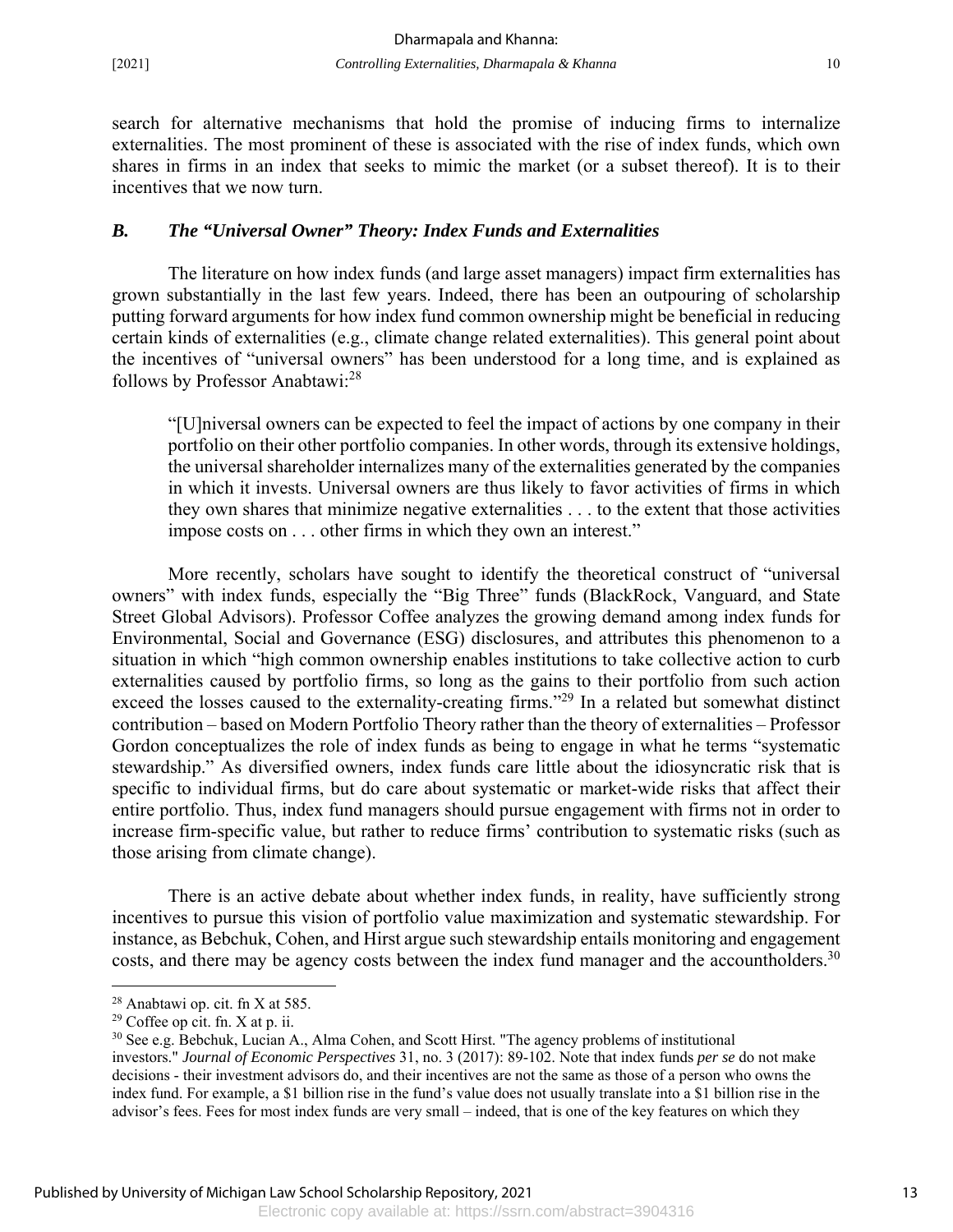-

While critics of the "universal owner" perspective have raised some cogent points, we do not take a stand on this question.<sup>31</sup> Instead, we accept the universal owner theory's premises, while confronting this perspective with the reality of a world in which concentrated ownership and controlling blockholders are widespread phenomena.

A question that is important for our analysis is whether index funds may be influential in determining behavior even at controlled firms with undiversified controllers. On *a priori* grounds, it may seem that the likely scope of index fund activism or engagement at controlled firms is more muted than at firms with dispersed ownership because the controller will ultimately decide what happens at the firm.<sup>32</sup> Index funds could threaten to sell all or some of their shares if the controller resists certain suggestions, but given that index funds are supposed to hold a representative sample of the market that threat seems not entirely credible. While these considerations suggest that index fund engagement may have limited efficacy in controlled firms, we provide some novel empirical evidence below suggesting the importance of this idea.

Before proceeding to our empirical analysis we note some of the important and emerging body of empirical evidence that is broadly consistent with the claims of the universal owner theory. Professors Dyck et al. find a positive relationship between institutional ownership and firms' environmental and social performance across 41 countries; they argue for a causal interpretation of this relationship.33 Professors Chen, Dong and Lin analyze the impact on measures of firms' corporate social responsibility (CSR) of exogenous increases in institutional ownership associated with reconstitutions of the Russell index.<sup>34</sup> They find that increases in institutional ownership lead to improved CSR performance, consistent with a view that index funds encourage firms to take account of externalities.

Perhaps the most direct evidence for the theory is that provided by Professors Azar et al.<sup>35</sup> They collect data on engagements by the "Big Three" index funds (BlackRock, Vanguard, and State Street Global Advisors) on climate-related environmental issues in 2018 and 2019, using the fund sponsors' public disclosures, across a global sample of firms. They also construct a dataset of firm-level carbon dioxide  $(CO_2)$  emissions over 2005-2018. Using this data, they find that Big

compete – so that changes in the value of the fund (e.g., holdings in one industry) may not have as significant an impact on the size of the advisor's fees and may not be worth the costs of these actions.

<sup>&</sup>lt;sup>31</sup> Barzuza, Michal, Quinn Curtis, and David H. Webber "Shareholder Value (s): Index Fund ESG Activism and the New Millennial Corporate Governance." (2019) argue that index funds' increasing focus on climate change and on corporate social responsibility more generally is driven by the demands for socially responsible investing among the younger generation of investors (accountholders), rather than by considerations of internalization of externalities.  $32$  A recent study argues that Stewardship Codes are likely to be ineffective in countries with primarily controlled firms. See Puchniak, supra note 13. See also Christie, supra note 9.

<sup>&</sup>lt;sup>33</sup> Dyck, Alexander, Karl V. Lins, Lukas Roth, and Hannes F. Wagner. "Do institutional investors drive corporate social responsibility? International evidence." *Journal of Financial Economics* 131, no. 3 (2019): 693-714. 34 Chen, Tao, Hui Dong, and Chen Lin. "Institutional shareholders and corporate social responsibility." *Journal of Financial Economics* 135, no. 2 (2020): 483-504. The Russell index is a family of market indices that are widely used by index funds to serve as proxies for the market (representing, for instance, the largest 2000 US firms and the next largest 3000 US firms). The composition of each index is periodically changed based on firms' market capitalization on a particular date. For firms close to the threshold for inclusion, whether they are included is essentially random; however, inclusion leads to a large increase in index fund ownership because many index funds seek to replicate the Russell indices. This generates arguably exogenous variation in index fund ownership. <sup>35</sup> Azar et al. op cit. fn. X.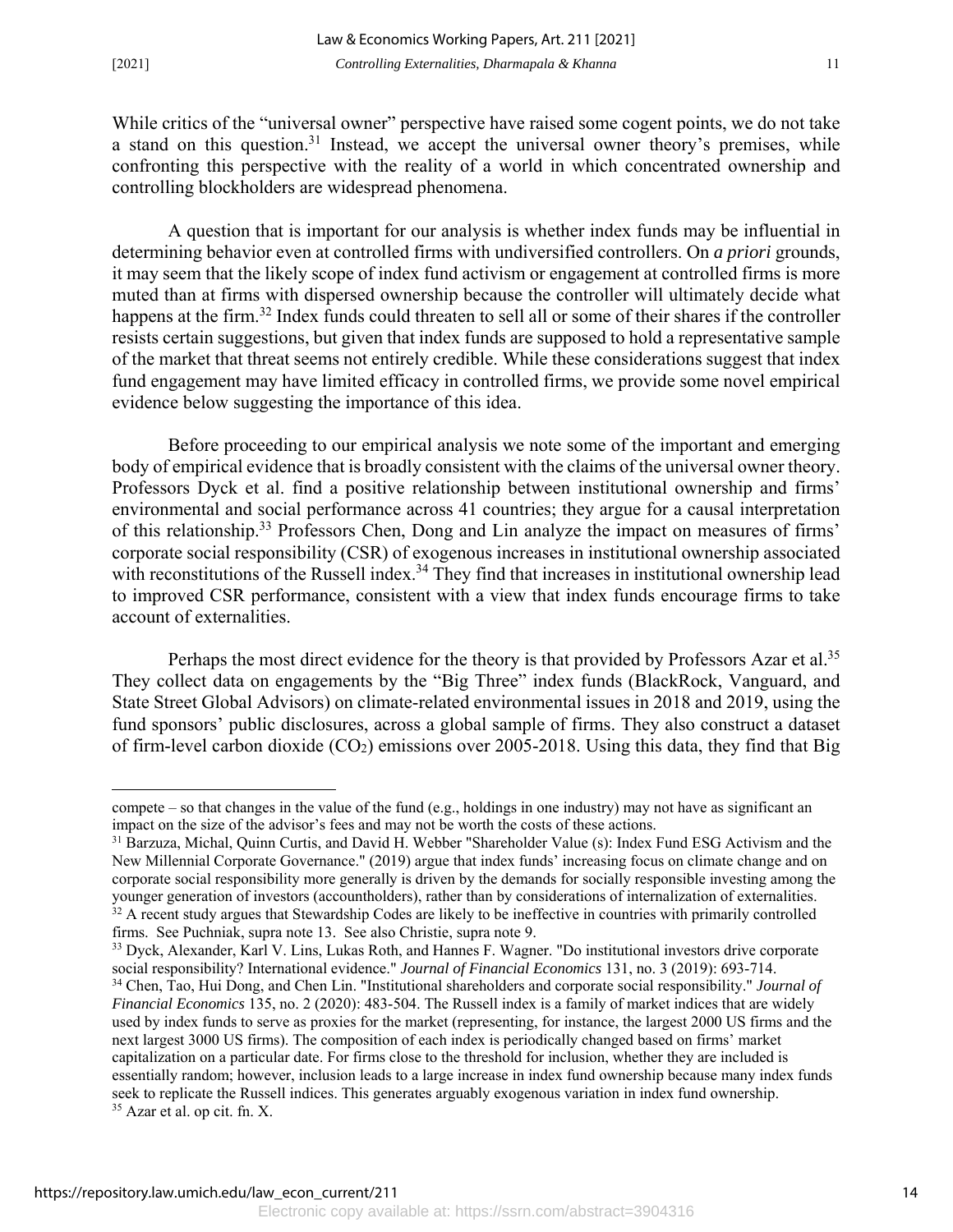$\overline{a}$ 

Three environmental engagements are targeted at large firms with high CO<sub>2</sub> emissions. They also find that increases in Big Three index fund ownership of firms are associated with lower  $CO<sub>2</sub>$ emissions (including when the focus is on exogenous increases in Big Three ownership generated by reconstitutions of the Russell index). This evidence does not, however, take account of the role of firms' ownership structure in mediating the frequency of environmental engagements by the index funds or the efficacy of these interventions. Moreover, the strongest causal evidence (based on Russell index reconstitutions) is restricted to US firms, and thus only applies to a market in which controlled firms are substantially less common than in most other countries. To address the role of ownership structure, we analyze in the next subsection how the frequency of environmental engagements differs across countries with different ownership structures.

#### *C. Index Funds' Environmental Engagements and Corporate Ownership Structure*

The data collected by Professors Azar et al. relates to engagements conducted with firms based in 46 different countries and territories. We use the country-level data on the number of engagements to analyze whether index funds disproportionately target firms in countries with relatively dispersed ownership (and a relative absence of controlling shareholders) for environmental engagements.<sup>36</sup> The underlying idea is that index funds will take into account the anticipated efficacy of undertaking these (costly) interventions and will tend to focus them where they are most likely to succeed. If the presence of a controlling blockholder (especially an undiversified controller who does not share the index fund's diversified perspective) presents an obstacle to encouraging the firm to pursue a path of internalizing externalities, then they will avoid such firms and focus on non-controlled firms (typically based in countries where control is relatively less common). Note that we do not have the firm-level data on environmental engagements (nor is there comprehensive data on firm-level ownership structure), and so we cannot analyze index funds' behavior at the firm level. Nonetheless, there is considerable countrylevel variation in ownership structure that we can use.

 We collect data on countries' aggregate stock market capitalization and on the number of listed firms in each country from the World Bank's World Development Indicators (WDI) database.37 This reports data on these variables for 79 countries and territories, and we are able to match 39 of these to countries or territories with Big Three environmental engagements in the Azar et al. dataset. We assume that the engagements data (based on fund sponsors' public disclosures) is comprehensive, and therefore assume that countries with stock market capitalization data that do not appear in the Azar et al. dataset had zero engagements. We exclude one country – Bermuda – as an apparent outlier, as its number of environmental engagements per billion dollars of stock market capitalization is dramatically larger than for the rest of the sample.<sup>38</sup> Thus, we have a sample of 78 countries. For 54 of these, we have more detailed data on average ownership patterns (including the average free float – the fraction of shares not owned by insiders, blockholders or

<sup>&</sup>lt;sup>36</sup> We are grateful to Jose Azar for kindly providing the country-level data on index funds' environmental

engagements.<br><sup>37</sup> See: https://databank.worldbank.org/reports.aspx?source=world-development-indicators.

 $38$  Bermuda is reported to have had 8.36 engagements per billion dollars of stock market capitalization, while the mean for the other countries in the sample is 0.013 (and the number for the US is 0.032). Note, however, that including Bermuda does not fundamentally change the basic findings.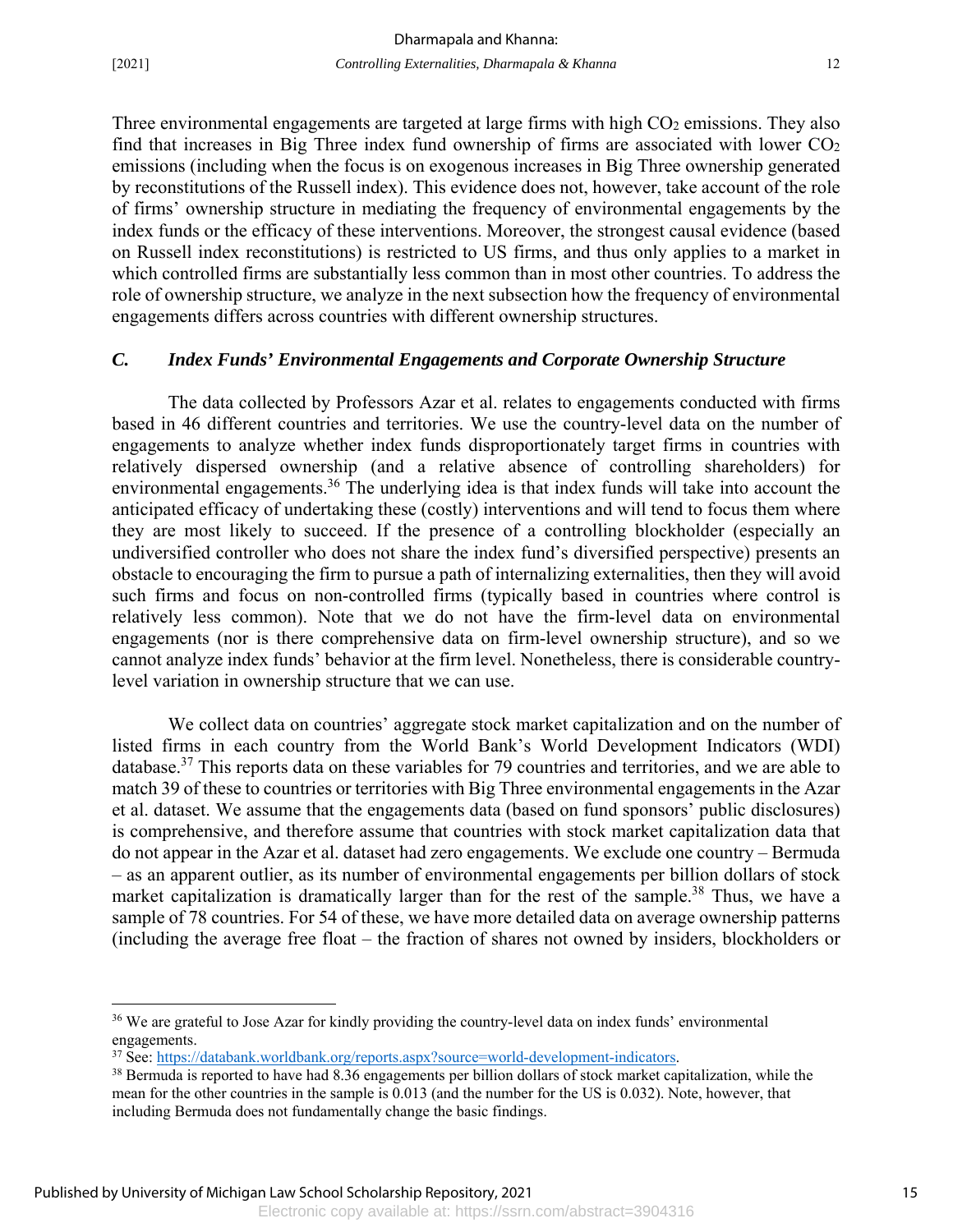the state) across listed firms, from a recent OECD publication.<sup>39</sup> Descriptive statistics for our dataset are provided in Table 1.

 It is well-known in the corporate governance literature that there is a wide gulf between the US, the UK, and a few other jurisdictions on the one hand (where controlled ownership structures are relatively less common) and the rest of the world (where controlled ownership structures predominate). To obtain a more precise measure, we draw on a recent study by Professors Aminadav and Papaioannou of the ultimate ownership of a large global sample of firms.<sup>40</sup> They report the fraction of controlled firms for each country in their sample in  $2012<sup>41</sup>$  We identify seven countries – Australia, Canada, Ireland, New Zealand, Taiwan, The UK, and the US – which have the lowest fractions of controlled firms.<sup>42</sup> Figure 1 reports the mean number of environmental engagements per billion dollars of stock market capitalization for these seven "dispersedownership" countries and for all other countries in the sample. The countries with relatively dispersed ownership had about 0.06 environmental engagements per billion dollars of stock market capitalization, compared to 0.009 for the countries with relatively concentrated ownership.

 Column 1 of Table 2 reports the corresponding regression results; because of the highly skewed nature of the number of engagements and of stock market capitalization, a logarithmic specification is used.<sup>43</sup> Column 1 of Table 2 shows that the difference between dispersedownership countries and other countries in the number of engagements (controlling for stock market capitalization) is highly statistically significant. Thus, the Big Three index funds appear to direct their engagements towards firms in countries where controlling shareholders are less common.

 It is of course possible that there are many other factors that may affect the likelihood of environmental engagements. Thus, Column 2 of Table 2 adds a number of potentially relevant control variables. The number of listed firms is included, as a larger number of firms may entail a larger number of distinct engagements. Countries' wealth and size is controlled for by including gross domestic product (GDP) per capita (in nominal US \$) and population (in millions). It is possible that index funds target firms with higher levels of  $CO<sub>2</sub>$  emissions, and countries' level of CO2 emissions (in millions of tonnes) are also included. All of these variables are from the World Bank's WDI database.

 All of the "Big Three" index funds are based in the United States, and so may potentially be more likely to engage with firms in the US or in similar countries due to cultural familiarity. To control for this, we use an exogenous measure related to cultural distance, the genetic distance between the ethnic majority of the US and the population of each of the other countries in the

 $\overline{a}$ 

<sup>&</sup>lt;sup>39</sup> De La Cruz, A., A. Medina and Y. Tang (2019), "Owners of the World's Listed Companies", OECD Capital Market Series, Paris,

www.oecd.org/corporate/Owners-of-the-Worlds-Listed-Companies.htm

<sup>40</sup> Aminadav, Gur, and Elias Papaioannou. "Corporate control around the world." *The Journal of Finance* 75, no. 3 (2020): 1191-1246.

<sup>41</sup> Aminadav and Papaioannou op cit. fn. X Table 1, pp. 1205-1208.

 $42$  See the discussion in Aminadav and Papaioannou op cit. fn. X p. 1209. These countries have shares of controlled firms below 30%, whereas the corresponding percentage is very high for most other countries.

<sup>&</sup>lt;sup>43</sup> The dependent variable is the natural logarithm of one plus the number of engagements (with the constant one being added to avoid losing observations due to the logarithm of zero being undefined).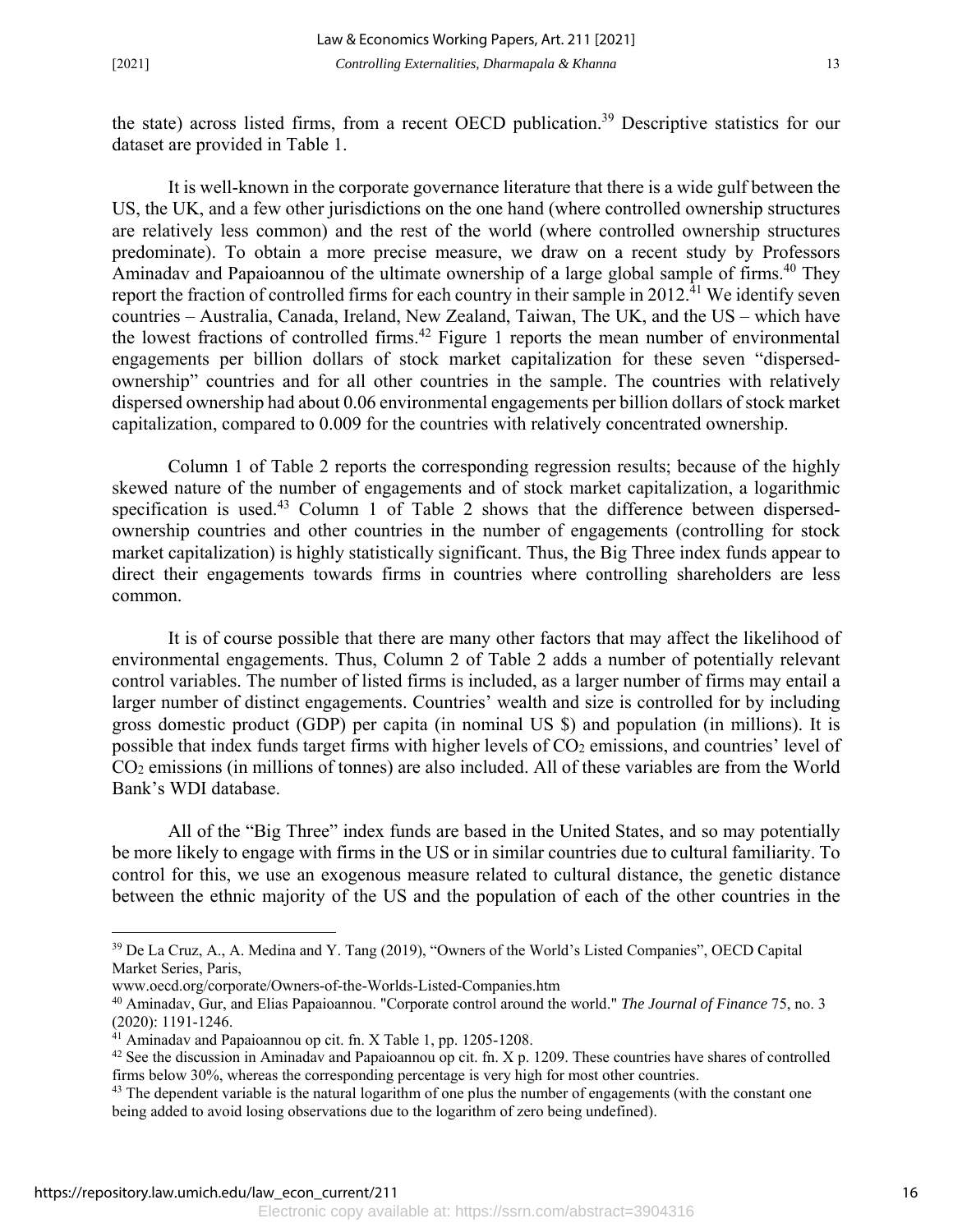sample.<sup>44</sup> In addition, indicator variables (or fixed effects) for each continent are included.<sup>45</sup> As shown in Column 2 of Table 2, the estimate of the greater propensity for environmental engagements in dispersed-ownership countries is essentially unaffected by the inclusion of these control variables.

The dependent variable in Table  $2 -$  the number of environmental engagements  $$ represents a "count" variable that only takes on non-negative integer values. In addition, the number of environmental engagements is zero for a substantial number of countries. To accommodate these features of the data, Columns 3 and 4 of Table 2 use a Poisson model. As shown in Column 3 of Table 2, the basic result is robust to the use of the Poisson specification. In Column 4 of Table 2, we use an alternative (continuous rather than dichotomous) measure of dispersed ownership. This is the free float – the fraction of shares in listed firms not owned by insiders, blockholders, or the state - as reported by the OECD.<sup>46</sup> This is an imperfect measure of control, as it is possible in principle that the free float for common stock may be quite high even when a firm is controlled (if the controller uses a CMS to maintain control). Nonetheless, it provides a check on our baseline binary measure of dispersed ownership. As shown in Column 4 of Table 4, higher levels of free float are strongly associated with more index fund environmental engagements.

 Overall, the results in Table 2 imply that index funds very strongly target firms in countries with relatively dispersed ownership structures when undertaking environmental engagements. This result is highly statistically significant and very large in magnitude. The estimates imply a prevalence of environmental engagements that is about 640% higher in dispersed-ownership countries than in other countries, controlling for other relevant factors.<sup>47</sup> This is fairly similar to the raw difference in the number of environmental engagements per billion dollars of market capitalization, shown in Figure 1.

 An important caveat is that this data on engagements may not capture undisclosed meetings "behind closed doors" with firm insiders. If such meetings are more common for controlled firms than for those with dispersed ownership, then that may potentially confound the results discussed above. However, there is no evidence that this is the case. Moreover, whether this is likely depends on the mechanisms through which an index fund might persuade a controlling shareholder to modify a firm's policies. At a firm with dispersed ownership, index funds are likely to be the largest shareholders (albeit typically holding only a minority of shares). This makes index funds

-

<sup>44</sup> This variable is from Dhammika Dharmapala. "A new measure of foreign rule based on genetic distance." *Economic Inquiry* 59, no. 2 (2021): 622-647. It is constructed using bilateral genetic distance data for countries and populations constructed by Enrico Spolaore and Romain Wacziarg. "The diffusion of development." *Quarterly Journal of Economics* 124, no. 2 (2009): 469-529. Genetic distance provides a measure of the time that has elapsed since two populations last shared common ancestors. Genetic distance is based on random drift in neutral characteristics and not on traits selected for fitness. In sufficiently large populations, such random genetic drift occurs at a predictable rate, and thus genetic distance is larger for populations that have been separated for longer periods of time.

<sup>&</sup>lt;sup>45</sup> The classification of countries by continent is from Dharmapala op. cit. fn. 45, and is based on Oana Borcan, Ola Olsson, and Louis Putterman. "State history and economic development: evidence from six millennia." *Journal of Economic Growth* 23, no. 1 (2018): 1-40.

<sup>46</sup> De La Cruz et al. op. cit. fn. X

<sup>47</sup> For instance, using the estimate in Column 3 of Table 2, the impact of a one-unit increase in the dispersed ownership dummy variable in percentage terms can be approximated by  $100(e^2 - 1) \approx 640\%$ , holding all other independent variables fixed.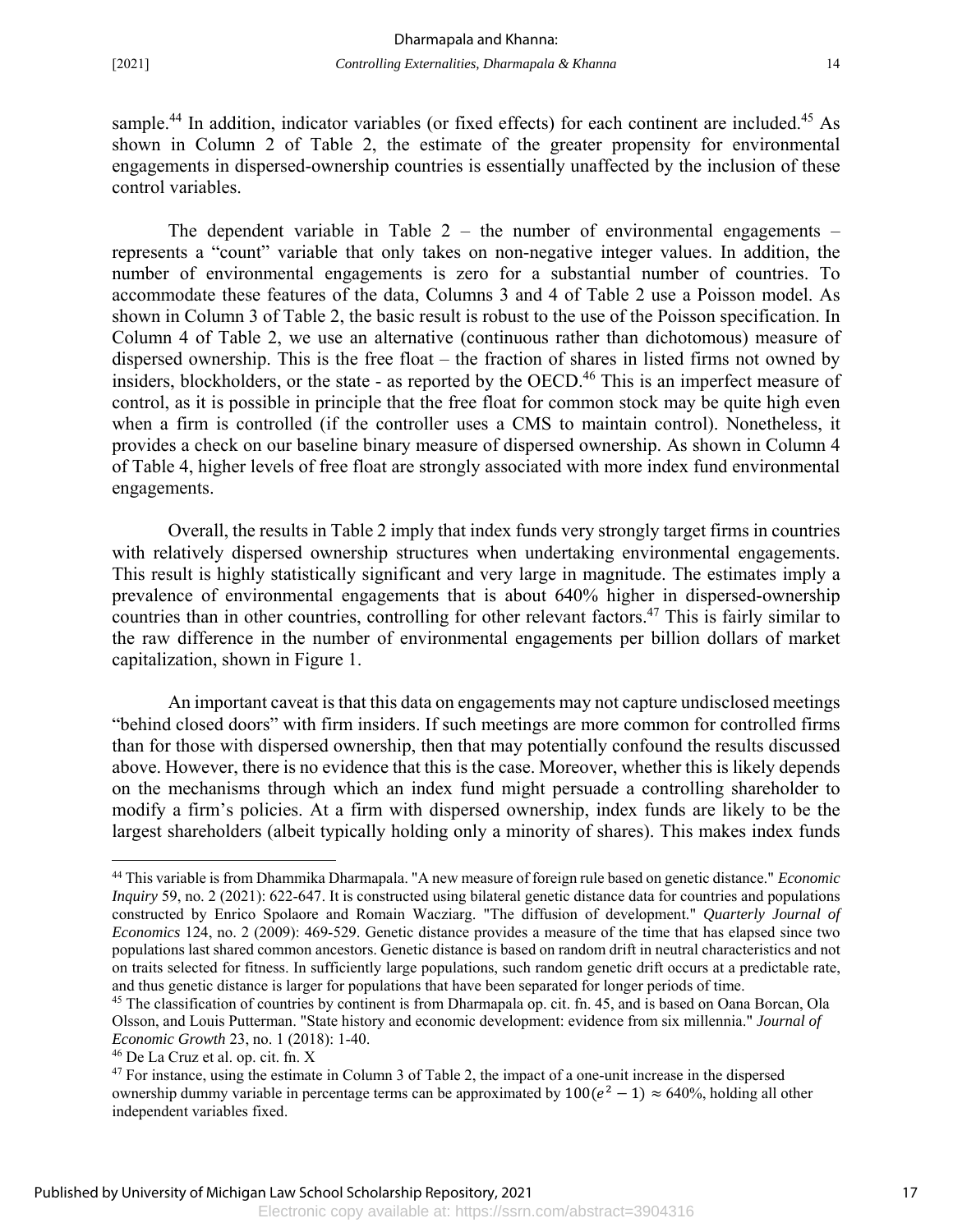important in director elections, control contests, and potential interventions by activist investors, thereby creating a significant incentive for managers to heed the expressed wishes of index funds.<sup>48</sup> In controlled firms, the controller by definition dominates director elections, while control contests and activist interventions are infeasible. Thus, in order to change a controlled firm's behavior, an index fund would need to persuade the controller that she would be better off adopting externalitymitigating policies.<sup>49</sup> This is not impossible – it may be that the index fund is able to provide (credible) information that the controller does not have, pertaining to the benefits from such policies. However, in general, the scope for such persuasion seems limited, especially in view of the conflicting interests of diversified index funds and (typically undiversified) controllers with respect to externalities.

#### *D. The Prevalence of Controlled Ownership Structures among Large Firms*

 The results in Table 2 are quite consistent with the idea that index funds expect engagements to be more successful at firms without controlling shareholders. Moreover, it seems reasonable to view this expectation as being accurate, given the sophistication of index fund managers. This points to a limitation of the universal owner theory – namely, that its sphere of application seems to some degree restricted to widely-held firms. However, this limitation may not be all that significant in practice if all or most of the larger firms that generate substantial externalities are listed in dispersed-ownership markets (or at least themselves have dispersed ownership).

To shed some light on whether this is the case, we collect data from various publicly available sources to document the prevalence of controlling shareholders among the largest firms in sectors that are widely thought to be associated with important externalities. In particular, we identify the world's largest 25 firms by market capitalization in the automobile, energy, and technology sectors. We then collect data from financial media and other sources on the ownership structure of these firms, determining whether a controlling shareholder exists and, if so, what category this shareholder belongs to (a founder or family, the state, or some other type of owner). Due to missing data on some firms, we end up with information on 19 automobile firms, 22 energy firms, and 24 technology firms. Within this last sector, virtually all firms are controlled by a founder or family (as detailed further in Table 3). The ownership structure of large firms in the automobile and energy sectors is shown in Figure 2. It is evident that the majority of these firms have controlled ownership structures. The type of controlling shareholder differs across these

 $\overline{a}$ 

<sup>48</sup> See Azar et al. (pp. 9-10) and Coates, J. C., 2019. The future of corporate governance part I: the problem of twelve. Harvard Public Law Working Paper No. 19-07. Available at SSRN: https://ssrn.com/abstract=3247337 for discussions of how index funds may influence managers (implicitly, their discussion is restricted to diffusely-held firms).

<sup>49</sup> Doron Levit ("Soft Shareholder Activism", 32 Rev. Fin. Stud. 2775 (2018)) develops a model of communication and persuasion by activist investors that could potentially apply to controlled as well as diffusely-held firms. Kobi Kastiel *supra* note 20 documents a nontrivial number of activist interventions by hedge funds at controlled firms, and attributes this to the power of reputational concerns among controllers. Although hedge fund and index fund activism are different in important respects, similar reputational concerns may also enable index funds to exert some influence over controllers' actions. In addition, as noted in the Introduction, the controller might be interested in the views of index funds because such funds may be important in raising capital in the future, or because the funds may have stakes in the controller's other firms or investments.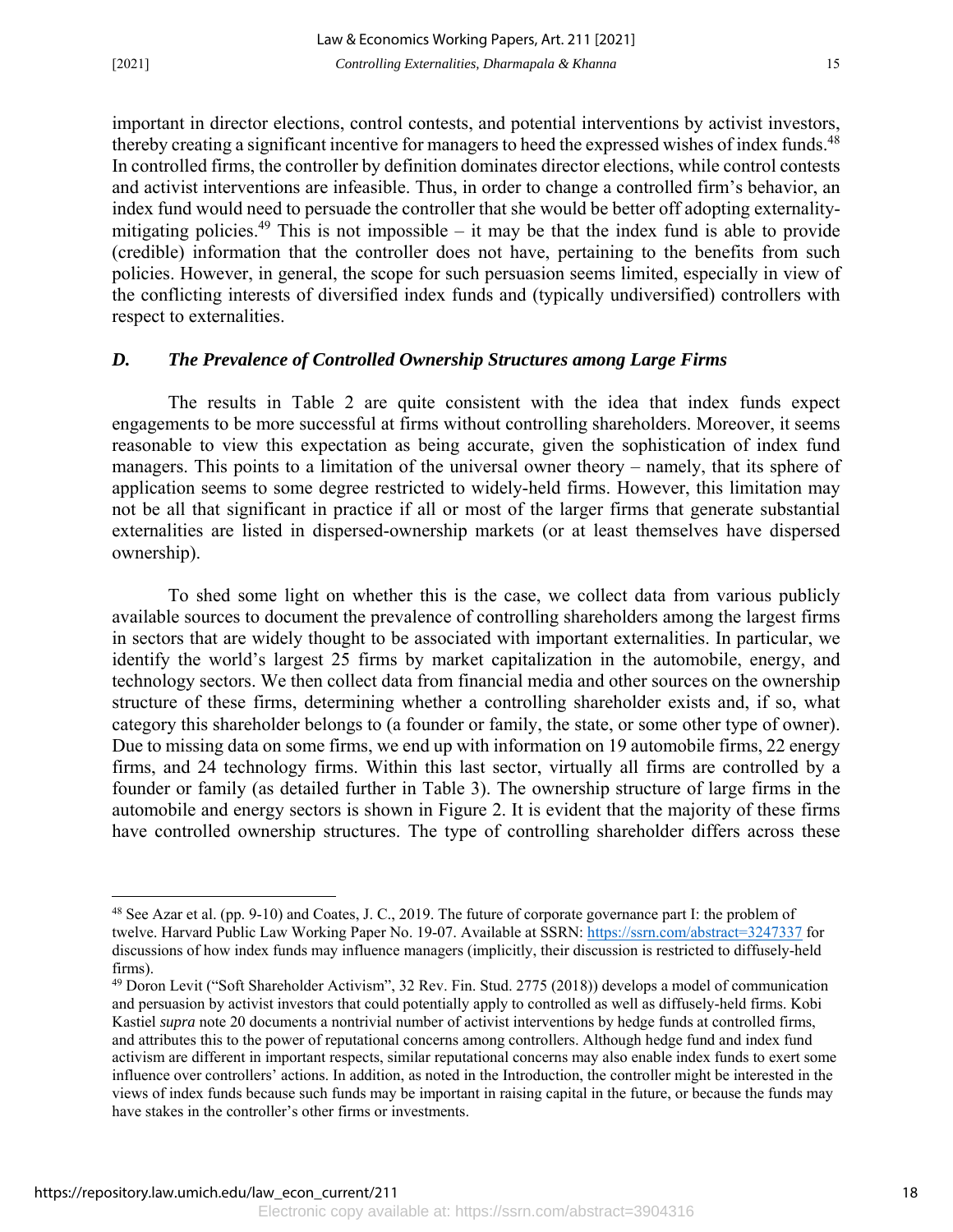$\overline{a}$ 

sectors, with founding families being dominant among automobile firms, while state ownership is common among energy firms.

Figure 2 highlights the challenge facing index funds' portfolio value maximization as a mechanism to address the externalities created by the largest firms in sectors that are critical to climate change. Essentially, the prevalence of controlled ownership structures among these firms create potential barriers to index funds exerting their influence in order to mitigate externalities. The extent to which this matters depends on the incentives of controlling shareholders, however, and it is to this question that we turn next.

#### **III. CONTROLLING SHAREHOLDERS AND EXTERNALITIES.**

In this Part we explore the incentives of controlling shareholders to internalize externalities. In particular, we introduce the concept of "controller wealth concentration" (CWC) as a key metric for assessing a controller's incentives to internalize externalities.

#### *A. Controller Wealth Concentration (CWC)*

Suppose that there exist *N* assets, indexed by  $i = 1$  to *N*, where asset *i* has value  $V_i$ . Asset *f* is firm F, which is controlled by the controller Z. Assume Z owns a share  $z_i$  of asset *i* (where  $z_i$ takes on values from 0 to 1). Then, Z's personal wealth, denoted  $W_Z$ , is:

$$
W_Z = \sum_{i=1}^N z_i V_i
$$

Controller wealth concentration (CWC) can then be defined as:

$$
CWC = \frac{z_f V_f}{W_Z} = \frac{z_f V_f}{\sum_{i=1}^N z_i V_i}
$$

CWC measures the degree of Z's diversification of her personal asset holdings. For example, suppose that Z owns 60% of the stock of firm F ( $z_f = 0.6$ ) and owns no other assets ( $z_i = 0$  when  $i \neq f$ ). Then, CWC = 1, or 100%. On the other hand, suppose Z owns 10% of F (while controlling F through a controlling minority structure such as dual class stock),  $V_f = $100$ , and  $W_Z = $200$ . Then, CWC =  $((0.1)(100))/200 = 0.05$  (or 5%).

Figure 3 illustrates the types of circumstances in which controllers may have high or low CWC. It is important to emphasize that a low CWC is a necessary, but not a sufficient, condition for controllers to have incentives (based on cash flow rights from stocks) to take account of the externalities generated by their controlled firms.<sup>50</sup> If CWC is high, then such incentives will necessarily be very limited. Even if CWC is low, however, it may be the case that a controller's investments outside her controlled firm are in a small and non-diversified set of assets (for instance, other firms in the same sector as her controlled firm). In such circumstances, there may be very

<sup>&</sup>lt;sup>50</sup> Of course, a controller may have nonpecuniary motivations to take account of these externalities, but CWC is intended to capture pecuniary incentives.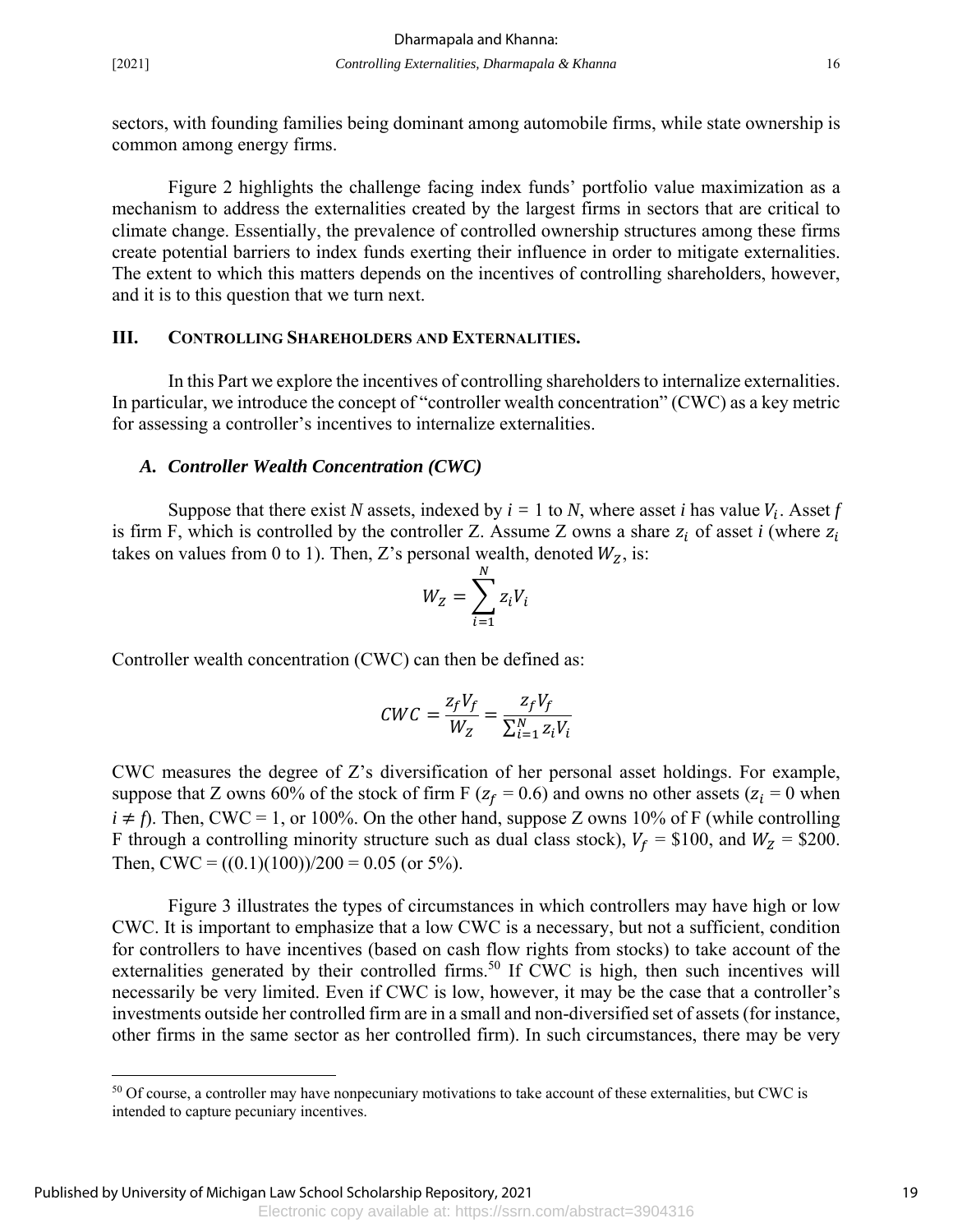little incentive for the internalization of externalities. Thus, CWC is admittedly an imperfect measure of controllers' incentives. However, as we generally find high values of CWC, it is possible – notwithstanding the limitations of the CWC measure – to conclude that controllers have limited incentives based on cash flow rights from stocks to take account of externalities.

CWC captures the overall portfolio diversification of the controller. Z's *marginal* incentives to raise the value of firm F (despite potentially negative effects on other firms) can be measured by a related but distinct concept that we term "controller's delta" (by analogy to a concept widely used in the study of executive compensation).<sup>51</sup> Suppose that when  $V_f$  increases by \$1, asset *i*'s value changes by  $\delta_i$ . Then, the controller's delta, denoted  $\delta_z$ , can be defined (noting that  $\delta_f = 1$  by definition when  $V_f$  increases by \$1) as:

$$
\delta_Z = \sum_{i=1}^N z_i \delta_i
$$

For example, if Z owns 60% of the stock of firm F and changes in the value of firm F do not have any spillover effects on other firms ( $\delta_i = 0$  when  $i \neq f$ ), then  $\delta_z = 0.6$  (a \$1 change in firm F's value increases Z's wealth by 60 cents). When cross-firm spillovers exist, it is not possible to compute the controller's delta without knowing the magnitude of these external effects. Thus, we focus below on computing estimates of CWC.

#### *B. Controller Wealth Concentration (CWC): Estimates*

To provide some preliminary evidence on the magnitude and distribution of CWC, we use various publicly available sources to collect data on controlling shareholders' holdings in controlled firms and their aggregate personal wealth.<sup>52</sup> We begin by identifying the largest technology-oriented firms by market capitalization, focusing on those for which a controlling shareholder can be identified, and data on his or her personal wealth and company holdings is available. This leaves us with the set of 24 firms and 24 controllers listed in Table 3. Some notable features of this data are that CWC is generally quite high, even for these very large firms and for these particularly wealthy controllers. For instance, the controlling shareholders of Amazon and Facebook have CWC of over 90%. This is the case even though controllers' holdings of the controlled firms' stock are not generally all that large in percentage terms – the mean holding is 14% and the median is 7%. Figure 4 illustrates this absence of any particularly strong relationship between CWC and controllers' shares of their controlled firm's common stock.

For a substantial fraction of these controllers, CWC is considerably below 100% (the mean is 65% and the median is 68%). Even the lower values of CWC, however, represent a dramatic over-representation of the controller's firm relative to its role in a fully diversified portfolio. If it were the case that controllers are diversified to a significant extent, they would potentially have some pecuniary incentive to care about the externalities generated by the firm(s) they control: those externalities might impact investments the controller has in firms that are negatively affected by

-

<sup>51</sup> Jensen, Michael C., and Kevin J. Murphy. "Performance pay and top-management incentives." *Journal of political economy* 98, no. 2 (1990): 225-264.

<sup>52</sup> See the notes to Table 3 for the sources.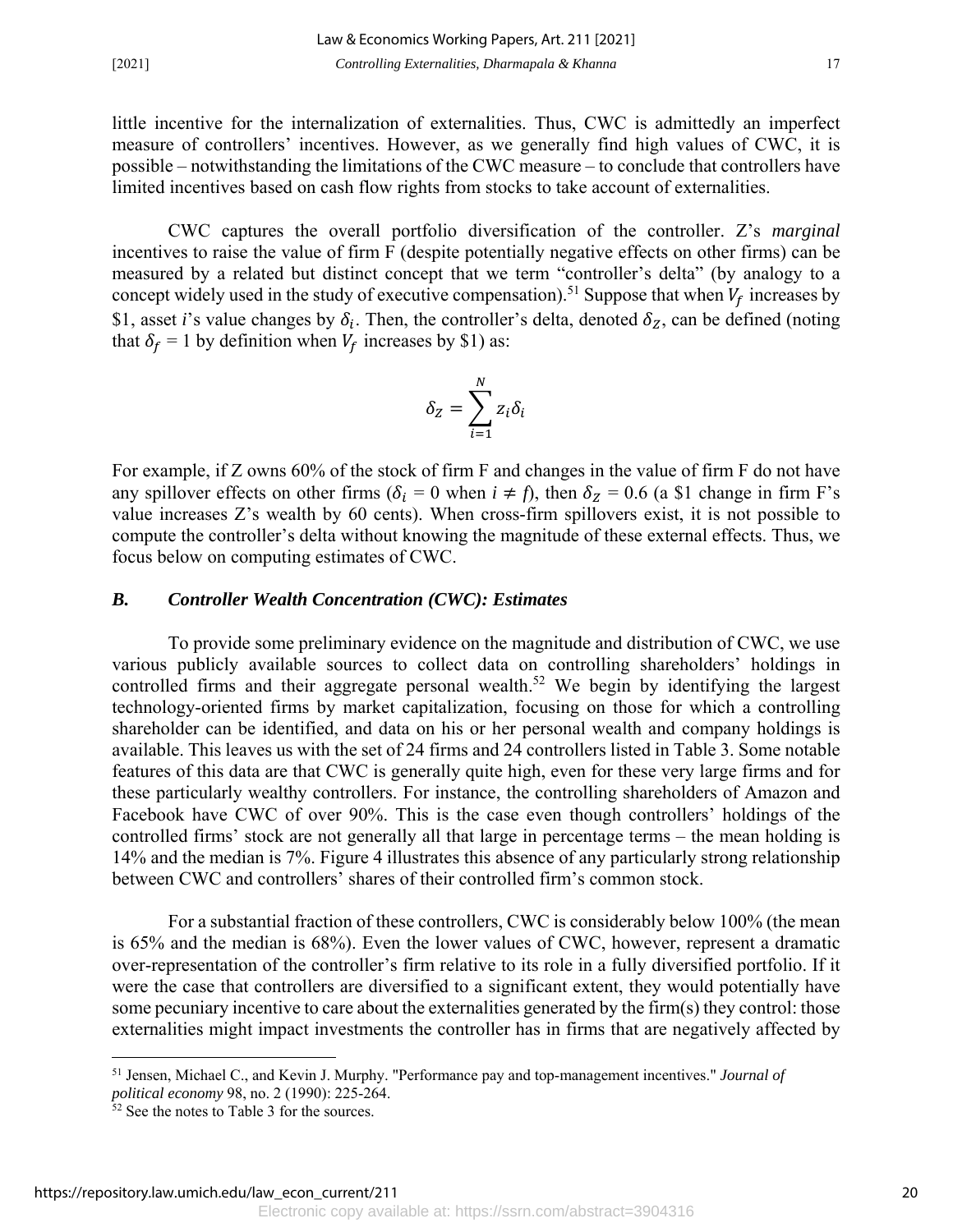<u>.</u>

the externality (of course, externalities will not be fully reflected in other firms' values as some of the external effects will fall on parties other than listed firms, but this limitation applies to index funds as well). Further, if the costs of the externality were large enough the controller might prefer to take steps at the controlled firm to reduce these costs. Given her status as a controller, the controller would be more effective than index funds or small dispersed shareholders in achieving this.

A simple example might prove illustrative. Let us assume Z controls firm F with a 60% stake, and also owns shares in each of 10 other firms. An externality produced by F generates costs of \$100 to each of the 10 other firms (i.e., a total of \$1000) and that externality can be prevented if F spends \$110 on precautions. If Z's stake in each of the 10 other firms is  $7\%$ , then she bears \$70 in losses from the externality which can be avoided at a cost of \$66 to her (60% of the \$110) in precautions). One would expect her to push F to take the precautions to avoid the externality, assuming that undertaking the precautions does not violate any corporate law duties that the controller may have to the minority shareholders of firm F. Moreover, because she is F's controller (and does not need to coordinate with others) she is likely to be quite successful in ensuring this happens. Simply put, a *diversified controlling shareholder* will likely internalize some of the costs of externalities generated by the controlled firm and is better placed than other diversified investors to make the controlled firm change its behavior. We hasten to add that one can think of counterexamples where a diversified controller will still decide to favor the controlled firm. Our point, however, is not that diversified controllers will *always* internalize enough of the costs to act in the social welfare maximizing manner, but rather that they may often have incentives to do so and that compared to other diversified shareholders they may be more effective in changing the firm's behavior.53

One might expect the risk bearing costs of being over-weighted in one firm would provide a powerful incentive for (risk averse) controllers to diversify by relinquishing control. However, this must be weighed against the possibility that controllers capture private benefits of control. These may take various forms. For example, controllers may derive pecuniary private benefits by structuring related-party transactions (RPTs) in advantageous ways for themselves, such as by having firm F buy inputs at an artificially high price from a related firm in which Z owns 100% of the cash flow rights. Controllers may also derive nonpecuniary private benefits, for example from having the ability to implement their idiosyncratic vision for the firm. Thus, controllers may be reluctant to diversify if that means they must sell down their stake in their controlled firm (thereby sacrificing private benefits) in order to have the financial resources to purchase enough shares of other firms to diversify.54

Yet, it is not always necessary to relinquish control to diversify. If there are ways in which controllers could maintain control but still sell down their stakes in the controlled firm then they would be able to maintain control and still have the resources to diversify. Controlling minority

<sup>&</sup>lt;sup>53</sup> Their effectiveness in changing the controlled firm's behavior is undoubtedly one of the reasons why controllers sometimes bear liability for their subsidiaries via statute – see Allen, Kraakman, and Khanna, supra note 18, at Ch. 8.

<sup>&</sup>lt;sup>54</sup> There is a vast literature on private benefits of control – see e.g. Zingales, Luigi. "The value of the voting right: A study of the Milan stock exchange experience." *The Review of Financial Studies* 7, no. 1 (1994): 125-148; Dyck, Alexander, and Luigi Zingales. "Private benefits of control: An international comparison." *The journal of finance* 59, no. 2 (2004): 537-600.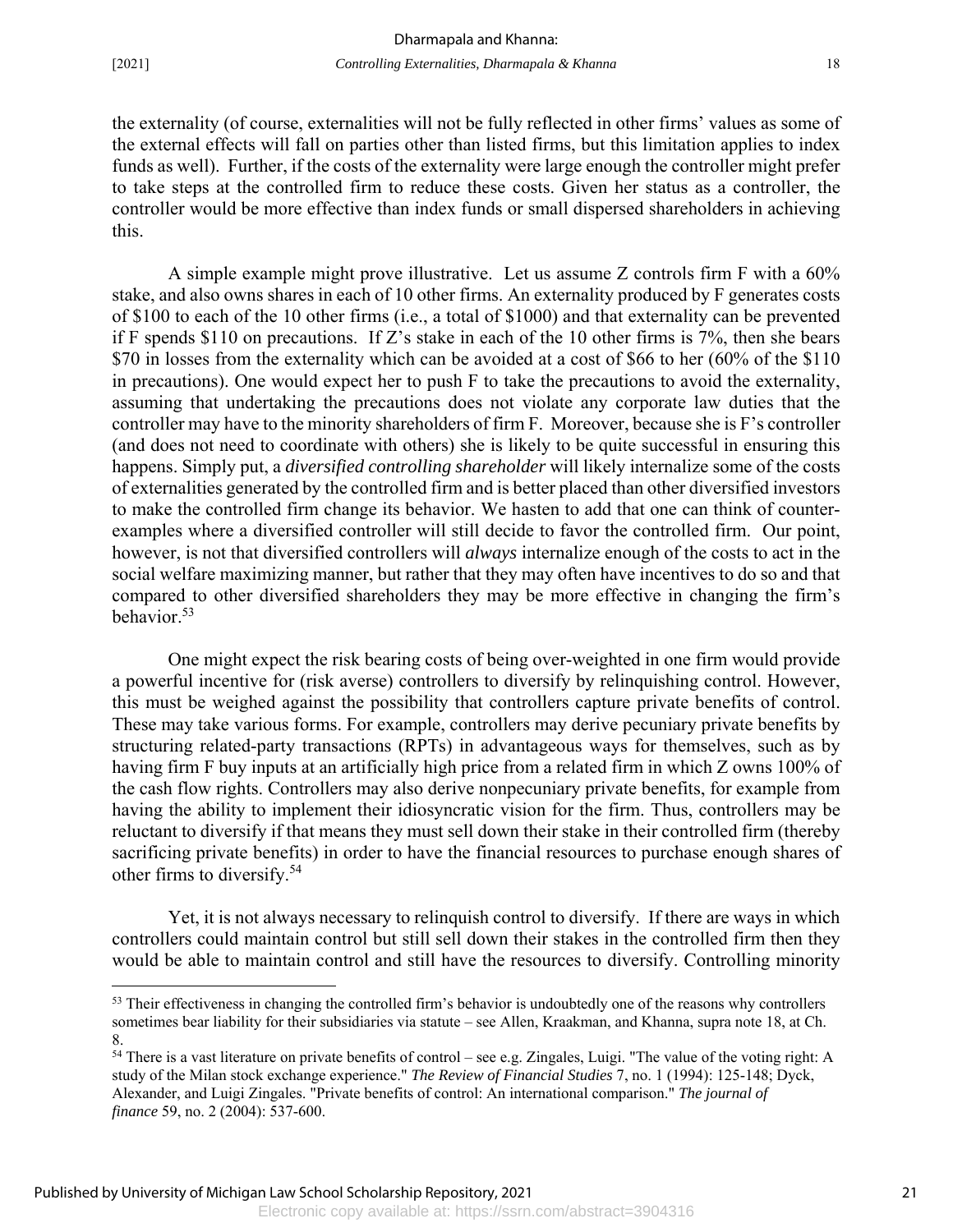structures – such as dual class shares – enable precisely this behavior.<sup>55</sup> Controllers retain control through, say, a dual class structure and can use the resources freed up by selling down their common stock to buy shares in other firms or in a market-wide portfolio. This enables controllers to diversify more easily and is potentially a social benefit of dual class shares and controlling minority structures that has not been discussed in the literature.

While a dual class structure allows controlling shareholders to diversify, our descriptive statistics in Table 3 and Figure 4 suggest that controllers typically do not avail themselves of this opportunity. In the next subpart, we develop a detailed numerical example that clarifies the potential efficiency costs from the failure to diversify and provides a framework within which to discuss the possible reasons why controllers typically do not diversify.

#### *C. Controller Diversification and Dual Class Stock: A Simple Example*

Assume that firm F was founded by Z. Immediately prior to F's initial public offering (IPO), Z holds 50% of its stock. The other 50% of its stock is held by others, in particular by venture capital (VC) funds that are assumed to sell their stock as soon as F goes public. Z is wealthconstrained, in the sense that she has no source of wealth or assets other than her stock in F, and is risk-averse. Assume that holding a 50% stake is (just) sufficient to exert control of firm F. Z derives a (nonpecuniary) idiosyncratic value of control (denoted IVC) when she is in control of F's decision making, as control allows her to pursue her idiosyncratic vision for the firm. For now, the utility gained from pursuing her idiosyncratic vision is assumed to be independent of the value of the firm and of its pecuniary returns. Initially, we assume away the possibility that Z can extract pecuniary private benefits of control (PBC), but this possibility is introduced and discussed later.

The timing of the scenario that we assume is depicted in Figure 5. At time 1, firm F goes public. The IPO decision is assumed to be exogenous, although we discuss later how incentives to go public might be affected by the different legal regimes that we analyze. The market portfolio, denoted by P, consists of a large number of firms (other than F), each of which is potentially subject to negative spillovers from F's activities. At the time of the IPO, the VC investors are assumed to exit, and the stock they sell is bought by widely dispersed risk averse investors who are fully diversified, in the sense that they hold the market portfolio P. The crucial decision at time 1 is taken by Z, who decides whether to sell her stock in F and use the cash proceeds to buy the diversified portfolio P (thereby relinquishing control of F, under the one-share-one-vote regime discussed below, though not under a dual-class regime), or to hold on to her F stock (and thereby retain control, even in the one-share-one-vote regime).

At time 2, firm F decides whether to undertake a high (H) or low (L) level of activity. In practice, Z makes this decision if she has retained control at time 1. Alternatively, if Z has not retained control, firm F's choice is made by a Board representing diversified outside shareholders (reflecting the latter's interest in maximizing the value of their diversified portfolio). Importantly, it is assumed that there is no commitment that can be made at time 1 about the decision at time 2; for instance, Z cannot commit at time 1 to choose H at time 2.

-

<sup>55</sup> e.g. Bebchuk, Lucian A., Reinier Kraakman, and George Triantis. "Stock pyramids, cross-ownership, and dual class equity: the mechanisms and agency costs of separating control from cash-flow rights." In *Concentrated Corporate Ownership*, pp. 295-318. University of Chicago Press, 2000.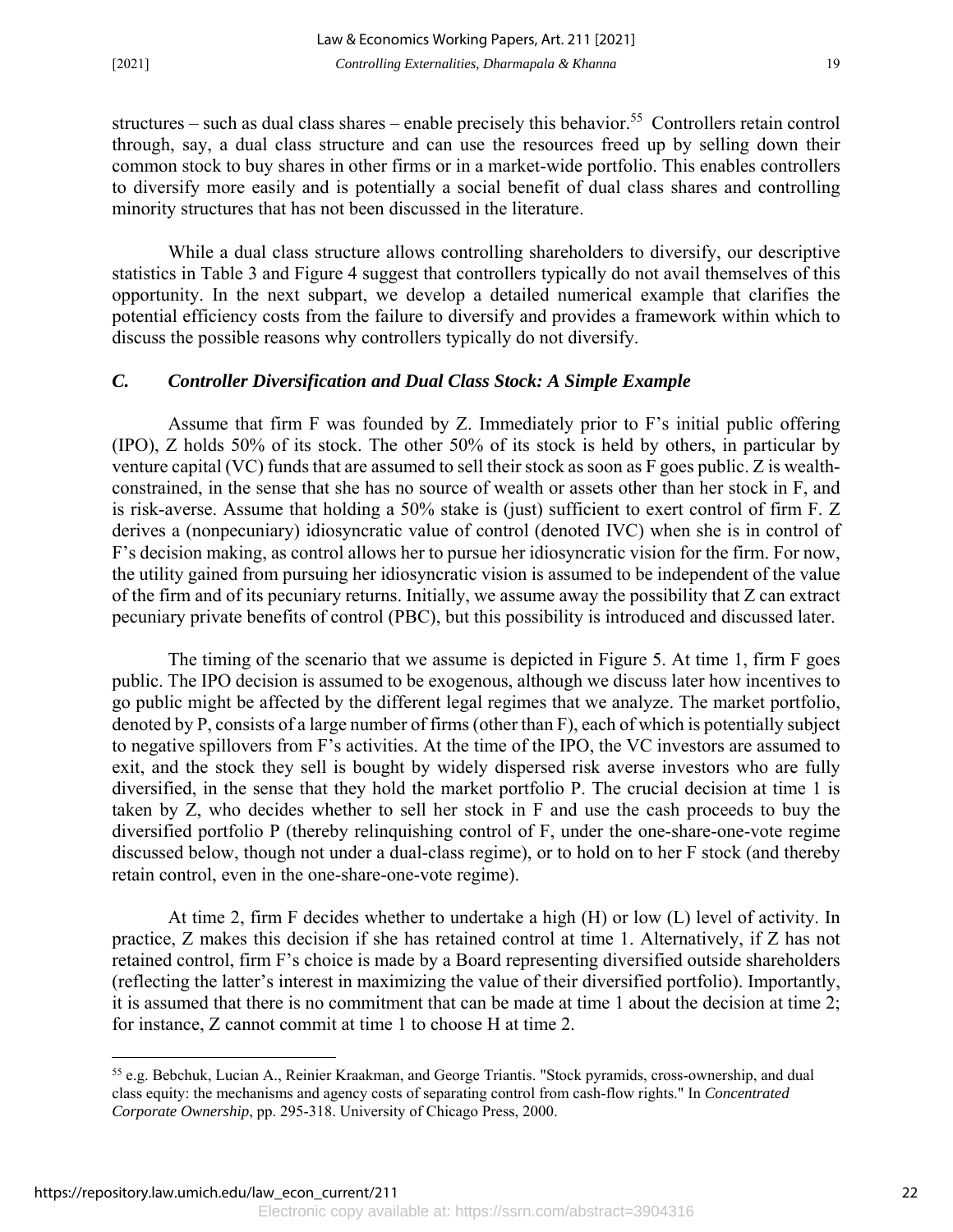Choosing H increases F's value but imposes a negative externality on all other firms. While the external harm experienced by any individual firm is assumed below to be small, the aggregate external harm (summed across all firms in P) is assumed to be larger in magnitude than the incremental gain to F's value from choosing H rather than L. Thus, L is the socially efficient – and market-portfolio-value-maximizing – choice. It is assumed that firm F (whether or not it is controlled by Z) faces few serious legal constraints in choosing between H and L. For instance, corporate law is assumed not to compel firm F to take account of the harms to other firms, nor to require that F ignore harms to other firms. This assumption seems reasonable in the light of the discussion of the relevant legal doctrines in Section IV below.

Finally, at time 3, the values of the firms are realized. From the perspectives of time 1 and time 2, the ultimate value of F is a random variable – that is, it is partly determined by chance and hence risky. This uncertainty is resolved at time 3. If firm F chose H at time 2, then the values of F and P realized at time 3 reflect the consequent gain to F and the harms to other firms. Specifically, ex ante (prior to time 3), there are two possible contingencies, each of which occurs with probability  $\frac{1}{2}$ . In the first (the "good" contingency from the perspective of firm F), F's value is 12 under H and 10 under L. In the second (the "bad" contingency from the perspective of firm F), F's value is zero, regardless of whether it chose H or L at time 2. The value of the diversified portfolio P is assumed to be deterministic (i.e. not random), and hence is unaffected by whether the first or second contingency occurs. The assumptions here abstract from market (or systematic) risk, and focus on the impact of the external harms generated by firm F on the value of P. In particular, if F chooses L at time 2, the value of P is 1000, and if F chooses H at time 2, then the value of P is 998. Thus, the losses from choice H to other firms  $(1000 - 998 = 2)$  exceed the expected gain of  $(\frac{1}{2})(2)$  $= 1$  to firm F. Table 4 shows the values of firm F and the market portfolio P under each possible scenario (i.e. each contingency under each choice of activity level by F). Note that, strictly speaking, the "market portfolio" following F's IPO should include firm F. However, it is convenient in characterizing the outcomes to distinguish between P (the market portfolio excluding firm F) and firm F; moreover, as long as F is small in relation to the aggregate market, its exclusion from P makes little difference.

Using this simple framework, we analyze the outcomes that result under two alternative legal regimes – one that mandates a one-share-one-vote (OSOV) rule, and one that permits firms to issue dual class stock.

#### *C.1) Outcomes under One-Share-One-Vote (OSOV)*

Under an OSOV regime, Z faces two possible choices at time 1. The first is to retain her 50% stake in F and maintain control, while the second is to sell this stake and diversify by using the cash proceeds (which, by assumption, are Z's only source of wealth) to buy the market portfolio P. In the latter scenario, it is expected that firm F will choose L (a low level of activity) at time 2, and so market participants anticipate that F will have a value of either 10 or zero at time 3 and that P will have a value of 1000. Note that any intermediate strategy on the part of  $Z$  – selling part of her stock and ending up somewhat diversified but over-weighted in F relative to F's share of the market – is clearly dominated by one or other of the choices sketched above. An intermediate strategy will result in a loss of control (and hence the loss of IVC), while leaving Z less than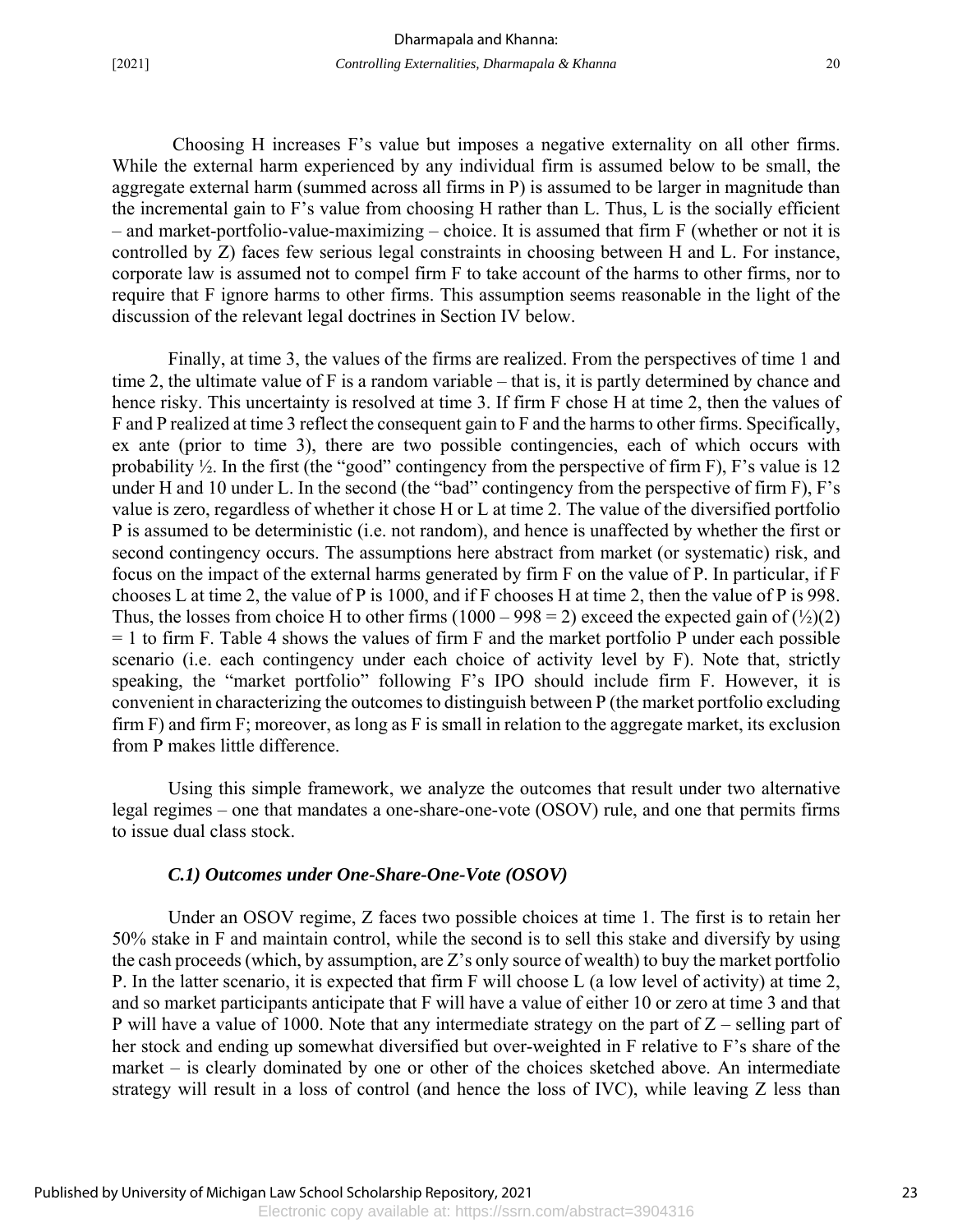optimally diversified. Thus, we can focus only on the choice between the two options described above.

 Investors in the market are assumed to be fully informed and rational. They anticipate that if Z is in control at time 2, Z will choose H or L to maximize her expected payoff. This consists of her expected wealth, her IVC and a risk premium, denoted R, that reflects her loss from riskbearing. This expected payoff can be expressed as:

$$
E[W_Z] + IVC - R
$$

where IVC is the idiosyncratic value of control (assumed to be a utility gain to Z from being in control, and not a transfer from minority shareholders) and R is the loss from bearing risk (and is equal to the risk premium Z would pay to be insured against this risk). Investors also anticipate that if Z is not in control, a Board representing diversified outside shareholders will choose the activity level to maximize diversified shareholders' expected wealth. In these circumstances, it is clear that the Board will choose L.

 If Z chooses at time 1 to retain ownership and control, it is clear that Z will then choose H at time 2. Thus, the expected value of F is  $(1/2)12 + (1/2)0 = 6$ . As Z owns 50% of F, Z's expected wealth is 3 (albeit with variance of 36 and thus a loss R from risk-bearing). Z's payoff is thus:

$$
3 + IVC - R
$$

Suppose instead that Z sells her stock and diversifies at time 1. Then, investors anticipate that F will choose L at time 2 and so the expected value of F is  $(1/2)10 + (1/2)0 = 5$ . By assumption, those investors who buy Z's stock at time 1 are fully diversified. Thus, they care only about the expected value when deciding how much to pay for F's stock and do not care about F's idiosyncratic risk (more generally, they would care only about the relationship between F's idiosyncratic risk and the systematic risk of the market portfolio, but the latter is assumed away here for simplicity).

We normalize the market return between time 1 and time 3 to zero, which implies that diversified outside investors are willing to pay the expected value for Z's stock at time 1. Thus, Z's stock in F is worth half the expected value of F, conditional on the choice of L at time 2. The expected value of F conditional on the choice of L is denoted by  $E[F_1] = \frac{1}{2}(10) + \frac{1}{2}(0) = 5$ . Thus, Z raises 2.5 from selling her stock at time 1, and is assumed to use this cash to buy the diversified portfolio P. Z's payoff is thus 2.5 with certainty (as IVC and R are both equal to 0 when Z has no control and faces no risk).

Thus, retaining ownership and control will be preferred by Z when  $IVC > R - 0.5$ . For example, if we assume that  $IVC = R = 1$ , then Z will choose to retain ownership and control. When Z chooses to retain ownership and control at time 1, the choice at time 2 is straightforward. H leads to wealth of either 6 or 0 (each with probability  $\frac{1}{2}$ ), while L leads to wealth of either 5 or 0 (each with probability  $\frac{1}{2}$ , so H is preferred (note that although H involves greater risk, this risk is all on the upside). Given that Z chooses H, aggregate shareholder wealth is the sum of the value of P (which is 998 when F chooses H) and the expected value of F  $(E[F_H] = 6) - i.e.$  1004. This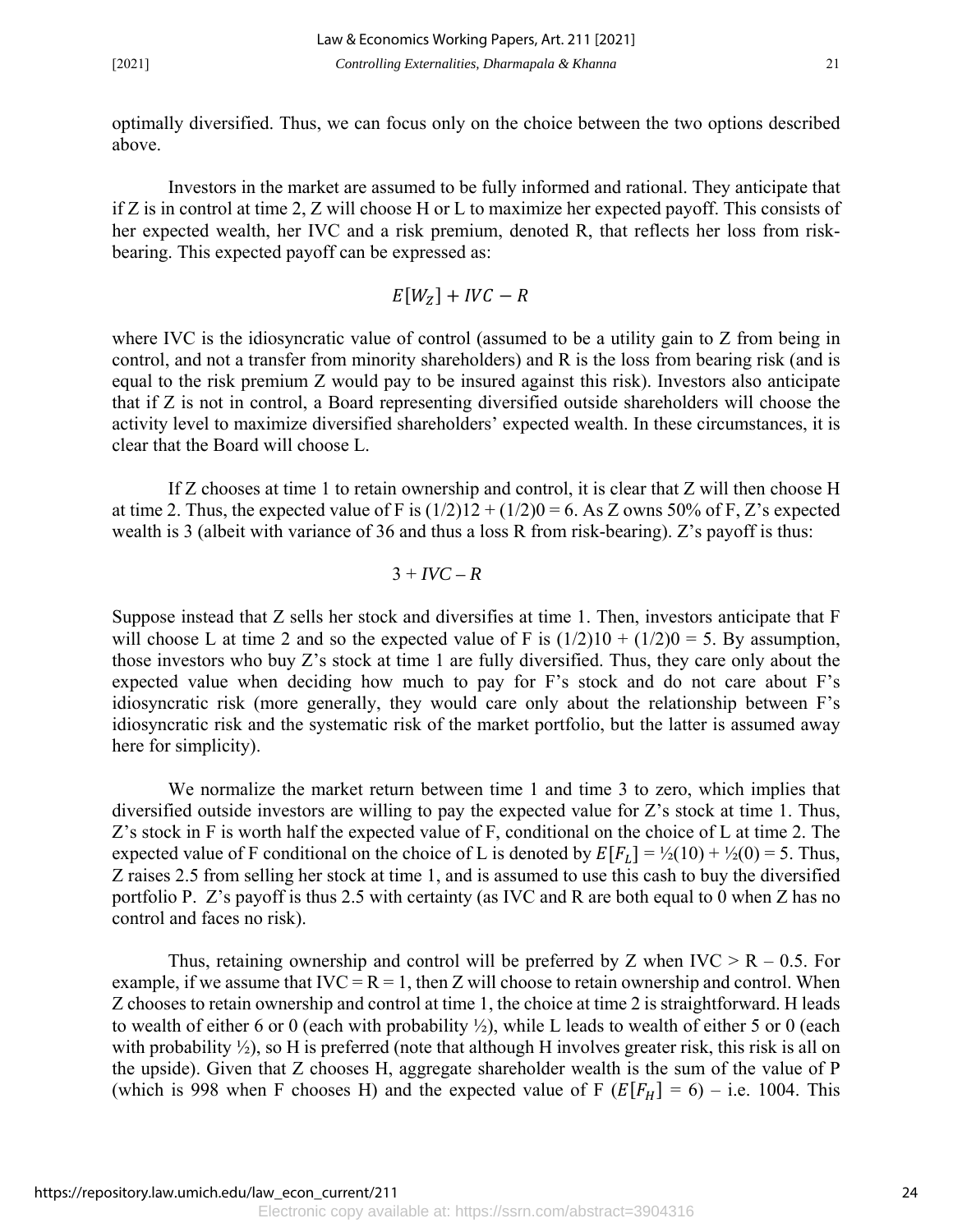characterization of shareholders' aggregate payoff ignores the small amount of risk entailed by the two possible contingencies for firm F, but this is innocuous to the extent that F is small in relation to the aggregate market.

#### *C.2) Outcomes when Dual Class Stock is Permitted*

Now suppose that dual-class stock can be issued at time 1. In particular, we assume in this subsection that when dual-class stock is issued F has two classes of stock – class A stock (which has sufficient voting rights to exert control and – for simplicity – no cash flow rights) and class B stock (i.e., common stock). As before, we assume that Z holds 50% of the common stock; we add here the assumption that Z initially holds all the voting stock. In principle, Z could sell the voting stock to someone else (who would then become the controller). However, if we assume that Z's  $IVC > 0$  and everyone else has  $IVC = 0$  (or at least that Z's IVC exceeds anyone else's) then Z will always wish to retain control via holding the voting stock.

Clearly, dual class stock allows Z to retain control and enjoy IVC while also diversifying her asset holdings to eliminate firm-specific risk. Given that she always retains control via the voting stock, what will Z do with the common stock at time 1? If she holds it, then she will choose H at time 2. Thus, the expected value of F is  $(1/2)12 + (1/2)0 = 6$ . As Z owns 50% of F, Z's expected wealth is 3 with variance of 36, just as under OSOV, and her expected payoff is identical to that from retaining control under OSOV (i.e., Z's payoff =  $3 + \text{IVC} - \text{R}$ ). If Z sells her common stock at time 1, unlike under OSOV, Z still has control. However, having diversified, Z will choose L rather than H at time 2. Buyers of Z's stock are willing to pay 2.5 for her common stock, under the same assumptions as before. Thus, Z raises 2.5 from selling her stock, and uses this cash to buy the diversified portfolio P. Z's payoff is now  $2.5 + \text{IVC}$  (as Z still gains the idiosyncratic value of control).

If  $R > 0.5$  (i.e., Z's risk-aversion is sufficiently large in relation to the gains to F from pursuing the externality-generating activity), then Z will choose to sell the common stock and diversify (regardless of how large IVC is). This will happen, for instance, under the assumption made earlier that  $R = 1$ . Permitting dual class stock obviously makes Z better off, by allowing her to retain control and enjoy IVC while also diversifying and eliminating firm-specific risk. Moreover, permitting dual class stock also increases aggregate shareholder wealth. When Z diversifies and chooses L, aggregate shareholder wealth is the sum of the value of P (which is 1000 when F chooses L) and the expected value of F ( $E[F_L] = 5$ ) – i.e. 1005. This is higher than the value of 1004 under OSOV when Z chooses H, for instance under the assumption made earlier that  $R = 1$ ). Thus, a legal regime permitting dual class stock potentially makes the ordinary diversified shareholder better off through the internalization of cross-firm externalities.

#### *C.3) Factors Constraining Controller Diversification*

Despite the opportunity that a dual class regime creates to diversify while retaining control, the evidence in Table 3 indicates that controllers of dual class firms (such as Facebook) typically fail to diversify and have very high values of CWC. In our simple framework, the only reason why Z may choose to hold on to the common stock of F is a low degree of risk aversion in relation to the gains to F from pursuing the externality-generating activity (for instance, if  $R < 0.5$  in the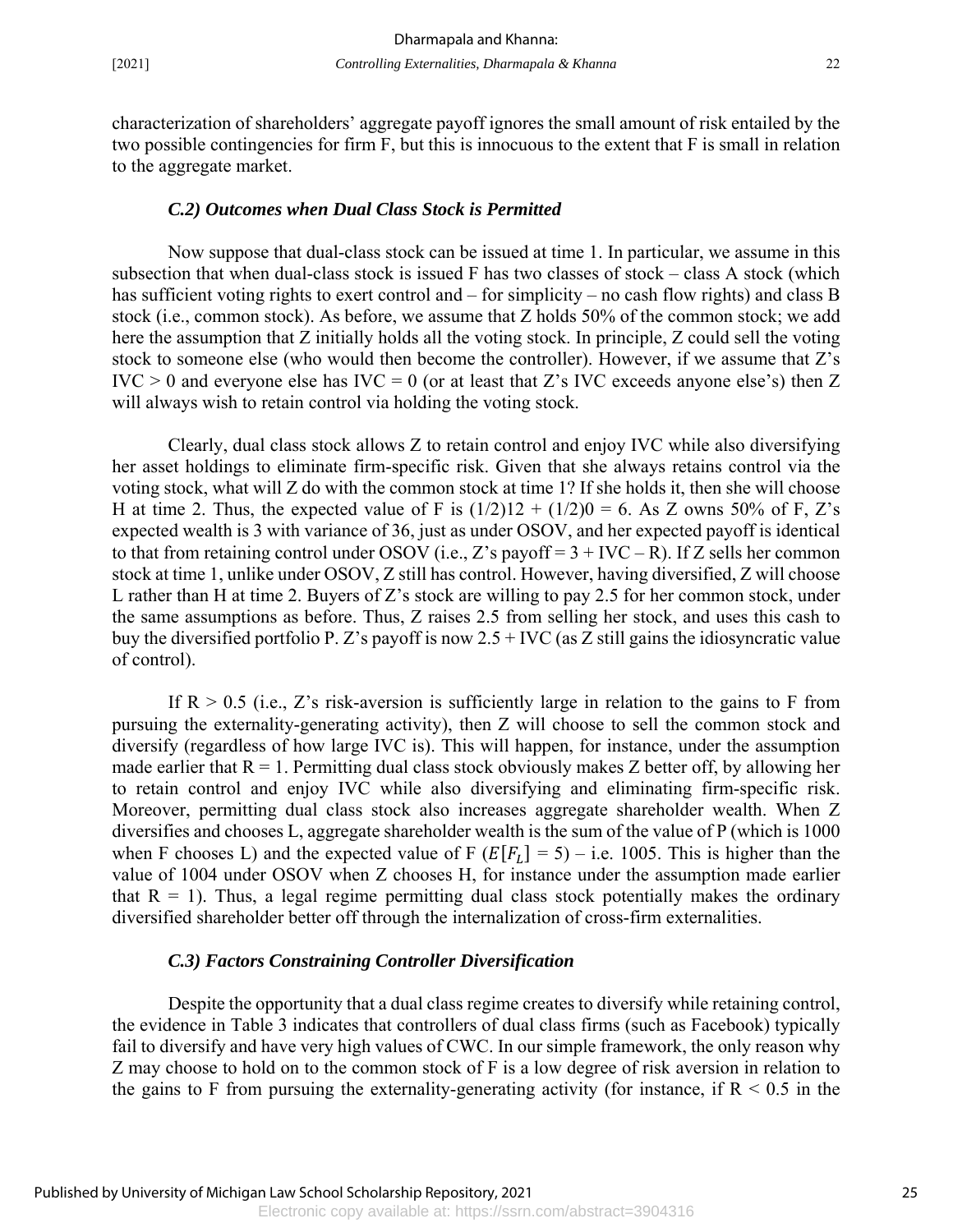example). In reality, there are additional reasons why a controller may retain common stock. This subsection describes four of these – optimism bias, private benefits of control, controllers' incentives to exert effort, and the deferral of capital gains taxes. Note also that, in reality, divestment by Z of her F stock does not necessarily imply that Z will then invest in a diversified portfolio. Z could buy any of a wide variety of assets with the proceeds from the IPO. If these assets happen not to be significantly affected by the external harms generated by F, then any incentive to choose L rather than H would be attenuated (even when CWC appears to be low).

#### **C.3.1) Optimism Bias**

Perhaps the most intuitively appealing reason for founders to hold on to substantial cash flow rights – even when this is unnecessary for control – is over-optimism about the value of their firms. For instance, suppose that Z wrongly perceives the value of F in the top left cell of Table 2 as being 18 rather than 12 and that in the top right cell of Table 2 as being 15 rather than 10. Essentially, Z believes the upside potential of F is greater than it really is. Obviously, this is not the only way to formulate optimism bias: Z could instead (or also) overestimate the probability of contingency 1, or believe that the downside in contingency 2 is not as bad as it really is. These alternative formulations also lead to similar conclusions, however.

Another possible distinction is between optimism bias about firm F's prospects (regardless of who manages it) and optimism bias about firm F's prospects when it is managed by Z. The former would lead Z to demand high cash flow rights in F but not necessarily to maintain control (indeed, Z may be willing to sell her voting stock in a dual class setting while retaining her common stock). The latter would entail maintaining control (via the voting stock) while also holding a large amount of common stock to benefit from the perceived high returns that F is thought to generate. While these possibilities have somewhat different implications, they would both lead Z to be an undiversified holder of F stock.

Consider the outcomes under the dual class regime. Holding all other assumptions fixed, if Z were to sell at time 1 and diversify, she would receive 2.5 from outside investors (who do not, by assumption, share Z's over-optimism about F, and whom Z may view as being overly pessimistic).<sup>56</sup> Z's payoff is thus 2.5 + IVC, as above. Z's perceived expected value of F from holding her common stock at time 1 (and therefore choosing H at time 2) is  $(1/2)18 + (1/2)0 = 9$ and her expected wealth is thus 4.5 (versus 2.5 with certainty by selling and diversifying). For R  $= 1$ , Z will prefer to hold her common stock at time 1. This may be a plausible scenario in that founders of startups are often thought to be over-optimistic about their firms' prospects of success, and this trait may carry over to the post-IPO setting as well.<sup>57</sup>

https://repository.law.umich.edu/law\_econ\_current/211

 $\overline{a}$ 

<sup>&</sup>lt;sup>56</sup> In principle, a related but distinct possibility is that Z is not over-optimistic, but rather that outside investors are irrationally pessimistic about F's value. That scenario would also induce Z to hold on to her common stock, as potential buyers would not be willing to pay its true value. This, however, requires a significant degree of market inefficiency, as underpricing due to the excessive pessimism of outside (retail) investors is readily subject to

arbitrage. In contrast, it may be difficult for arbitrage to correct Z's optimism bias. 57 See Barros, Lucas Ayres Barreira de Campos and Di Miceli da Silveira, Alexandre, "Overconfidence, Managerial Optimism and the Determinants of Capital Structure" (February 25, 2007). Available at

SSRN: https://ssrn.com/abstract=953273; Verheul, Ingrid and Carree, Martin A., "Overoptimism Among Founders: The Role of Information and Motivation" (March 2008 3,). ERIM Report Series Reference No. ERS-2008-008- ORG, Available at SSRN: https://ssrn.com/abstract=1117785.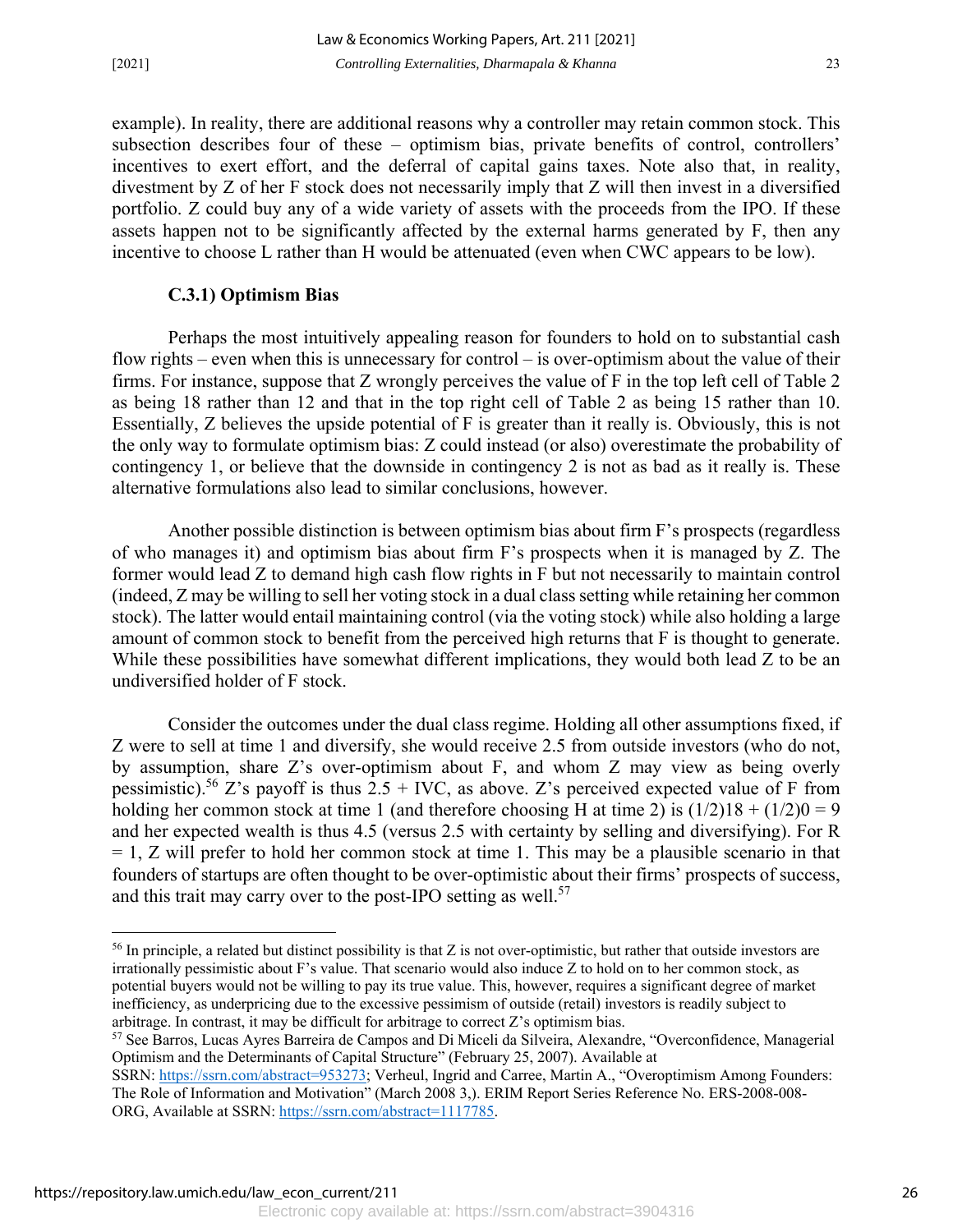<u>.</u>

#### **C.3.2) Private Benefits of Control**

The basic framework described above assumes a nonpecuniary IVC, with no possibility of Z extracting pecuniary private benefits of control. In reality, it is possible that when Z has control via the voting stock and holds low cash flow rights (i.e., when she sells the common stock and diversifies), she will have greater incentives to extract pecuniary private benefits of control (PBC) than if she held on to the common stock and had greater cash flow rights.

For instance, suppose that Z extracts \$4 of PBC when diversified in contingency 1 (i.e., when L is chosen), but would extract zero PBC when she holds the common stock (i.e., when H is chosen). Note that no PBC can be extracted in contingency 2, where the value of F is zero. Then, rational forward-looking investors will anticipate that F's value with a diversified controller will be  $\frac{1}{2}$  ( $E[F_L]$  - PBC) =  $\frac{1}{2}$ (10 – 4) = 3. Thus, Z will receive 1.5 at time 1 for her 50% stake in F, while also receiving expected PBC = 2. Z's payoff from diversifying will be  $1.5 + 2 + \text{IVC} = 3.5$  $+$  IVC. The payoff from retaining her stock (and, by assumption, extracting zero PBC) is  $3 +$  IVC – R (as above). Thus, Z will choose to sell and diversify at time 1 (regardless of the value of R).

Aggregate shareholder wealth in the scenario above will be the sum of the value of P (which is 1000 when F chooses L) and the expected value of F to outside shareholders  $(E[F_I] - E[PBC]$  $= 5 - 2 = 3$ ) – i.e. 1003. This is lower than aggregate shareholder wealth of 1004 when Z chooses H. Thus, outside shareholders may encourage Z to retain a substantial holding of cash flow rights in F in order to disincentivize the extraction of PBC. It should be noted, however, that for outside shareholders to be worse off due to Z's extraction of PBC, it is necessary that the magnitude of PBC is quite large in relation to the economy-wide external harms from F's activities.

 Note also that in reality it may be the case that Z's control raises the expected value of firm F. This can be accommodated within our framework by assuming a higher value for F in contingency 1 when Z is the controller. Under the OSOV regime, this will tend to make Z more inclined to retain control (and hence more likely to choose H). It makes no difference under the dual class regime, where (under our assumptions) Z will always retain control via the voting stock. Thus, taking account of value effects of control by Z tends to reinforce the basic conclusions above.

#### **C.3.3) Incentivizing Controller Effort**

 A possibility that is also not part of our basic framework is that Z may face stronger incentives to exert effort (in implementing her idiosyncratic vision or in managing the firm more generally) when she has greater cash flow rights in F (i.e., more "skin in the game"). Thus, even if she were to sell and diversify at time 1, the Board may provide her with stock-based compensation at time 2 that leads to her being over-weighted in F. If this over-weighting is sufficiently large, Z will choose H rather than L at time 2 (and, anticipating this, may prefer not to sell and diversify at time 1).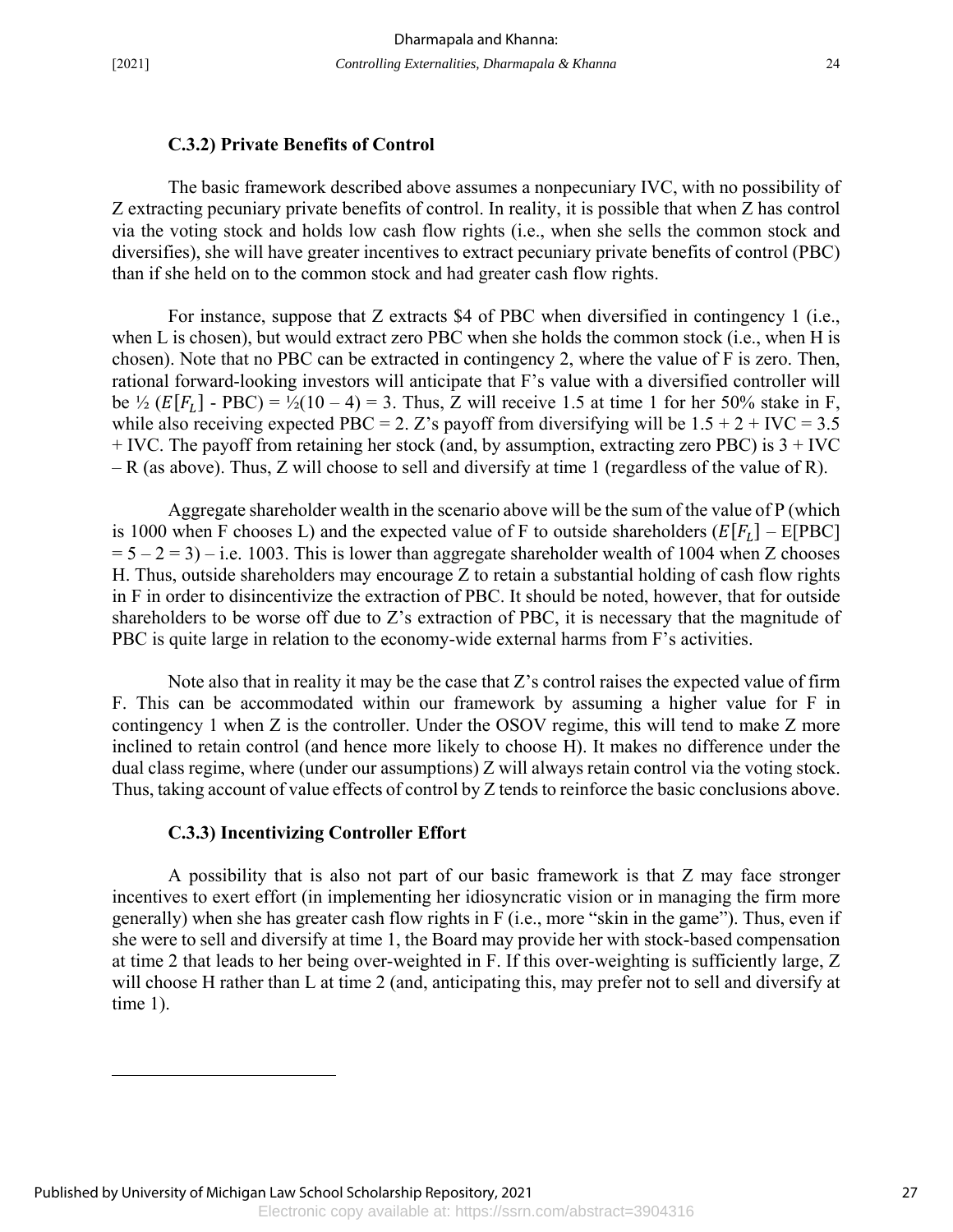For instance, suppose that the value of F in contingency 1 when Z is diversified and chooses L is not 10 (as in the top right cell in Table 2) but rather 6, due to low effort by Z. This would make diversification less attractive to Z, but suppose that due to either the extra utility obtained from lower effort or a high degree of risk aversion (or some combination of the two) Z nonetheless diversifies (and therefore chooses L). Aggregate shareholder wealth in this scenario is the sum of the value of P (which is 1000 when F chooses L) and the expected value of F to outside shareholders  $(E[F_L] = 3) - i.e.$  1003. This is lower than aggregate shareholder wealth of 1004 when Z retain her stock and chooses H. Thus, aggregate shareholder wealth is higher in this example when Z is undiversified and exerts greater effort. This possibility also implies that the diversification outcome is less likely to occur under the dual class structure, and so represents a countervailing consideration to the internalization of externalities.

However, this outcome requires that the productivity of Z's incremental effort due to being undiversified is quite large in relation to the economy-wide external harms from F's activities. It is also worth noting the following two points. First, diversified shareholders of F would want Z to exert effort, but would also take account of the external harms of choosing H. This would temper their inclination to compensate Z with large amounts of stock in F (or any preference on their part that Z not diversify at time 1). Second, the amounts of stock or stock options that are granted to managers are often substantial, but typically are far smaller than the stock holdings of founders/controllers who choose not to diversify. Moreover, these grants generally take the form of stock options that, while they give the manager an undiversified stake in the firm over the vesting period, tend to be exercised and sold (enabling diversification) soon after vesting. The incentivization of Z's effort through stock-based compensation is likely to have similar features to managers' stock-based compensation, and these would limit the extent to which it would leave Z over-weighted in F stock.

#### **C.3.4) Deferring Capital Gains Taxation**

The discussion so far has not taken account of the likelihood that at the IPO stage (time 1 in Figure 5) Z's stock is likely to have appreciated substantially in value since the founding of firm F. Founders such as Z receive large amounts of stock in their firm as compensation for their labor and ideas.58 As a general matter, stock received as compensation is taxed as ordinary income at the time that it is vested (that is, no longer subject to restrictions on sale). However, founders can make what is known as a Section 83(b) election to elect to be taxed immediately on the value of the stock grant as ordinary income, while treating future appreciation as capital gain (that is subject to a lower tax rate imposed at the time of future sale). The reported value of the stock grant is typically small - which may be reasonable in view of the high probability that startups fail – and implies a small tax liability at the time the firm is founded.

However, the upshot of this situation is that a founder (such as Z) of what turns out to be a successful startup will reach time 1 in Figure 5 with a large embedded gain. Selling her stock in order to diversify her portfolio would trigger capital gains tax on this gain. Retaining her stock – while exposing her to continued firm-specific risk – would enable the deferral of capital gains tax until a realization event occurs. Moreover, if Z were to hold the stock until her death and bequeath it to her heir, the tax basis of the stock would be "stepped up" to its market value at the time of Z's

<u>.</u>

<sup>58</sup> Fleischer, Victor. "Taxing Founders' Stock." *UCLA L. Rev.* 59 (2011): 60.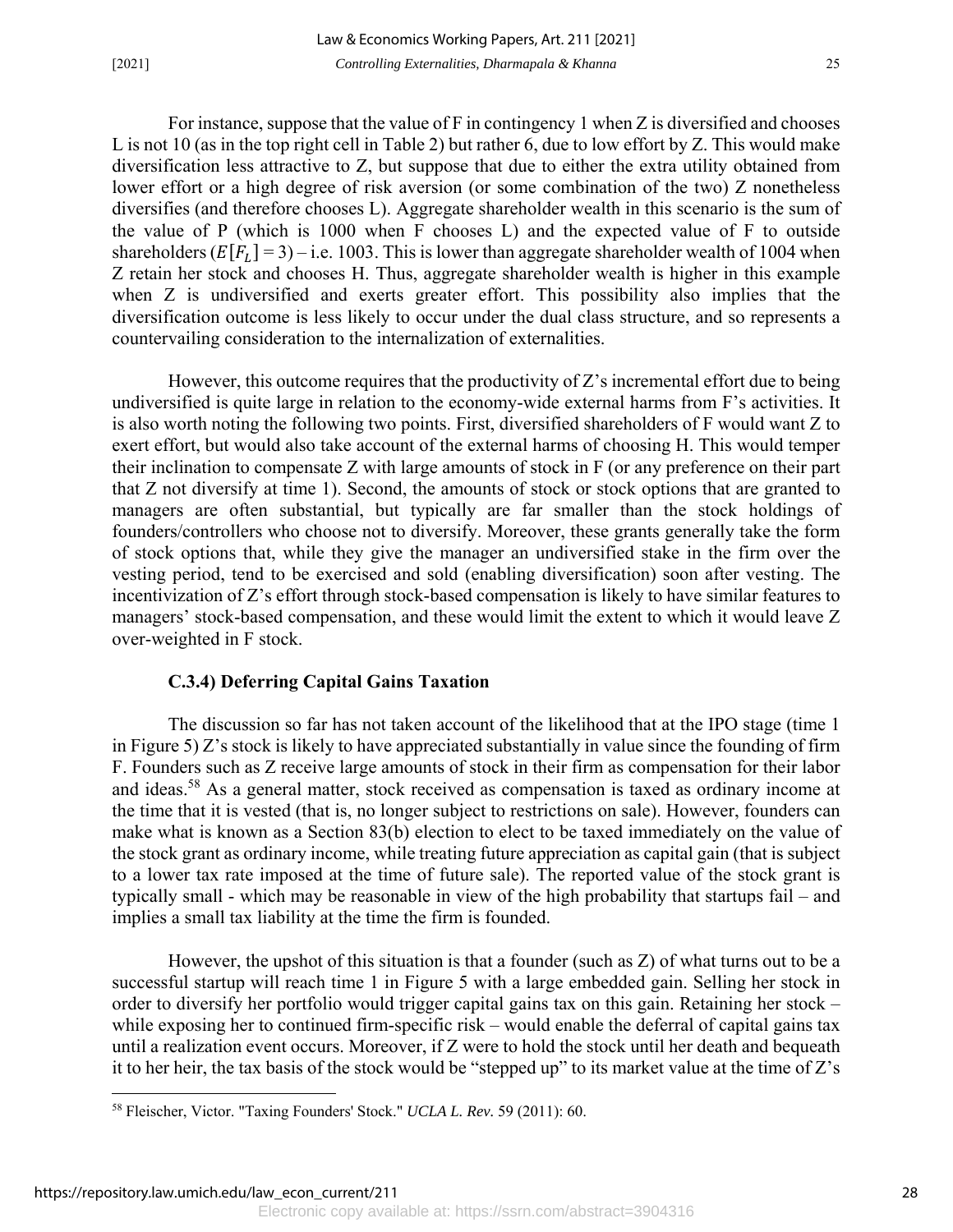death (exempting her heir from being taxed on the gain that occurred over Z's lifetime).<sup>59</sup> Thus, there will often be a fairly powerful tax incentive for Z to defer the sale of her stock at time 1, even if she is somewhat risk-averse and has an unbiased expectation about the future value of F.

If the deferral of capital gains taxes were the sole reason for controller nondiversification, there would be an incentive for Z to attempt to divest herself of her economic stake in firm F by some means other than a sale, in order to diversify her portfolio. Tax deferral in itself does not require that Z exert control or be active in management. However, provisions of US tax law designed to prevent the avoidance of capital gains taxes create obstacles to a strategy of divesting without triggering taxation. In particular, the constructive sale provisions of §1259 treat certain transactions that would eliminate Z's economic exposure to firm F as equivalent to a sale (including short sales that offset Z's long position in F and certain derivative transactions that have similar effects).<sup>60</sup> Thus, Z is essentially locked in to holding F stock if she wishes to defer taxation of gains. This severely limits her ability to simultaneously diversify her portfolio and continue to defer taxation of gains.

The realization doctrine – the deferral of capital gains taxation until sale – is generally thought to give rise to various inefficiencies such as the lock-in effect (a tendency to maintain the same portfolio over time to defer taxation, even when it is no longer optimal). The possibility that founders/controllers retain stock in their firm in order to defer capital gains taxes – thereby placing themselves in a situation where they are less likely to internalize external harms generated by their firms – represents a distinctive variant of the wider lock-in effect. There is a long tradition in the tax policy literature of proposals to replace the realization doctrine with alternatives, such as imposing an interest charge on deferred taxes or taxing the appreciation of assets independently of whether they are sold or not.<sup>61</sup> Increasing controllers' diversification would potentially be an additional benefit of such a reform.

#### **IV. DISCUSSION**

 Our analysis suggests that controlling shareholders might be particularly well placed to internalize the costs of externalities generated by their controlled firms if they could simultaneously maintain control of the firm and invest more broadly. In principle, this can be achieved by controlling minority structures (CMS) such as dual class structures that facilitate the separation of cash flow and voting rights. This represents an additional advantage of dual class structures and CMS in general that merits further discussion. We hasten to add that internalizing externalities is unlikely to motivate a controller to seek dual class structures; rather, it might provide a reason for us to consider them potentially socially beneficial in spite of their various

 $\overline{a}$ 

<sup>59 26</sup> U.S. Code § 1014.

<sup>60 26</sup> U.S. Code § 1259. It has been argued that these provisions play an important (albeit indirect and unintended) role in underpinning the current structure of stock-based executive compensation by imposing a tax penalty on hedging transactions by executives that would eliminate their economic exposure to the stock-based compensation that they receive - see David M. Schizer "Executives and hedging: The fragile legal foundation of incentive compatibility." 100 *Columbia L. Rev.* 440 (2000).

<sup>61</sup> Vickrey, William. "Averaging of income for income-tax purposes." *Journal of Political Economy* 47, no. 3 (1939): 379-397; Auerbach, Alan J. "Retrospective Capital Gains Taxation." The American Economic Review 81, no. 1 (1991): 167.; Weisbach, David A. "A Partial Mark-to-Market Tax System." *Tax L. Rev.* 53 (1999): 95.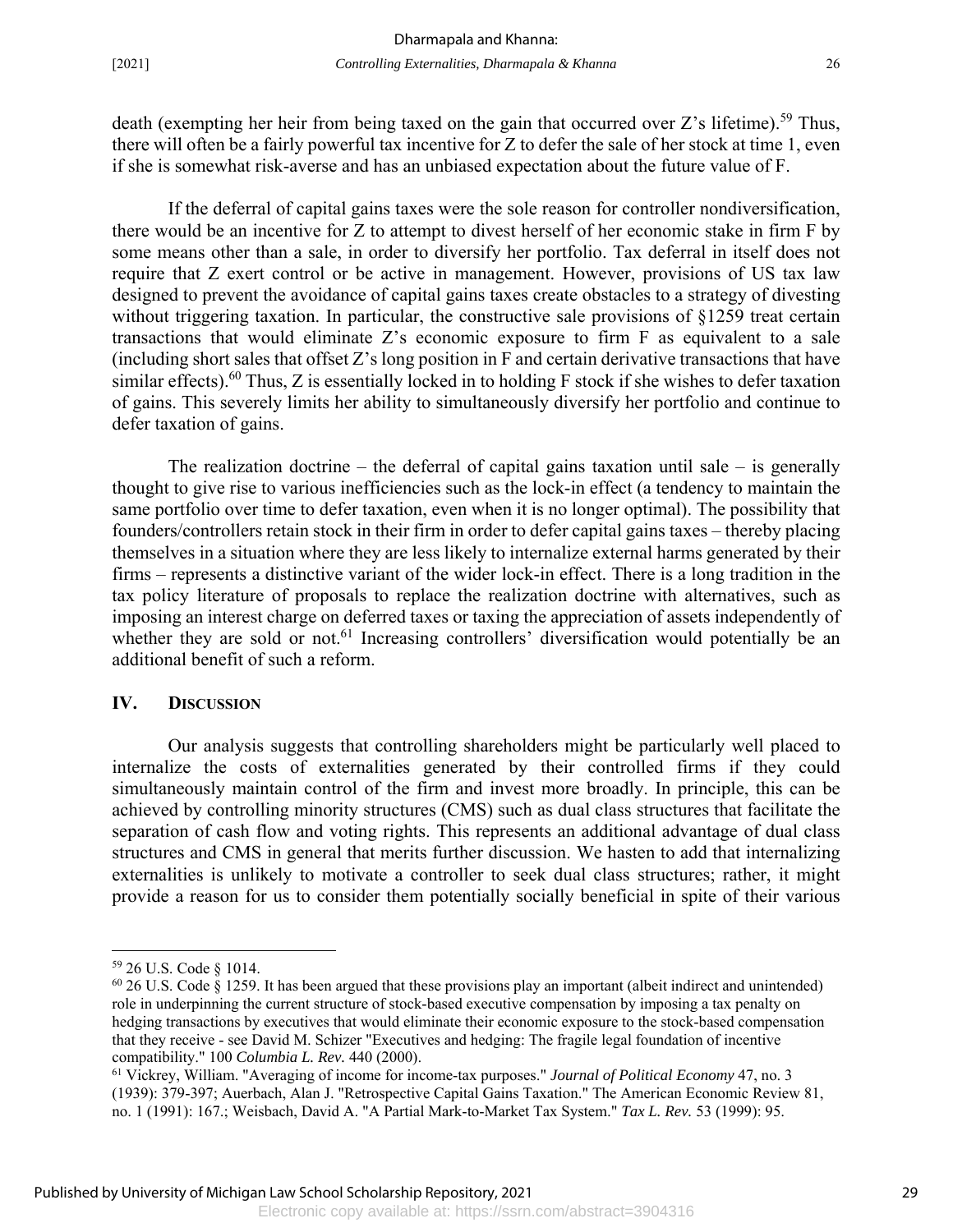costs.62 Importantly, however, while CMS or dual class structures create an opportunity for controllers to retain control and diversify, our data suggests controllers generally do not do so. Having discussed some possible reasons for this in Section III above, we explore below some additional reforms that may encourage controller diversification. However, we are ultimately skeptical that these will have substantial impact.

#### *A. Dual Class Structures and CMS*

The literature on CMS and dual class structures is voluminous and we do not intend to cover it here. Rather, we note the key arguments made for and against dual class structures and CMS and note how the potential benefits we identify might be relevant to the debate. Generally speaking, the arguments related to CMS are grouped into two categories. First, a number of scholars have noted that CMS create an agency cost "wedge" between cash flow and control rights.<sup>63</sup> For example, if someone has voting control of a firm but possesses only 12.5% of the cash flow rights, then she bears only 12.5% of the costs of a decision but may receive more than this in terms of benefits (as these benefits may include private benefits of control). A number of empirical studies have found evidence consistent with the presence of an agency wedge with CMS.<sup>64</sup> More recently, some scholars have argued that CMS structures are potentially useful because they enable a controller with an idiosyncratic vision that can add value to the firm to stay in control even when the firm becomes publicly traded.<sup>65</sup> In addition, some scholars argue that CMS structures can provide controllers with insulation from "short-termist" market pressures in order to make valuable long term investments. In this latter respect, the advantages of CMS are analogous to the benefits that have been claimed for staggered boards and other anti-takeover devices.<sup>66</sup>

Both sides of this argument are about whether CMS structures benefit the firm (considered in isolation) in net terms. Our argument is different in scope – we are not arguing that CMS increases firm value, but rather that it can facilitate the internalization of externalities. Thus, it is possible that on firm value grounds CMS may create a net loss for externality-generating firms, while being potentially beneficial in social welfare terms because it facilitates externality internalization. Whether this will make CMS socially desirable overall will naturally depend on the specifics of the situation. However, just because a CMS is available does not mean that it will be used. Even if it is, the controller may not choose to hold a diversified portfolio as noted above (e.g., because the controller is overly optimistic about the controlled firm or invests in only a couple of sectors). If we think that more diversified controllers are a desirable outcome then we may wish to consider other steps that can be taken in addition to (or perhaps instead of) CMS to cajole controllers into acquiring a more diversified portfolio.

64 See e.g. Adams, Renée, and Daniel Ferreira. "One share-one vote: The empirical evidence." *Review of Finance* 12, no. 1 (2008): 51-91; Masulis, Ronald W., Cong Wang, and Fei Xie. "Agency problems at dual‐class companies." *The Journal of Finance* 64, no. 4 (2009): 1697-1727; Gompers et al. op. cit. fn. X.

 $\overline{a}$ 

 $62$  This is perhaps too broad. Some controllers may be personally motivated to reduce certain externalities (e.g., climate change), but we abstract away from that for expositional simplicity.

<sup>63</sup> e.g. Bebchuk, Kraakman, and Triantis op cit. fn. X.

<sup>65</sup> Goshen, Zohar, and Assaf Hamdani. "Corporate control and idiosyncratic vision." *Yale LJ* 125 (2015): 560. 66 Cremers, KJ Martijn, Lubomir P. Litov, and Simone M. Sepe. "Staggered boards and long-term firm value,

revisited." Journal of Financial Economics 126, no. 2 (2017): 422-444.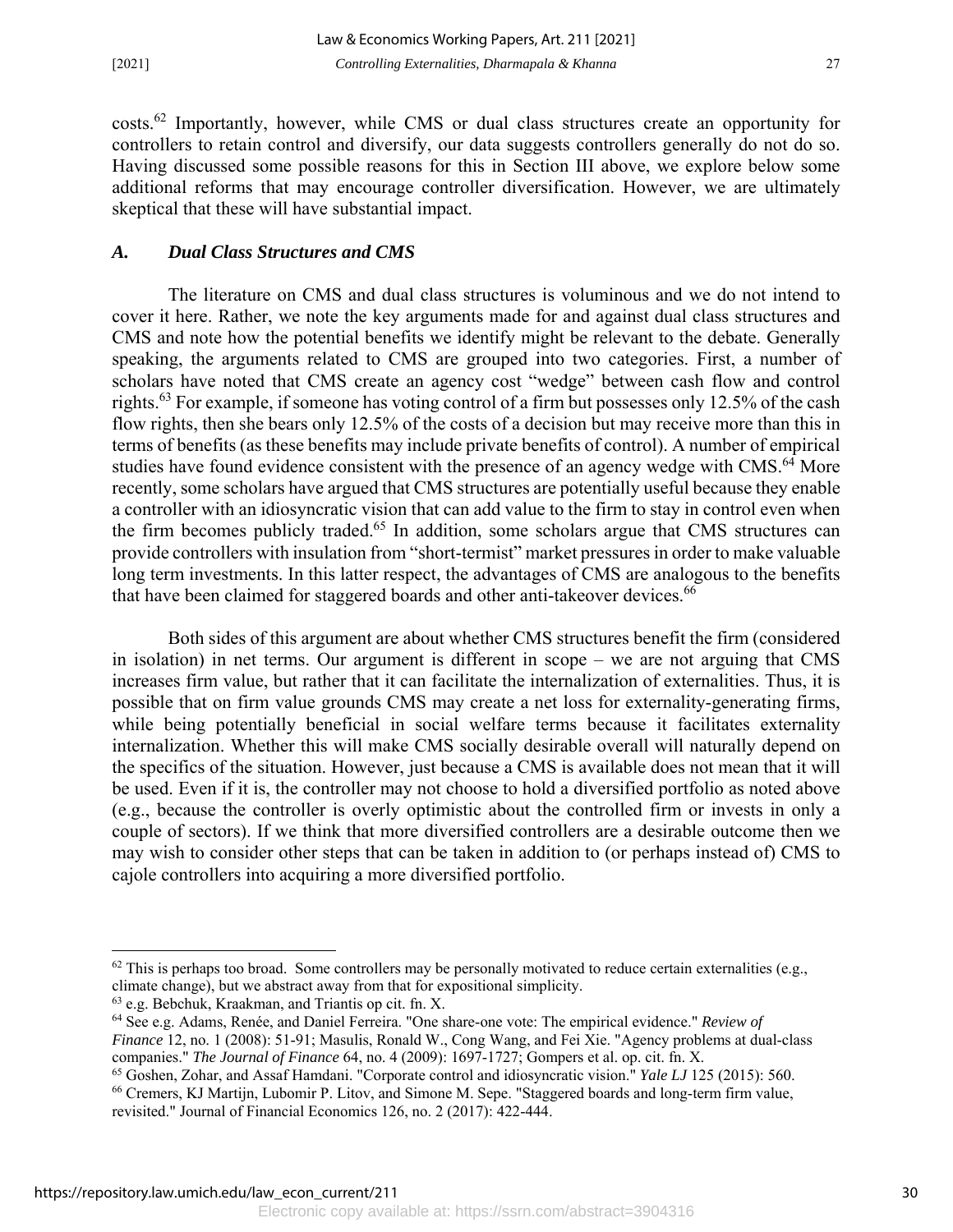An interesting analog – although not an exact one – is when an asset manager such as BlackRock has within its family of funds some index funds and some private equity funds (which typically take a control position in their investee firms). If BlackRock is willing and able to coordinate some activity between the private equity funds and the index funds, then it may produce somewhat similar results to the diversified controlling shareholder. While there are noteworthy differences – the private equity fund and index fund would be run by different managers and hence coordination is not as simple as with a diversified controlling shareholder – the parallels are notable. Further, to the extent that BlackRock is required by law to keep the management of its private equity fund independent from the index funds our analysis suggests potential costs arising from that separation.

#### *B. Controllers' Fiduciary Duties*

The analysis thus far has assumed that controllers face few fiduciary duty, or other legal, constraints in reducing externality causing activity at their controlled firms. Here we examine this assumption and ask whether these sorts of duties might seriously constrain controllers. We conclude that, at present, they do not. In theory fiduciary duties could potentially constrain controllers on these sorts of facts (although to the best of our knowledge there are few, if any, cases addressing this situation), but it appears fairly easy to avoid violating these duties. Further, if it seems useful to encourage controllers to internalize cross-firm externalities, then there may be ways to limit the effects of these potential constraints.

In the United States, many states impose fiduciary duties on controllers when there is a conflict between the controller and minority shareholders.<sup>67</sup> However, most of these cases involve situations where a controller is on both sides of a transaction so that it is conflicted in a financial sense (e.g., a freezeout merger) or where the controller usurps an opportunity that belongs, in some legally cognizable way, to the firm.<sup>68</sup> Thus, in the simple case of a decision by an undiversified controller to reduce externalities because of her intrinsic preferences, one doubts that the controller's fiduciary duties would be serious obstacles. First, controllers are generally entitled to vote their shares as they see fit (e.g., in favor of certain directors, green-friendly policies etc.); it is when they use their *control over the board* (as distinct from just casting their votes as shareholders) to obtain a particular outcome, that benefits them in some way differently than other shareholders, that they may risk fiduciary duty liability.<sup>69</sup> Second, we suspect few controllers would baldly assert they are making a decision simply to pursue an intrinsic motivation and would probably dress up their decision in language that sounds more consistent with pursuing the interests of the firm (e.g., a step taken to reduce the firm's carbon footprint may enhance its long run reputation amongst customers or employees) thereby making a breach of duty case harder to show.<sup>70</sup>

 <sup>67</sup> For a general discussion see Allen, Kraakman and Khanna, *supra* note 18, at Section 8.5. 68 See id.

 $69$  See id.

 $70$  Moreover, it seems fairly clear that if the board of a diffusely-held firm chose to pursue measures to reduce the carbon footprint of the firm for long run reputational gains that would not generate liability if the board was unconflicted, informed and acting in good faith. See *A.P. Smith Manufacturing Co.* v. *Barlow*, 98 A.2d 581 (N.J. 1953); Allen, Kraakman, and Khanna, supra note 18, at 8.1.2. It probably would not generate liability for the controller in this situation either.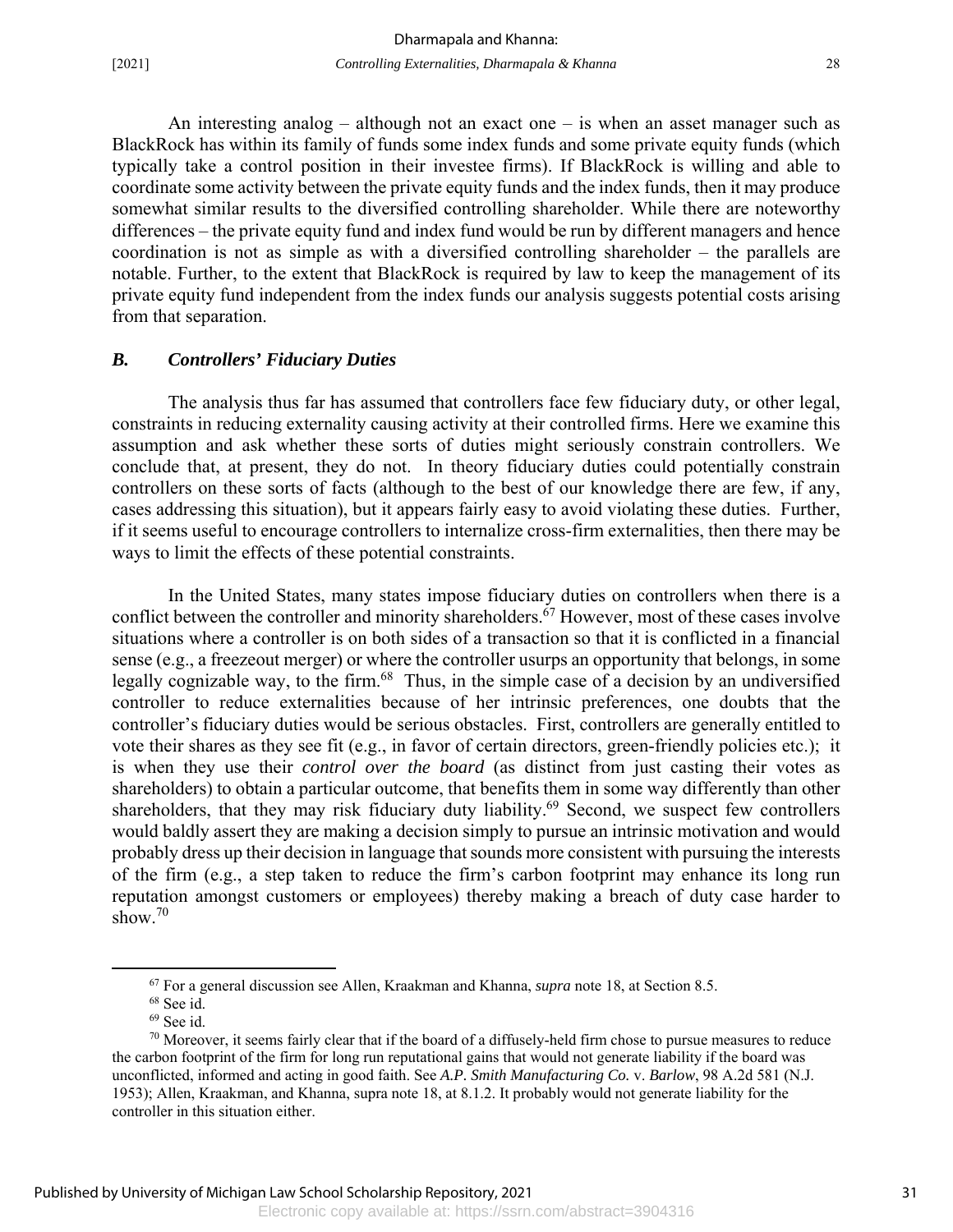The case of the more diversified controller who reduces one firm's externalities (thereby reducing its profits) in order to increase profits (or avoid losses) to some other firm(s) in her portfolio presents a more difficult case. To the best of our knowledge, there are no cases exploring this fact pattern, but it more closely fits the scenario where a controller's fiduciary duties might trigger liability (i.e., harming one firm to benefit another firm controlled by the controller thereby signaling a conflict).<sup>71</sup> Of course, a controller is allowed to act in his own interest, but when that activity involves the use of the controller's power over the firm (e.g., to get the board to put a freeze out merger up for a vote) then judicial scrutiny becomes more intense. The *Sinclair* decision provides the general guidelines on how to police this line: if the controller did not rely on the power of control to act (e.g., simply voting her own shares in the way she desires) then she is unlikely to face serious judicial scrutiny.<sup>72</sup> Further, even if the controller relies on control, that seems unlikely to generate liability unless the decision results in different corporate outcomes for different shareholders (e.g., there are "unique benefits" the controller receives that other shareholders do not).<sup>73</sup> Thus, it is plausible that minority shareholders could make a case that a more diversified controller relied on control of the firm to compel it to reduce its externalities to benefit some other firms in which the controller has an interest thereby creating different outcomes for different shareholders. However, we do not consider this to be a large liability risk because one anticipates that a controller could justify this decision fairly easily (e.g., describing it as a way to enhance goodwill, or having an independent committee approve it) and many minority shareholders are typically also diversified and may benefit from the controller's decision in a portfolio sense. In any case, even if current law in the US might provide a way to potentially sue the controller successfully (which again we consider fairly unlikely), that would simply mean that if it were thought desirable to encourage controllers to reduce externalities then it would be helpful to examine options for how they might do that without subjecting themselves to heightened fiduciary duty liability (e.g., a safe harbor of some type).

When we leave the United States and look at other jurisdictions the fiduciary duties of controlling shareholders tend to be weaker with two partial caveats. First, in many jurisdictions an important remedy an aggrieved minority may have is a general statutory oppression or

An interesting case is *EBay Holdings* v. *Newmark* 16 A.3d 1 (Del. Ch. 2010) where Craigslist's controllers and directors put in place defensive measures (and other steps) to ostensibly protect the culture of Craigslist from minority shareholder EBay's profit-oriented preferences. The Court relied on case law addressing directors' duties (rather than controllers' duties) and found some of these steps violated the directors' duties because they were openly taken to keep Craigslist a community service rather than that they might have beneficial effects on the profitability of Craigslist. The case does not specifically address controller's duties and involves a case where the fiduciary is openly pursuing non-profit maximizing motivations.

<sup>71</sup> See Allen, Kraakman, and Khanna, supra note 18, at 8.5.

<sup>72</sup> See *Sinclair Oil Corp.* v. *Levien* 280 A.2d 717 (Del. 1971). See also *Tanzer v. International General Industries, Inc.*, 379 A.2d 1121, 1124 (Del. 1977); *Thorpe v. CERBCO, Inc.*, 676 A.2d 436 (Del. 1996) (controller can vote against sale of all assets that public shareholders regard as advantageous without having to justify fairness because this is purely exercising power as shareholder).

<sup>73</sup> See *Sinclair*, *supra* note 68, at X. *See GAMCO Asset Management Inc., v. iHeartmedia, Inc.,* WL 6892802 (Del. Ch. Nov. 23, 2016). Nonetheless, cases finding controllers liable admittedly involve fairly "extreme" facts and thus we do not expect controllers to face much liability risk. *See id.,* at 41 – 45. The "unique benefit" line of cases involve unusual facts, where narrow circumstances sustain entire fairness review. For example, the liquidity crisis argument "would have to involve a crisis, fire sale where the controller, in order to satisfy an exigent need. . . agreed to a sale of the corporation without any effort to" engage in a sales process that would reflect the market value." Id. at 44 – 45 (quoting then V.C. Strine in *In re Synthes, Inc. S'holder Litig.,* 50 A.3d 1022, 1036 (Del. Ch. 2012)).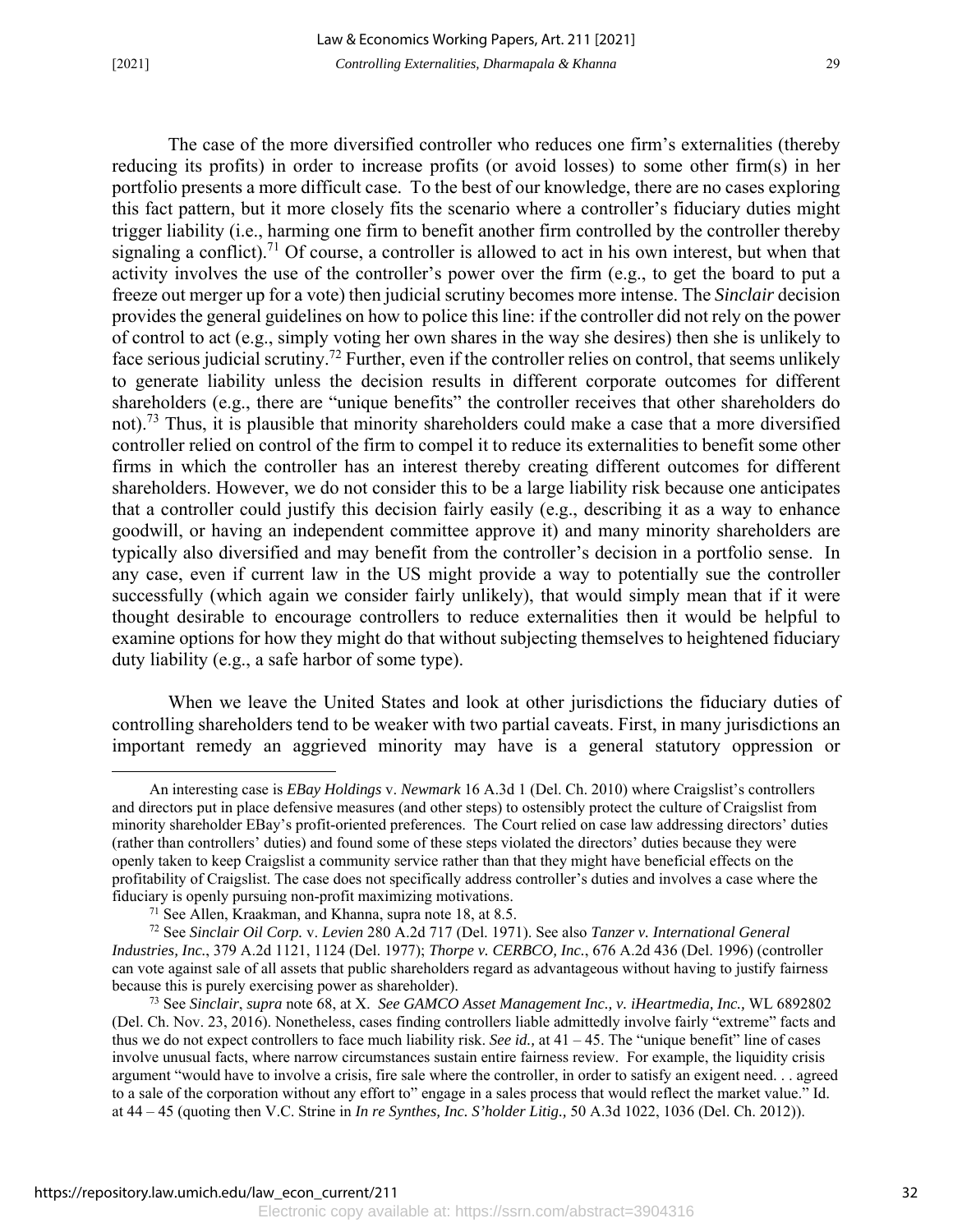mismanagement claim.74 However, it seems unlikely that a controller's decision to reduce the externalities her firm is producing would amount to oppression or mismanagement unless it affected a very large part of corporate profits or threatened the firm's solvency.<sup>75</sup> Second, many jurisdictions have "shadow director" liability for those individuals and entities who *de facto* exercise the power of directors.<sup>76</sup> Controllers might fit this definition (though this is by no means a given in all jurisdictions), $77$  but many cases have tended to arise in bankruptcy proceedings (rather than more generally) and none, to our knowledge, address the fact patterns noted here.<sup>78</sup>

This suggests that both in the United States and elsewhere the fiduciary duty-like liability risks faced by controllers are either quite thin or can be reduced through various steps controllers might take. Further, to the extent that the risks might become greater and operate as something of a constraint one could argue that we might want to at least partially insulate controllers from liability in these circumstances to facilitate more internalization of cross-firm externalities. This could be with "safe harbors" for controllers in these situations or other ways to cabin liability risk.

#### *C. Would Controllers' Efforts Matter?*

 Even if one thought that controllers might attempt to reduce externalities if they were diversified and there was little risk of fiduciary duty liability, we might still think controllers' efforts might be of little consequence. For instance, how much can one controller's efforts matter to global externalities? Although focusing on one controller leads to this conclusion, we think it is important to note that for much of the world controlled firms are the norm (and many important firms in the US are controlled). Thus, the collective impact of controlled firms is likely to be fairly large. Whether they can reverse certain externalities (e.g., climate change) is of course unclear, but their efforts – if they were to occur – are likely to dwarf those of firms without controllers

2006). Available at SSRN: https://ssrn.com/abstract=920472.<br><sup>77</sup> See cites in note 75.

 <sup>74</sup> See, e.g., Cheffins, Brian R. and Black, Bernard S., "Outside Director Liability Across Countries", Texas Law Review, Vol. 84, pp. 1385-1480, 2006; Khanna, Vikramaditya S. and Varottil, Umakanth, "The Rarity of Derivative Actions in India: Reasons and Consequences" (November 25, 2015). In Dan W. Puchniak, Harald Baum & Michael Ewing-Chow (eds.), The Derivative Action in Asia: A Comparative and Functional Approach (Cambridge University Press, 2012; Ben-Ishai, Stephanie and Puri, Poonam, "The Canadian Oppression Remedy Judicially Considered: 1995 – 2001" (June 30, 2004). Queen's Law Journal, Vol. 30, pp. 79-113, 2004. 75 See Cheffins and Black, supra note 72; Khanna and Varottil, supra note 72; Ben-Ishai and Puri, supra note

<sup>72.</sup> 

<sup>76</sup> See Hopt, Klaus J., "Groups of Companies - A Comparative Study on the Economics, Law and Regulation of Corporate Groups" (January 21, 2015). This article is to be published as ch. II 26 Groups of Companies in Jeffrey Gordon/Georg Ringe, eds., Oxford Handbook of Corporate Law and Governance, Oxford University Press 2015., European Corporate Governance Institute (ECGI) - Law Working Paper No. 286/2015, Available at SSRN: https://ssrn.com/abstract=2560935; Moore, Colin Robert, "Obligations in the Shade: The Application of Fiduciary Directors' Duties to Shadow Directors" (August 30, 2014). Available at SSRN: https://ssrn.com/abstract=2489472; Bicker, Eike Thomas, "Creditor Protection in the Corporate Group" (July

 $78$  See cites in note 75. There are also other doctrines that may aid those bringing suit against controlling shareholders in various situations. For greater discussion see Conac, Pierre-Henri and Enriques, Luca and Gelter, Martin, "Constraining Dominant Shareholders' Self-Dealing: The Legal Framework in France, Germany, and Italy" (October 2007). European Company and Financial Law Review, Vol. 4, No. 4, 2007, ECGI - Law Working Paper No. 88/2007, Harvard Olin Fellows' Discussion Paper No. 18/2008, Available at SSRN: https://ssrn.com/abstract=1532221.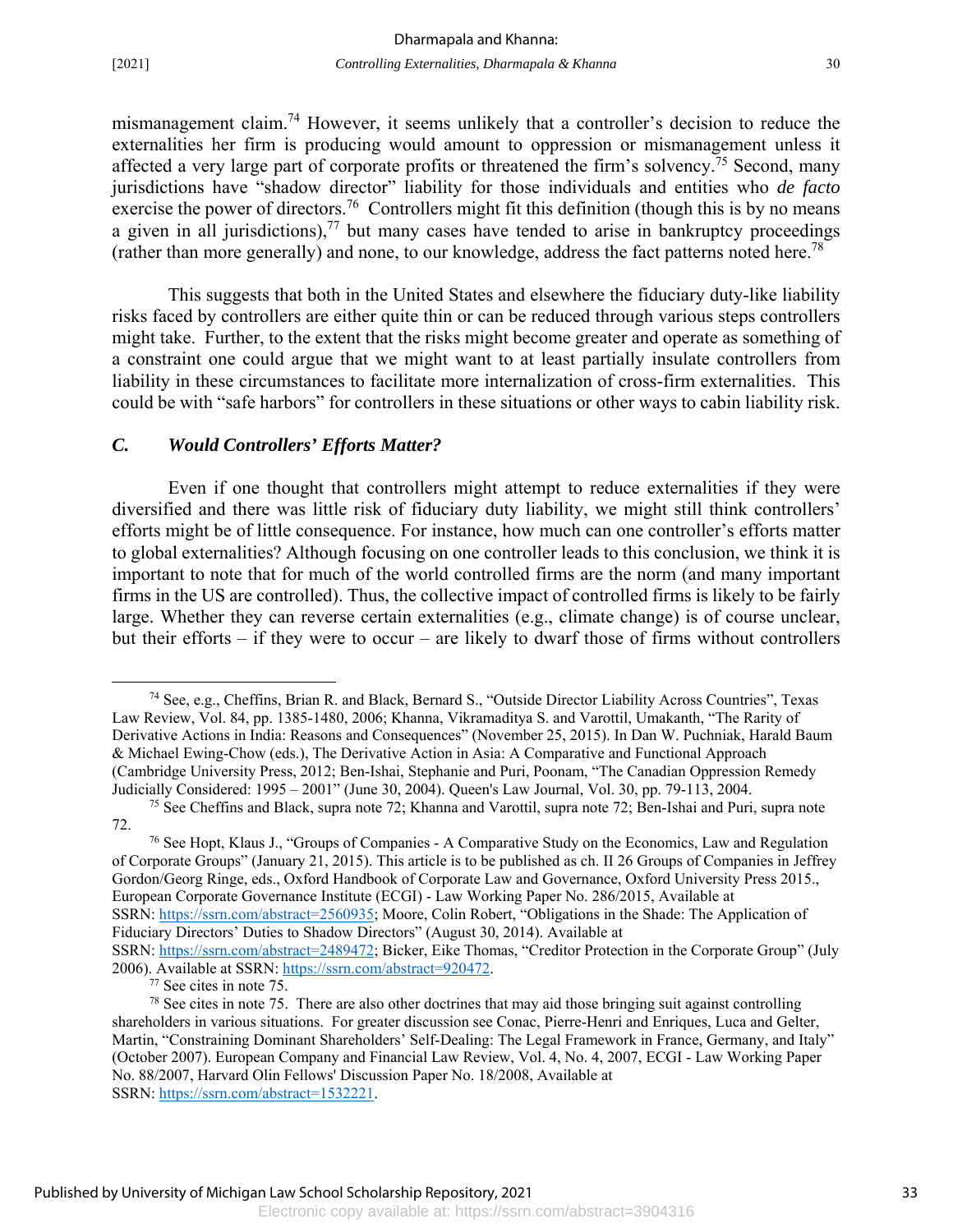across a range of potential externalities. Another related question is whether diversified controllers are likely to be more (or less) effective than index funds. Prior scholarship has already discussed economic and legal reasons for why index funds face challenges to engaging in activism to address externalities in the typical U.S. firm.<sup>79</sup>

 A few further matters merit comment. Our analysis does not depend upon a "horse race" between index funds and diversified controllers in reducing externalities – rather if the goal is to reduce externalities then one might presume the more entities that are likely to do so the better. A second point is that diversified controllers may try to reduce externalities at firms that have index funds as significant owners as well as those that do not. However, index funds are unlikely to successfully push for externality reduction at controlled firms where the controller is not diversified (as we noted earlier).

 Finally, a more natural comparison, if one is desired, is between conglomerate business groups and index funds. Conglomerate business groups typically involve one holding company controlling many firms in different lines of business (where the holding company is generally controlled by a family or other group). Here we have a controlling shareholder with interests across multiple firms in different sectors but with control over each of these firms. One would expect some degree of externality internalization. Index funds, on the other hand, usually own shares in many more firms than conglomerates but do not typically exercise day-to-day control at any of them (though they may have influence in certain respects). The index funds are likely to have an impact if they can bring along other shareholders (e.g., other index funds, hedge funds, mutual funds, pension plans), whose interests may differ, so that they can direct the firm's policies on externalities. This involves collective action and should require more effort than when a controller decides to police firm externalities (especially when that controller might control other firms affected by the externality as in some conglomerates). Our point is not that conglomerates are good or bad, but rather that they may be a more natural comparison to index funds. $80^{\circ}$  There is, however, little evidence on whether jurisdictions with more conglomerates tend to have fewer externalities (perhaps conglomerates strongly influence political outcomes in their home countries to avoid regulation or liability). Ultimately, though, we think it is important to emphasize that diversified controllers are unlikely to be a panacea for addressing externalities.

#### *D. Additional Reforms*

Some jurisdictions or stock exchanges impose minimum float requirements for firms undertaking IPOs. That is, the firm must offer some minimum fraction of the firm's stock to the public in order to conduct an IPO.<sup>81</sup> This approach can be adapted to encourage controller diversification. For example, suppose that firm F were required to offer 90% of its common stock to the public (under the dual class regime; we assume that this requirement does not apply to the voting stock). Under the assumptions made earlier, the VC investors exogenously wish to exit at

 <sup>79</sup> See cites in note 9.

<sup>&</sup>lt;sup>80</sup> As discussed earlier, another interesting analog is to situations where an asset manager such as BlackRock has within its family some index funds and some private equity funds (which typically take a controlling position in their investee firms).

 $81$  Minimum float requirements can be found in many countries. For a recent discussion of many of them see Baker McKenzie, *Global PIPE Guide*, June 2020, available at: https://www.bakermckenzie.com/- /media/files/insight/publications/2020/06/global-private-investment-in-public-equity-guide-050620.pdf.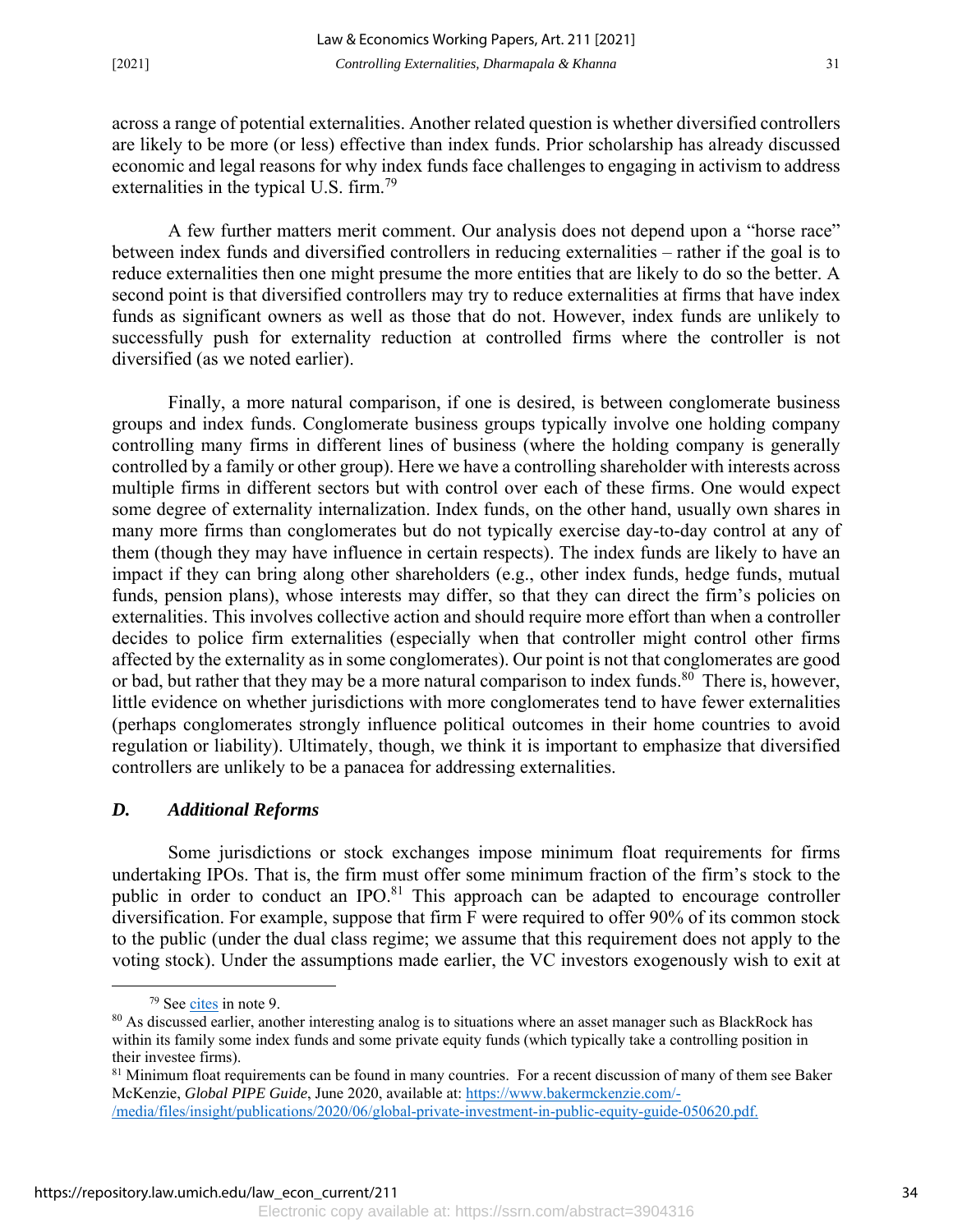$\overline{a}$ 

the IPO stage, and so will automatically offer their 50% of the common stock for sale. Z will then have to offer a further 40% of F's common stock (i.e., 80% of her 50% stake) to the public in order to conduct the IPO. Recall the scenario assumed above in which Z is over-optimistic. Generally, Z will then prefer to hold her common stock at time 1, absent a minimum float requirement. In such circumstances, a minimum float requirement will force Z to sell more of her common stock than she would otherwise have sold, and potentially induce greater diversification.

A minimum float requirement would reduce the perceived value to Z of undertaking an IPO, as it forces her to sell more common stock than she would like. Thus, it may disincentivize IPOs. However, recall the assumption that the VC investors wish to exit. As Z is wealthconstrained and cannot buy their stock, an IPO may be the only practical means of exit for the VC funds. Thus, in what is arguably a realistic scenario, the IPO decision may be fairly inelastic with respect to the imposition of a minimum float requirement. Even so, the possible impact on IPOs should be considered. Another important point to note is that the minimum float requirement would have to be an ongoing requirement (that 90% of the common stock is in the hands of public investors at any given time), rather than applying only at the IPO stage; this would prevent the controller from buying up common stock from dispersed outside investors following the IPO.

An altogether different approach may involve tax policy. In particular, a higher tax rate on equity returns derived by a controller from a firm that she controls may counteract the effects of controller over-optimism. Such a tax provision would be unusual but not completely without precedent. In some jurisdictions, taxes on inter-corporate dividends vary depending on the level of ownership (and therefore) by one corporation of the other (although the tax rate is generally lower when dividends are paid by one corporation to another that it controls).<sup>82</sup> Some countries' tax systems include special provisions for imputing the wage and dividend income of owner-managers from their controlled closely-held firms, and imposing different tax rates on these different types of income.<sup>83</sup> Thus, the hypothetical policy sketched above is not necessarily unimaginable. However, it would entail some error costs (inducing non-optimistic controllers who would optimally hold their common stock to sell). It would also require some anti-avoidance rules.<sup>84</sup>

If over-optimism is indeed the reason that controllers resist diversification, then the types of policies outlined above may, in a sense, make controllers themselves (along with everyone else) better off. From the perspective of the controller's long-run self, diversification will typically be optimal as long as the degree of risk-aversion is sufficiently high. The misperception of the returns from firm F due to over-optimism imposes an "internality" on the controller's long-run self. This

<sup>82</sup> Morck, Randall, and Bernard Yeung. "Dividend taxation and corporate governance." *Journal of Economic Perspectives* 19, no. 3 (2005): 163-180.

<sup>83</sup> Alstadsæter, Annette, and Martin Jacob. "Dividend taxes and income shifting." *The Scandinavian Journal of Economics* 118, no. 4 (2016): 693-717.

<sup>&</sup>lt;sup>84</sup> For example, it would be straightforward for Z to sell her common stock but subsequently enter into a total return equity swap (TRES) with a counterparty who promises to pay Z the dividends and net capital gains that a shareholder of F would receive (with the counterparty typically holding F stock to hedge the risk created by these payments), if the payments under the TRES were subject to a lower tax rate than were dividends from a controlled firm. The economic exposure to F's common stock would induce Z to choose H at time 2. This type of scenario, however, is already addressed by anti-avoidance rules in the context of withholding taxes on cross-border dividend payments (26 U.S. Code § 871).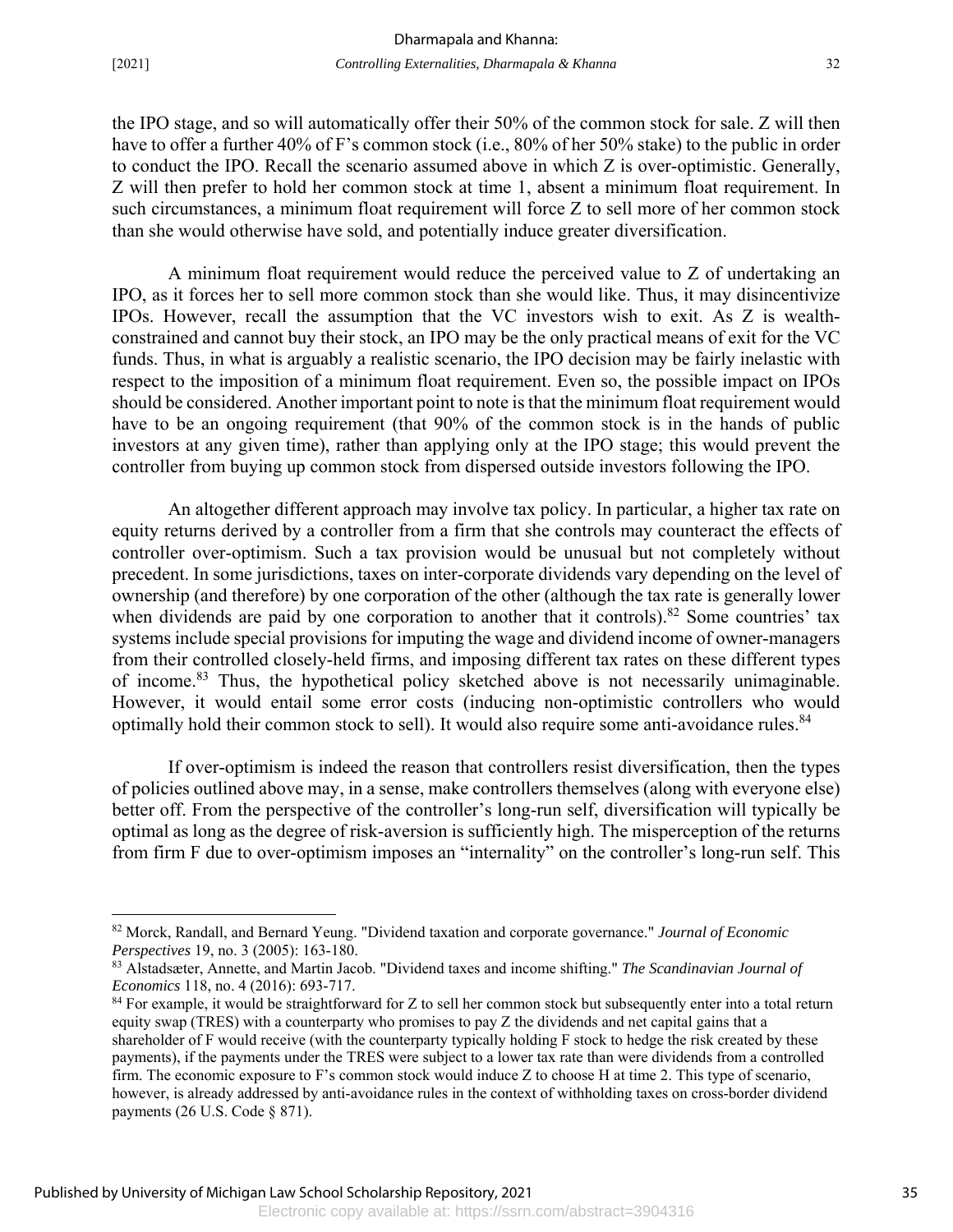can be corrected by policies that force the controller to diversify, and these policies can potentially benefit the controller (in a long-run sense) as well as raise aggregate shareholder value.

While ideas along these lines may hold some promise, we are ultimately skeptical that they would have a dramatic impact on the extent of controller diversification, given the powerful forces discussed in Section III that tend to limit such diversification. Nonetheless, we view them as worthy of further discussion, in view of the importance of corporate externalities in today's world.

#### **V. CONCLUSION**

 Externalities generated by corporations (such as those associated with climate change and harmful speech) are widely considered to be among the central issues facing the world today. It is generally thought that the first-best responses – in the form of Pigouvian taxation or better government regulation – are currently thought to be politically infeasible. Attention has thus turned to the possibility of market-based solutions implemented by private actors. A particularly important example is a rapidly growing body of scholarship that conceptualizes index funds as diversified "universal owners" with incentives to maximize portfolio value (and hence to internalize cross-firm externalities).

This paper has sought to develop a general conceptual framework for understanding the interrelationships among firms' ownership structure, corporate law, and the internalization of cross-firm externalities. Within this framework, we highlight an important limitation of the "universal owner" theory that has not previously drawn much attention, namely that index funds may have little power to influence behavior in the presence of a controlling blockholder. Moreover, this implies a potentially severe constraint on the ability of index funds to internalize cross-firm externalities, as controlled ownership structures are dominant globally (and are also of great importance in the United States).

In making this argument, this paper has made three primary contributions. The first relates to environmental engagements with firms by index funds, which are a crucial channel through which portfolio firms can be encouraged to behave in ways that reduce externalities. We provide novel empirical evidence showing that index funds' environmental engagements with firms in 2018-2019 are highly concentrated among firms based in countries with relatively dispersed ownership structures. This is consistent with index funds perceiving a lower efficacy of interventions in controlled firms. Second, we use publicly available data sources to document that controlling shareholders are common among the largest global firms in sectors that are thought to be particularly associated with the generation of externalities (the energy, automobile, and technology sectors). This reinforces the point that there are many firms of substantial size and importance that appear to be largely beyond the reach of index fund interventions.

We also introduce the concept of controller wealth concentration (CWC), defined as the fraction of a controller's aggregate personal wealth that consists of stock in the firm that she controls. The paper argues that a low CWC is a necessary (though not sufficient) condition for controllers to have a pecuniary incentive to internalize externalities. We construct measures of CWC for the controlling shareholders of a global sample of large technology-focused firms, and show that in this sample, CWC is very high relative to that of a diversified portfolio, typically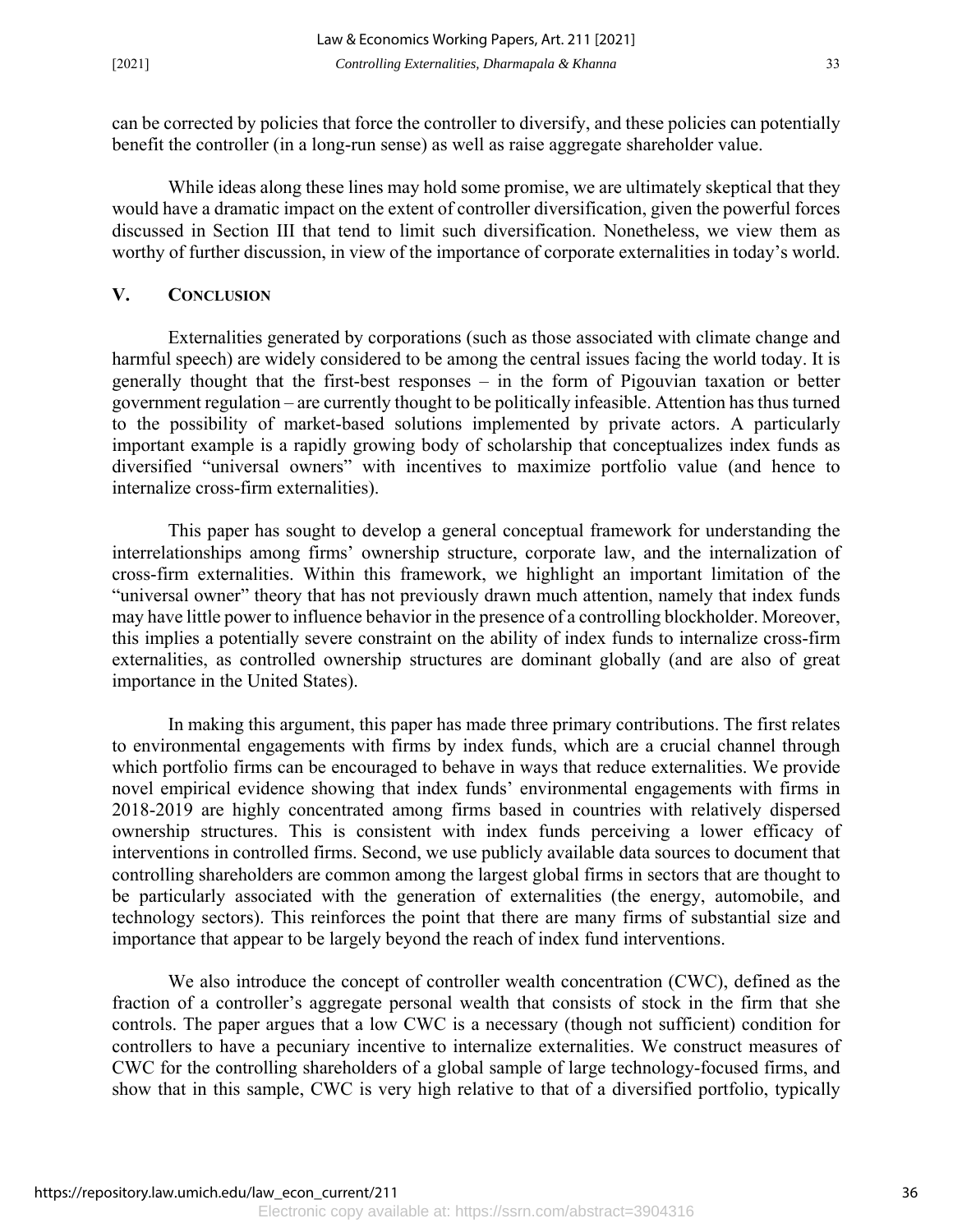varying from about 50% to close to 100%. These high levels of personal wealth concentration in controllers' controlled firms prevail despite the existence of controlling minority ownership structures, such as dual class stock, that permit controlling shareholders to exert control while holding modest cash flow rights.

Indeed, our framework suggests that, in principle, dual class and other CMS structures have the hitherto ignored – and potentially important - advantage of allowing controllers to diversify their personal wealth (thereby potentially mitigating cross-firm externalities). We discuss possible reasons – including founders' over-optimism about their firms, the need to incentivize founders' ongoing effort, the possibility that the divergence of cash flow and control rights will lead to controllers extracting larger private benefits of control, and founders' incentives to defer capital gains taxes – why controllers nonetheless fail to diversify. We discuss possible reforms that may encourage higher levels of diversification, although their ability to yield substantial changes seems limited.

Ultimately, we conclude that the widespread prevalence of controlled firms with undiversified controlling shareholders constitutes a significant obstacle to the internalization of cross-firm externalities. For the large fraction of corporations at the global level that have a controlled ownership structure, this lack of controller diversification makes it difficult to identify mechanisms (apart from controllers' intrinsic motivation) to internalize corporate externalities in a situation of government failure. In the end, although regulation, taxes and liability present significant challenges, there may be few effective alternatives in a world of undiversified controlling shareholders.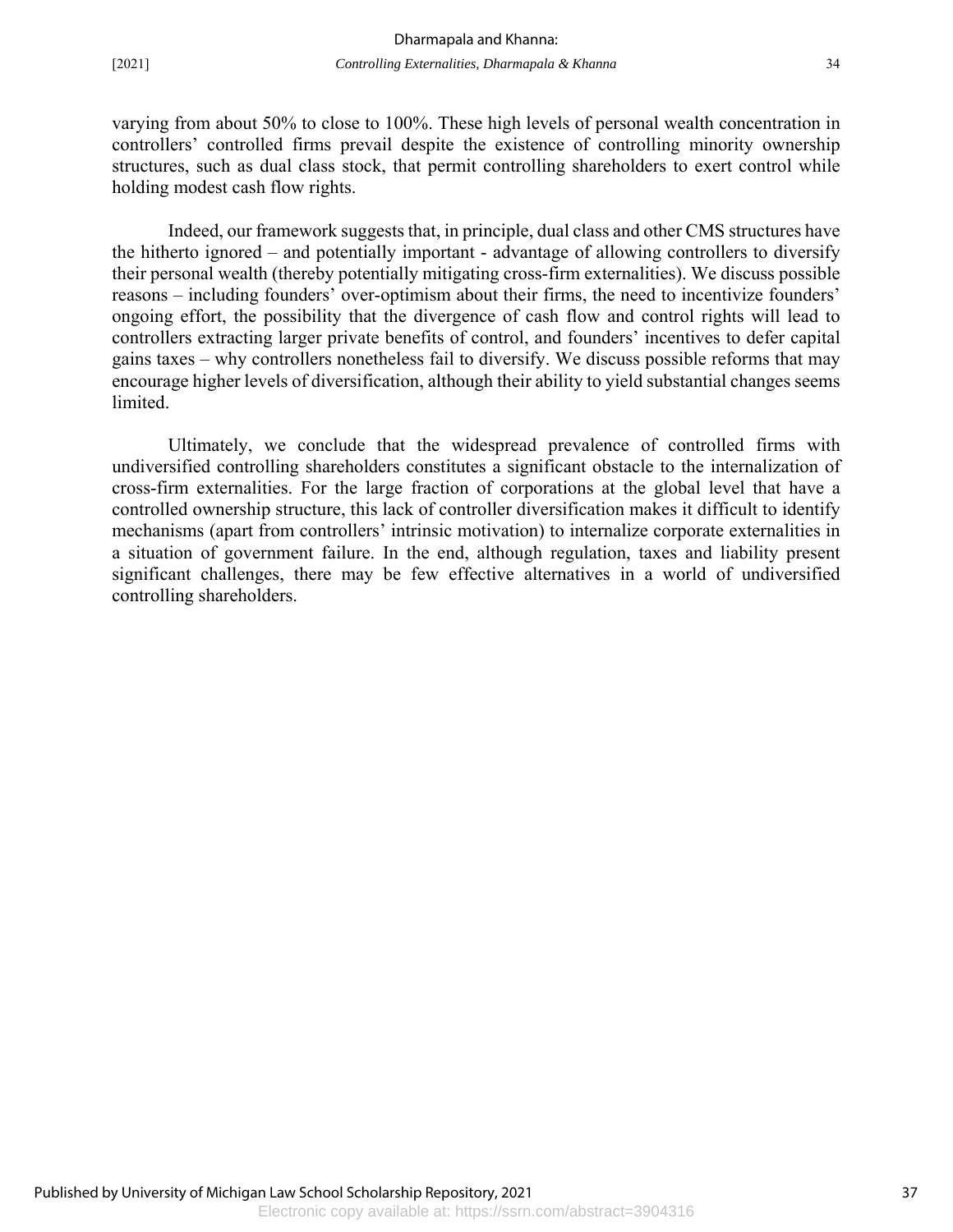| Variable                                               | Number of           | Mean      | <b>Standard</b>  |
|--------------------------------------------------------|---------------------|-----------|------------------|
|                                                        | <b>Observations</b> |           | <b>Deviation</b> |
| Number of "Big Three" Environmental                    | 78                  | 25.38462  | 118.035          |
| Engagements in 2018-2019                               |                     |           |                  |
| Indicator $= 1$ for Countries with Dispersed           | 78                  | 0.0897436 | 0.287664         |
| Corporate Ownership Structure                          |                     |           |                  |
| Free Float $(\% )$                                     | 54                  | 51.94444  | 19.84793         |
| Stock Market Capitalization (Billions of US\$          | 78                  | 976.3561  | 3568.655         |
| in $2018$ )                                            |                     |           |                  |
| Number of Listed Firms                                 | 78                  | 607.141   | 1074.167         |
| GDP per capita in 2017 (Nominal US\$)                  | 77                  | 25291.8   | 23052.95         |
| Population in 2017 (Millions)                          | 77                  | 79.6486   | 220.928          |
| CO <sub>2</sub> Emissions in 2017 (Millions of Tonnes) | 77                  | 403.7453  | 1269.021         |
| Genetic Distance from the United States                | 78                  | 474.1896  | 543.6179         |
| Indicator $= 1$ for Europe                             | 78                  | 0.3974359 | 0.492535         |
| Indicator = $1$ for Asia                               | 78                  | 0.3461538 | 0.4788222        |
| Indicator = $1$ for Africa                             | 78                  | 0.1025641 | 0.3053524        |
| Indicator = $1$ for Americas                           | 78                  | 0.1282051 | 0.336482         |
| Indicator $= 1$ for Oceania                            | 78                  | 0.025641  | 0.159085         |

#### **Table 1: Descriptive Statistics for the Dataset on Index Funds' Environmental Engagements**

Note: This table reports summary statistics for the variables used in the analysis of the relationship at the country level between corporate ownership structure and environmental engagements by the "Big Three" index funds (BlackRock, State Street, and Vanguard). The number of environmental engagements by country in 2018-2019 is from Azar et al. (2020), and was kindly provided by Jose Azar. Countries that do not appear in the Azar et al. (2020) data are assumed to have had zero environmental engagements. The indicator for the seven countries (Australia, Canada, Ireland, New Zealand, Taiwan, the UK and the US) with the greatest prevalence of listed firms with dispersed ownership is constructed based on data in Aminadav and Papaioannou (2020). The average free float (the percentage of common stock not owned by blockholders, strategic investors or the state) by country is from the OECD data reported in De La Cruz, Medina and Tang (2019). Stock market capitalization and the number of listed firms is from the World Bank's World Development Indicators (WDI) database, augmented by the OECD data from De La Cruz, Medina and Tang  $(2019)$ . GDP per capita, population, and  $CO<sub>2</sub>$  emissions are from the WDI database. The genetic distance variable (measuring the distance between a country's population and that of the US, where the "Big Three" index funds are based) is from Dharmapala (2021), and is based on bilateral genetic distances between country-pairs reported in Spolaore and Wacziarg (2009). The classification of countries by continent is from Dharmapala (2021), and is based on Borcan et al. (2018). Note that the sample excludes one jurisdiction (Bermuda) for which stock market capitalization data is available, as it appears to be an outlier (as discussed in the text).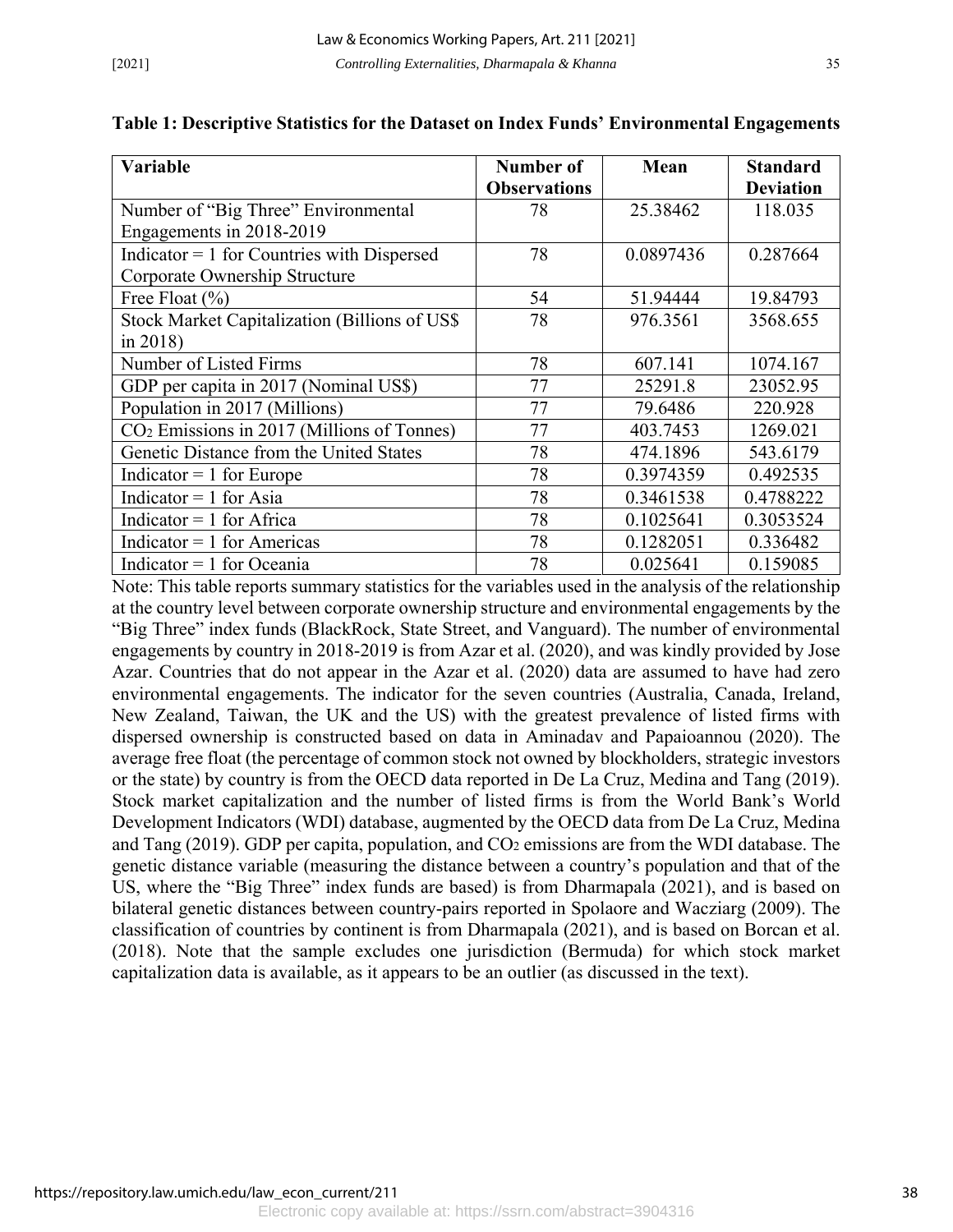|                                    | (1)                 | (2)                     | (3)                   | (4)                 |  |
|------------------------------------|---------------------|-------------------------|-----------------------|---------------------|--|
|                                    | <b>Linear Model</b> |                         | Poisson Model         |                     |  |
|                                    |                     | Dependent Variable:     |                       | Dependent Variable: |  |
|                                    |                     | Log of $(1 +$ Number of | Number of Engagements |                     |  |
|                                    |                     | Engagements)            |                       |                     |  |
| Indicator = $1$ for Dispersed      | 1.81138***          | 2.09410***              | $2.01003***$          |                     |  |
| Ownership Structure                | (0.479)             | (0.420)                 | (0.516)               |                     |  |
| Free Float $(\% )$                 |                     |                         |                       | $0.09989***$        |  |
|                                    |                     |                         |                       | (0.020)             |  |
| (Log of) Stock Market Cap          | 0.45892***          | 0.15709                 | $0.00006**$           | $0.00007***$        |  |
|                                    | (0.060)             | (0.122)                 | (0.00002)             | (0.00002)           |  |
| (Log of) Number of Listed          |                     | 0.30338**               | $0.00117***$          | $0.00051***$        |  |
| Firms                              |                     | (0.124)                 | (0.0002)              | (0.0002)            |  |
| (Log of) GDP per capita            |                     | $0.60876**$             | $0.00003$ ***         | $-0.00001$          |  |
|                                    |                     | (0.293)                 | (0.000009)            | (0.00002)           |  |
| (Log of) Population                |                     | 0.11356                 | $-0.00226***$         | $-0.00068$          |  |
|                                    |                     | (0.214)                 | (0.001)               | (0.001)             |  |
| (Log of) CO <sub>2</sub> Emissions |                     | 0.12472                 | $0.00019*$            | 0.00016             |  |
|                                    |                     | (0.132)                 | (0.0001)              | (0.0001)            |  |
| (Log of) Genetic Distance          |                     | 0.07765                 | $0.00085**$           | 0.00011             |  |
| from the US                        |                     | (0.060)                 | (0.0004)              | (0.001)             |  |
|                                    |                     |                         |                       |                     |  |
| <b>Continent Fixed Effects?</b>    | N                   | Y                       | Y                     | Y                   |  |
| Constant                           | $-1.15367***$       | $-7.73421***$           | $-1.35517*$           | $-5.16941***$       |  |
|                                    | (0.246)             | (2.825)                 | (0.773)               | (1.342)             |  |
| Observations                       | 78                  | 76                      | 76                    | 53                  |  |
| $R^2$ or Pseudo- $R^2$             | 0.697               | 0.794                   | 0.915                 | 0.935               |  |
|                                    |                     |                         |                       |                     |  |

#### **Table 2: Index Funds' Environmental Engagements and Corporate Ownership Structure**

Note: This table reports the results of linear and Poisson regression models of the number of environmental engagements by country in 2018-2019. This variable is from Azar et al. (2020), and was kindly provided by Jose Azar. Countries that do not appear in the Azar et al. (2020) data are assumed to have had zero environmental engagements. This variable is modeled as the natural log of  $(1 +$  the number of engagements) in Columns 1 and 2, and in levels in Columns 3 and 4. The indicator for the seven countries (Australia, Canada, Ireland, New Zealand, Taiwan, the UK and the US) with the greatest prevalence of listed firms with dispersed ownership is constructed based on data in Aminadav and Papaioannou (2020). The average free float (the percentage of common stock not owned by blockholders, strategic investors or the state) by country is from the OECD data reported in De La Cruz, Medina and Tang (2019). Stock market capitalization and the number of listed firms is from the World Bank's World Development Indicators (WDI) database, augmented by the OECD data from De La Cruz, Medina and Tang (2019). GDP per capita, population, and CO2 emissions are from the WDI database. The genetic distance variable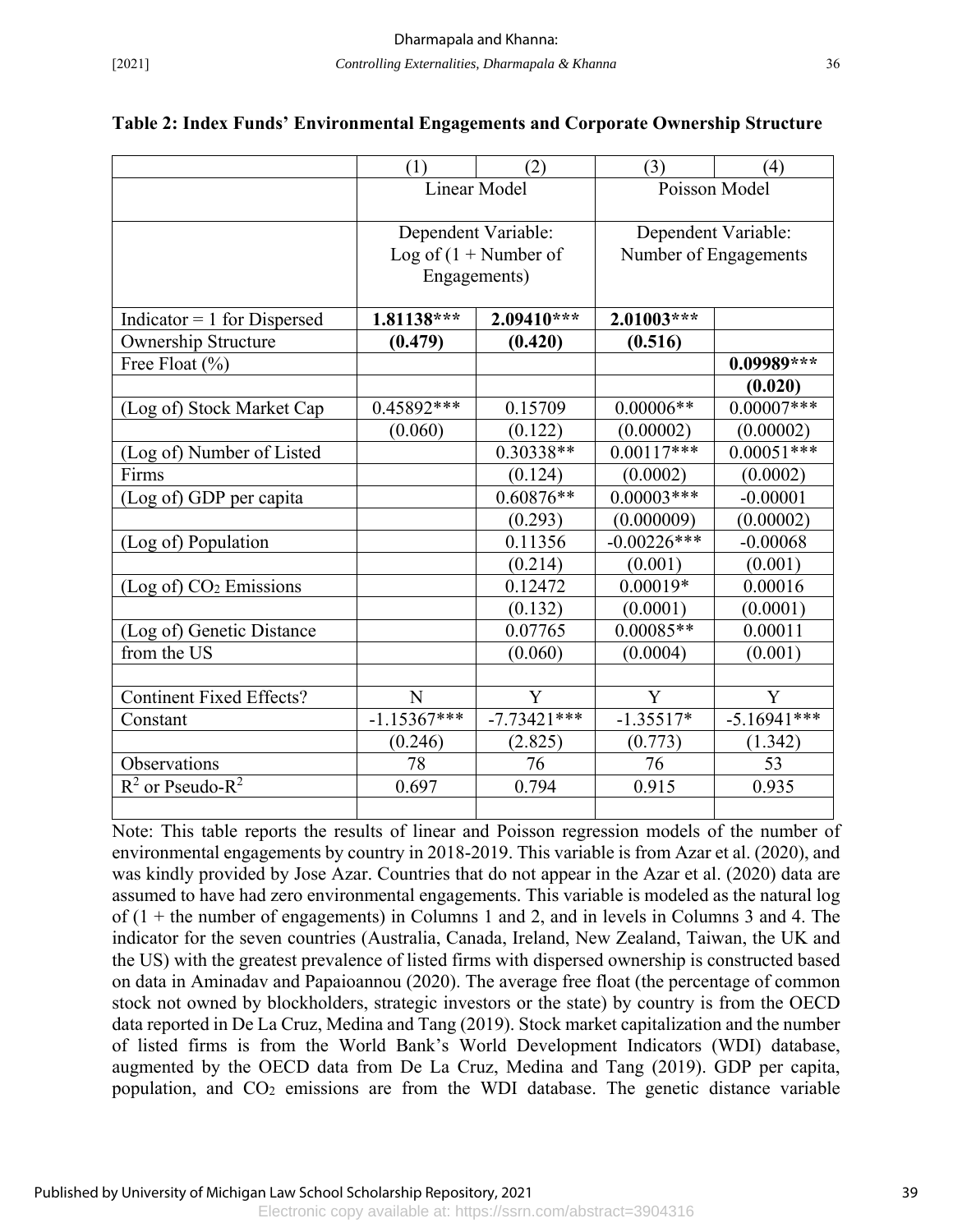(measuring the distance between a country's population and that of the US) is from Dharmapala (2021), and is based on bilateral genetic distances between country-pairs reported in Spolaore and Wacziarg (2009). Stock market capitalization, the number of listed firms, GDP per capita, population, CO2 emissions, and genetic distance enter in log form in Columns 1 and 2 and in levels in Columns 3 and 4. The classification of countries by continent is from Dharmapala (2021), and is based on Borcan et al. (2018). Note that the sample excludes one jurisdiction (Bermuda) for which stock market capitalization data is available, as it appears to be an outlier (as discussed in the text). Robust standard errors are in parentheses; \* significant at 10%; \*\* significant at 5%; \*\*\* significant at 1%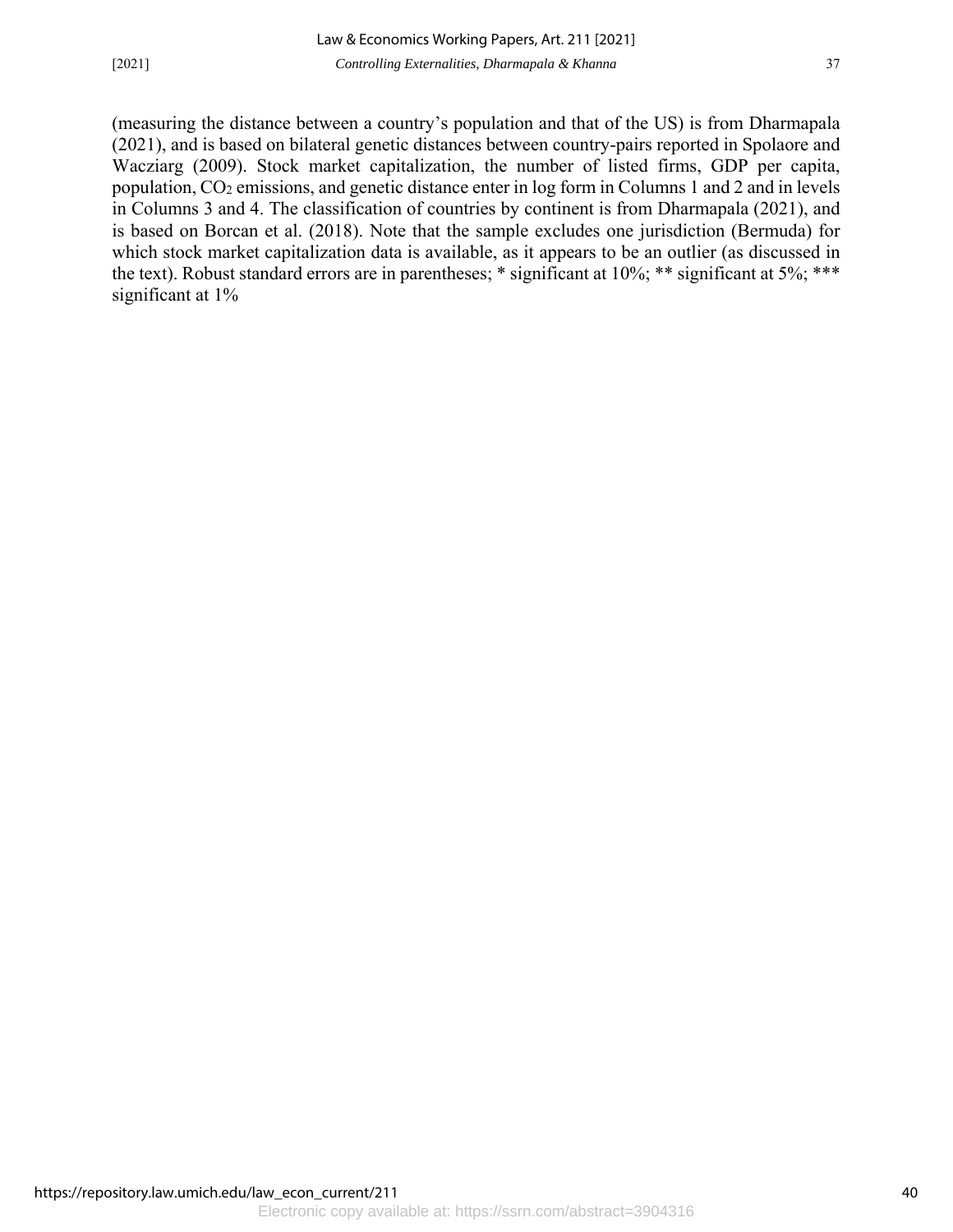|                        |                       | Controller's | Controller's | Controller's      |                                    |
|------------------------|-----------------------|--------------|--------------|-------------------|------------------------------------|
| Company                | Founder/              | % Share of   | Company      | <b>Personal</b>   | <b>CWC</b>                         |
|                        | Controller            | Company      | Wealth       | Wealth            | $\left(\frac{z_f V_f}{W_z}\right)$ |
|                        |                       | $(z_f)$      | $(z_fV_f)$   | (W <sub>z</sub> ) |                                    |
|                        |                       |              |              |                   |                                    |
| Alphabet               | Larry Page            | 7%           | \$35.5       | \$66.5            | 53%                                |
|                        | Sergey Brin           | 7%           | \$35.5       | \$64.1            | 55%                                |
| Amazon                 | <b>Jeff Bezos</b>     | 11.1%        | \$131.68     | \$143             | 92%                                |
| Atlassian              | <b>Scott Farquhar</b> | 23%          | \$8.65       | \$9.9             | 87%                                |
| Dell                   | Michael Dell          | 54%          | \$19         | \$32.1            | 59%                                |
| Facebook               | Mark                  | 29.3%        |              |                   | 94%                                |
|                        | <b>Zuckerberg</b>     |              | \$68         | \$72.3            |                                    |
| Foxconn                | Terry Gou             | 12%          | \$4.5        | \$6.2\$           | 73%                                |
| Intuit                 | <b>Scott Cook</b>     | 3%           | \$2.3        | \$3.6             | 64%                                |
| Lenovo                 | <b>Yang</b> Yuan Qing | 5.96%        | \$0.47       | \$1.25            | 38%                                |
| LG                     | Koo Gwang-Mo          | 15%          | \$1.53       | \$1.6             | 95%                                |
| Microsoft              | <b>Bill Gates</b>     | 1.4%         | \$14.46      | \$110             | 13%                                |
| Netflix                | <b>Reed Hastings</b>  | $1.3\%$      | \$2.35       | \$4.6             | 51%                                |
| <b>NVIDIA</b>          | Jensen Huang          | 3.43%        | \$5.8        | \$5.59            | 96%                                |
| Oracle                 | <b>Larry Ellison</b>  | 28%          | \$64.4       | \$68.4            | 94%                                |
| Qualcomm               | <b>Irwin Jacobs</b>   | $1\%$        | \$1.03       | \$1.2             | 86%                                |
| Salesforce.com         | <b>Marc Benioff</b>   | 4.14%        | \$4.33       | \$6.5             | 67%                                |
| Samsung<br>Electronics | Lee Kun Hee           | 4.18%        | \$11.74      | \$20.6            | 57%                                |
| <b>SK Holdings</b>     | <b>Chey Tae-won</b>   | 18.4%        | \$2.57       | \$3.8             | 68%                                |
| Snap                   | <b>Evan Spiegel</b>   | 5.59%        | \$1.16       | \$3.7             | 31%                                |
| Tata                   |                       |              |              |                   |                                    |
| Consultancy            | Ratan Tata            | 0.83%        | \$0.93       | \$1               | 93%                                |
| Services               |                       |              |              |                   |                                    |
| Tencent                | Ma Huateng            | 8.53%        | \$39.13      | \$44.7            | 88%                                |
| Tesla                  | Elon Musk             | 18.5%        | \$27.3       | \$40.1            | 68%                                |
| Twitter                | <b>Jack Dorsey</b>    | 2.05%        | \$0.5        | \$4.2             | 12%                                |
| <b>VMware</b>          | Michael Dell          | 14%          | \$2.42       | \$32.1            | 8%                                 |
| Xiaomi                 | Lei Jun               | 73.4%        | \$9.89       | \$11.7            | 85%                                |

#### **Table 3: Controller Wealth Concentration**

Note: Wealth is in billions of US \$. The data are for various recent years (2017 to 2019). The sources are the following:

List of 25 largest technology firms by market capitalization:

https://www.globaldata.com/globaldata-presents-top-25-global-technology-companies-bymarket-capitalization-in-q3-2019/; Alphabet:

and:https://www.quora.com/Larry-Page-has-almost-40B-but-only-60M-75-000-shares-of-that-isin-GOOG-stock-According-to-sources-Sergey-Brin-has-nearly-21-million-shares-of-GOOGstock-yet-both-are-worth-almost-40B-Where-is-the-rest-of-Page%E2%80%99s-money-invested; Amazon: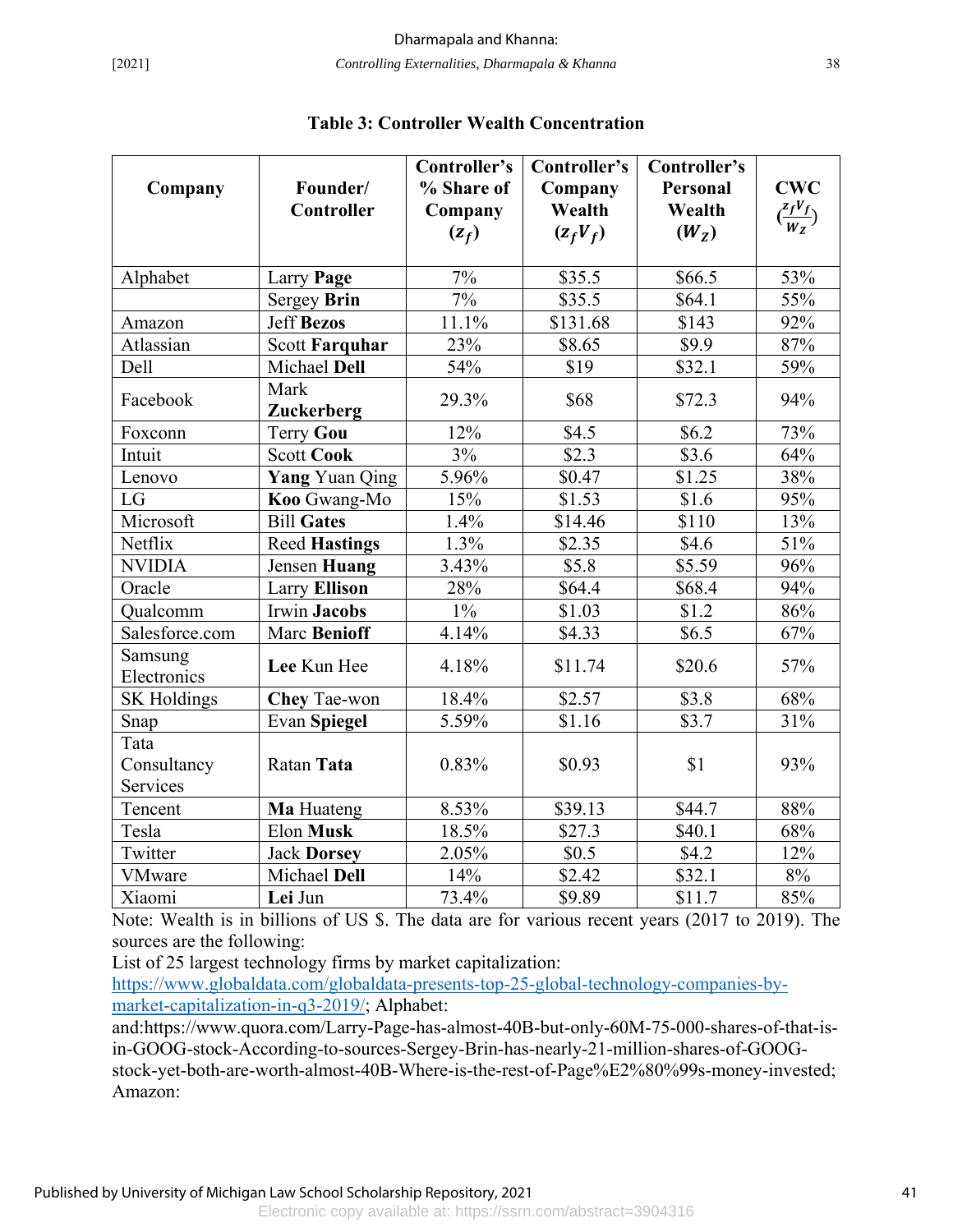https://www.forbes.com/profile/jeff-bezos/#40bd5fab1b23; Atlassian:

https://www.forbes.com/profile/scott-farquhar/#2c41f5166362; Facebook:

https://www.investopedia.com/articles/insights/082216/top-9-shareholders-facebook-fb.asp and: https://www.cnbc.com/2019/08/22/mark-zuckerberg-has-sold-296-million-of-facebook-sharesin-august.html; Foxconn:

and: https://www.bloomberg.com/quote/2317:TT; Lenovo:

https://www.forbes.com/profile/yang-yuanqing/#11a83b3a61ae; LG:

https://www.forbes.com/lists/2012/83/korea-billionaires-12\_Koo-Bon-Joon\_M3B5.html and: https://www.forbes.com/profile/koo-kwang-mo/#3dbd841b3988; Microsoft:

https://www.investopedia.com/articles/investing/122215/top-4-microsoft-shareholders.asp;

Oracle: https://www.bloomberg.com/news/articles/2017-09-29/oracle-s-ellison-adds-2-9-billion-

to-fortune-on-pledged-shares and: https://www.businessinsider.com/rise-of-oracle-founder-larryellison-2017-1; Samsung:https://business.inquirer.net/286397/samsung-chairman-retains-topspot-as-wealthiest-businessman-in-s-korea; SK:

theinvestor.co.kr/people\_detail.php?q=Chey%20Tae-won&mode=rich&num=5; Snap:

https://www.forbes.com/profile/evan-spiegel/#2579ffde529c; Tesla:

https://www.forbes.com/profile/elon-musk/#10d31efe7999; Twitter:

https://www.forbes.com/profile/jack-dorsey/#70861f8f2372; VMWare:

https://finance.yahoo.com/quote/VMW/key-statistics/; Xiaomi:

https://www.forbes.com/profile/lei-jun/#141e005b6e64; Other firms' data are from

www.cnbc.com for stock quotes, outstanding shares, and some controlling shareholders.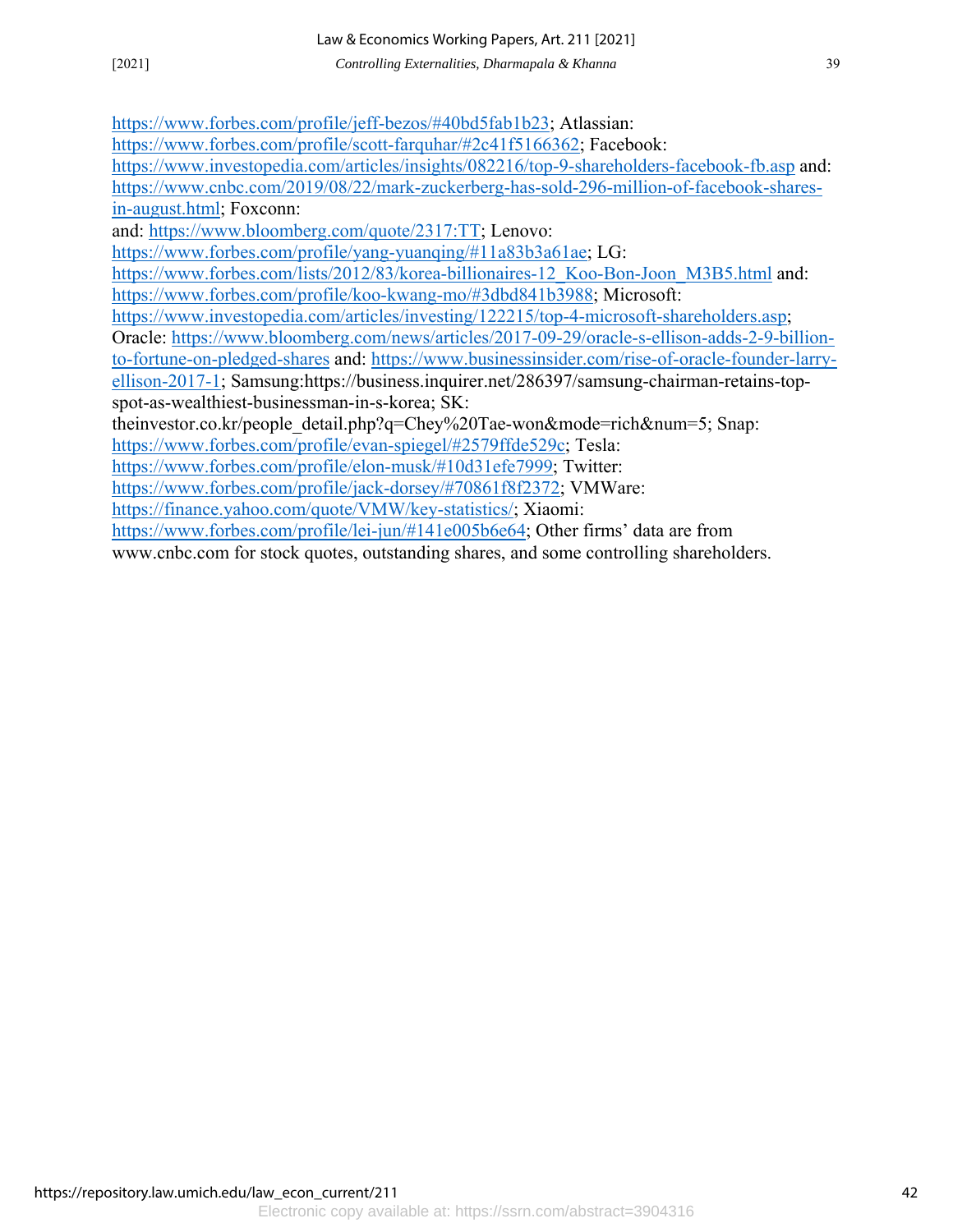#### **Table 4: Firm and Portfolio Value in Each Contingency, given Firm F's Choice of Activity Level**

| Firm F's Choice |
|-----------------|
|                 |

|             |                                | High Activity (H) | Low Activity $(L)$ |
|-------------|--------------------------------|-------------------|--------------------|
| Contingency | 1 (probability $\frac{1}{2}$ ) | 12,998            | 10, 1000           |
|             | 2 (probability $\frac{1}{2}$ ) | 0,998             | 0, 1000            |

Note: The first number in each cell is F's value and second number is the value of the market portfolio P (consisting of all firms other than F).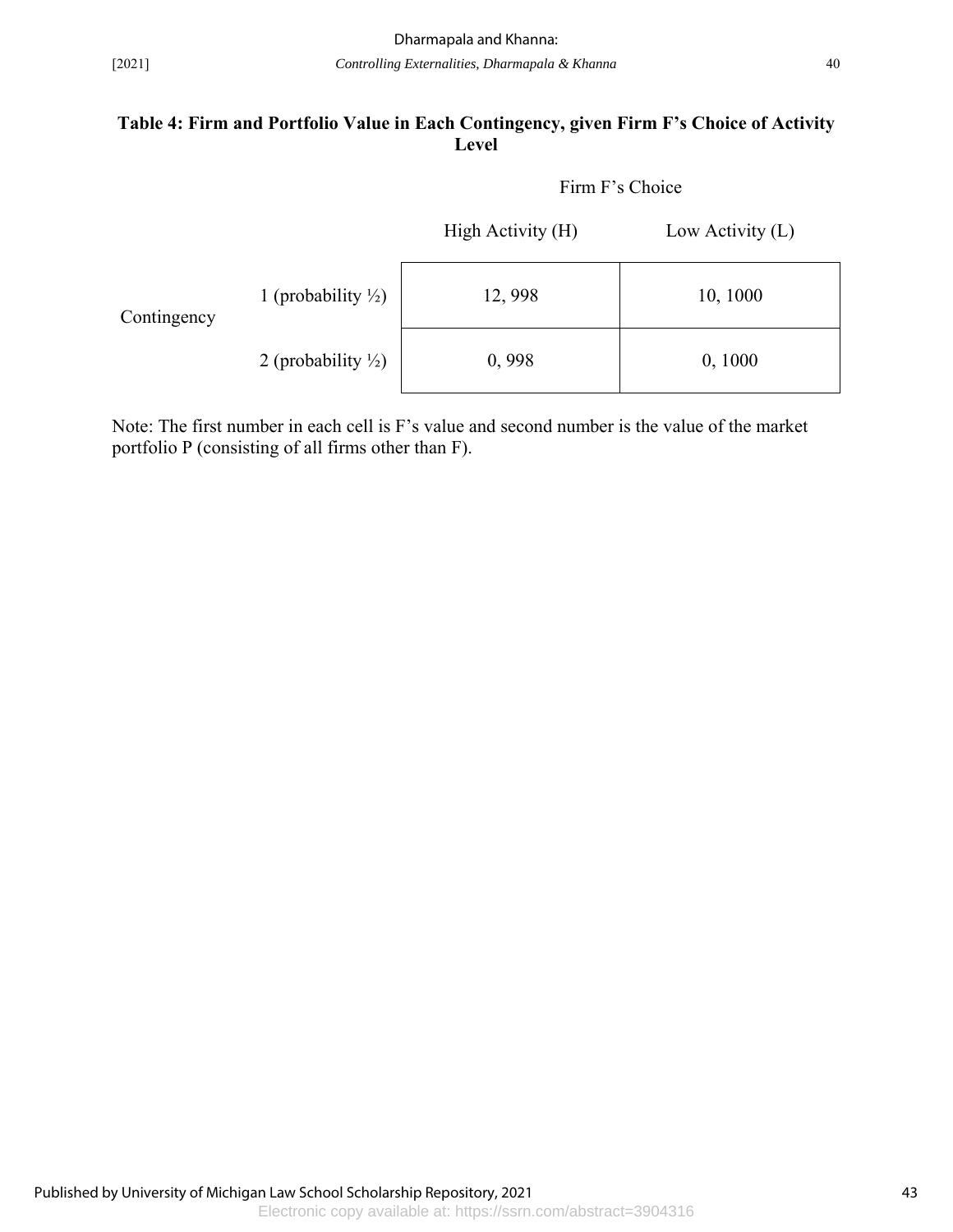



Note: This graph depicts – on the left - the mean number of environmental engagements by the "Big Three" index funds (BlackRock, State Street, and Vanguard; from Azar et al. (2020)), scaled by stock market capitalization (in billions of US\$), for a group of seven countries (Australia, Canada, Ireland, New Zealand, Taiwan, the UK and the US) identified in Aminadav and Papaioannou (2020) as having the greatest prevalence of listed firms with dispersed ownership. The bar on the right represents the mean number of environmental engagements by these index funds, scaled by stock market capitalization (in billions of US\$), for the other 71 countries in the sample. Stock market capitalization is from the World Bank's World Development Indicators (WDI) database, augmented by the OECD data from De La Cruz, Medina and Tang (2019). Note that the sample excludes one jurisdiction (Bermuda) for which stock market capitalization data is available, as it appears to be an outlier (as discussed in the text).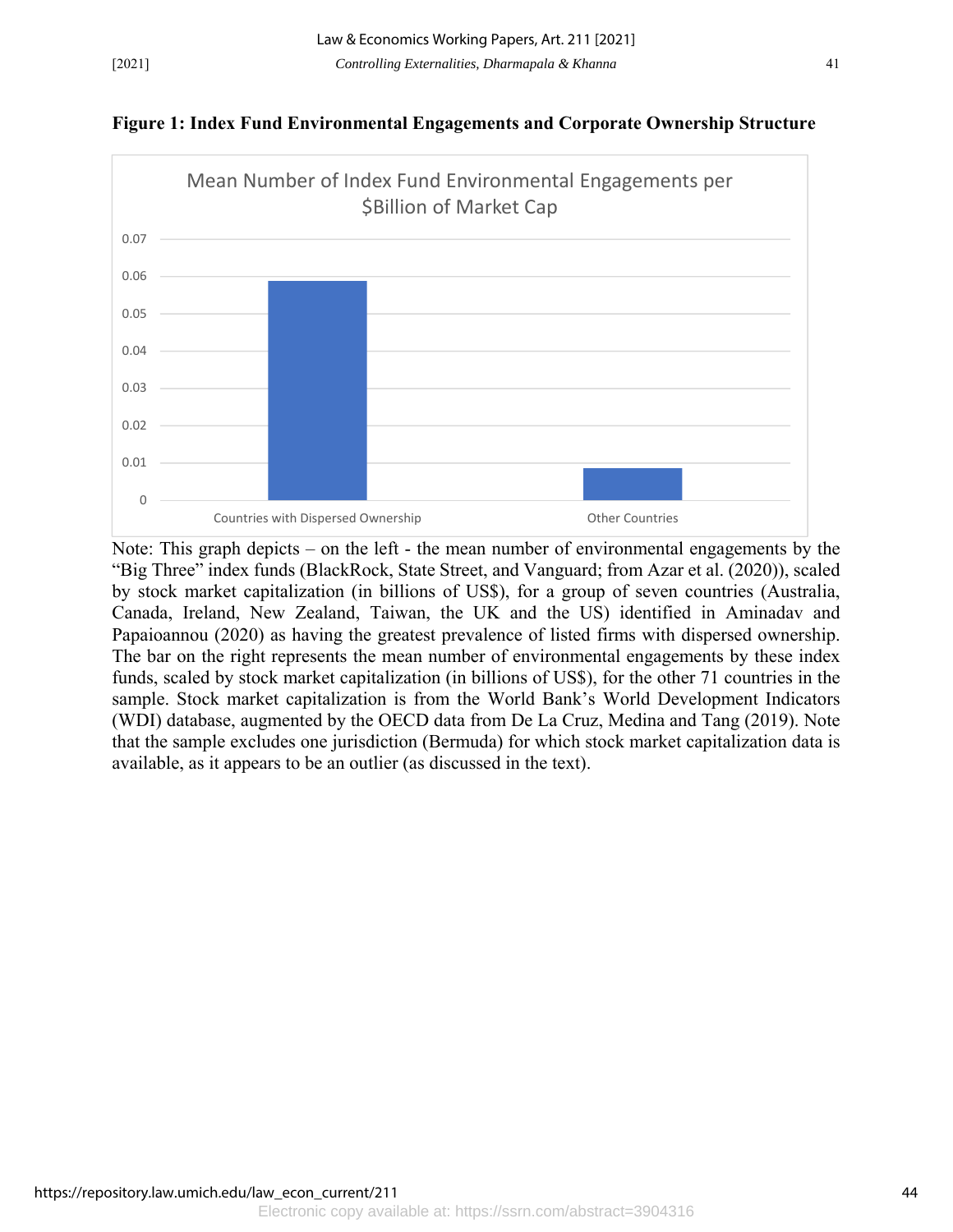### **Figure 2:**





Note: Authors' calculations, based on various publicly available sources, including company websites, company proxy statements, https://money.cnn.com and https://finance.yahoo.com.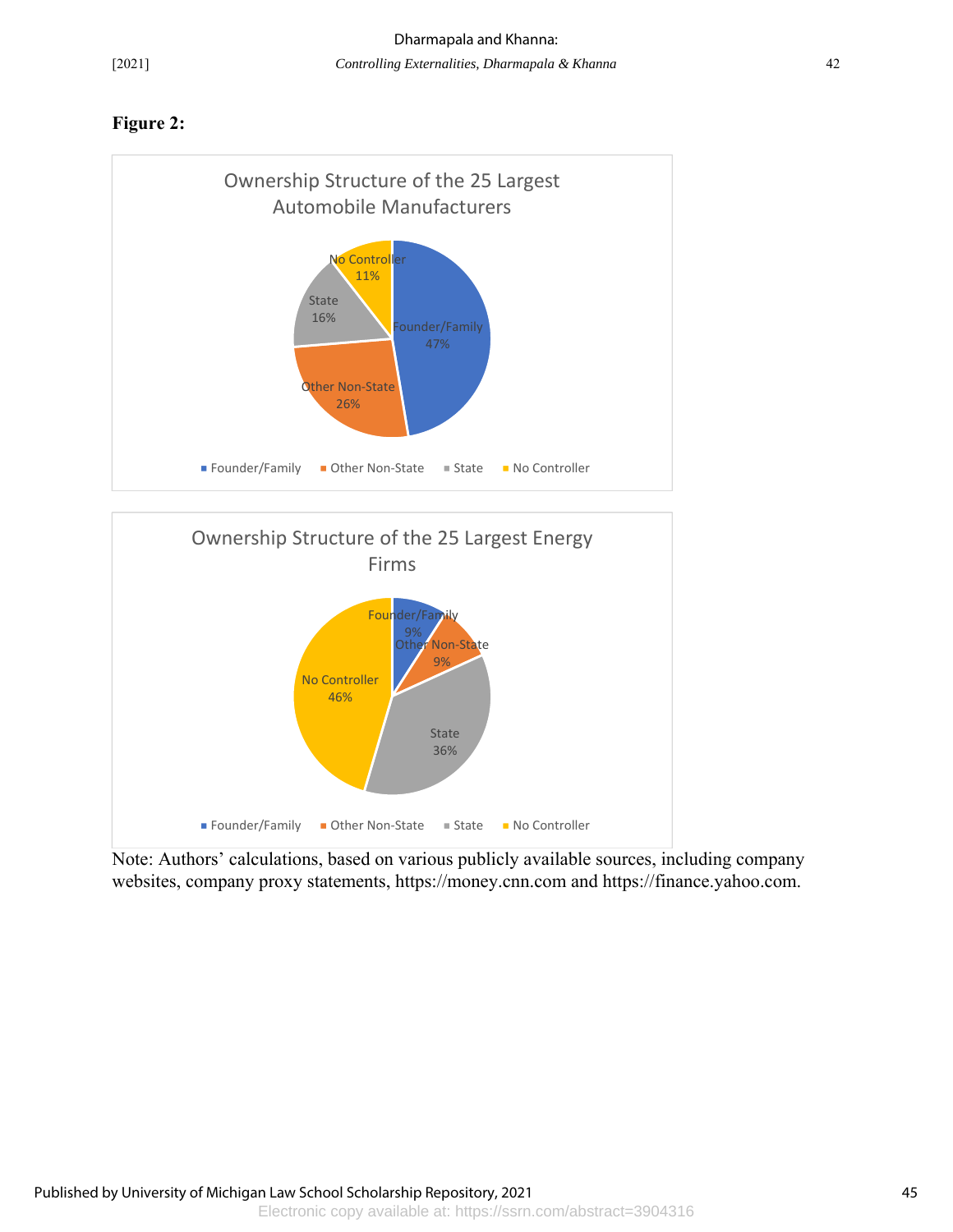### **Figure 3: Illustration of Ownership Structures and Controller Wealth Concentration**



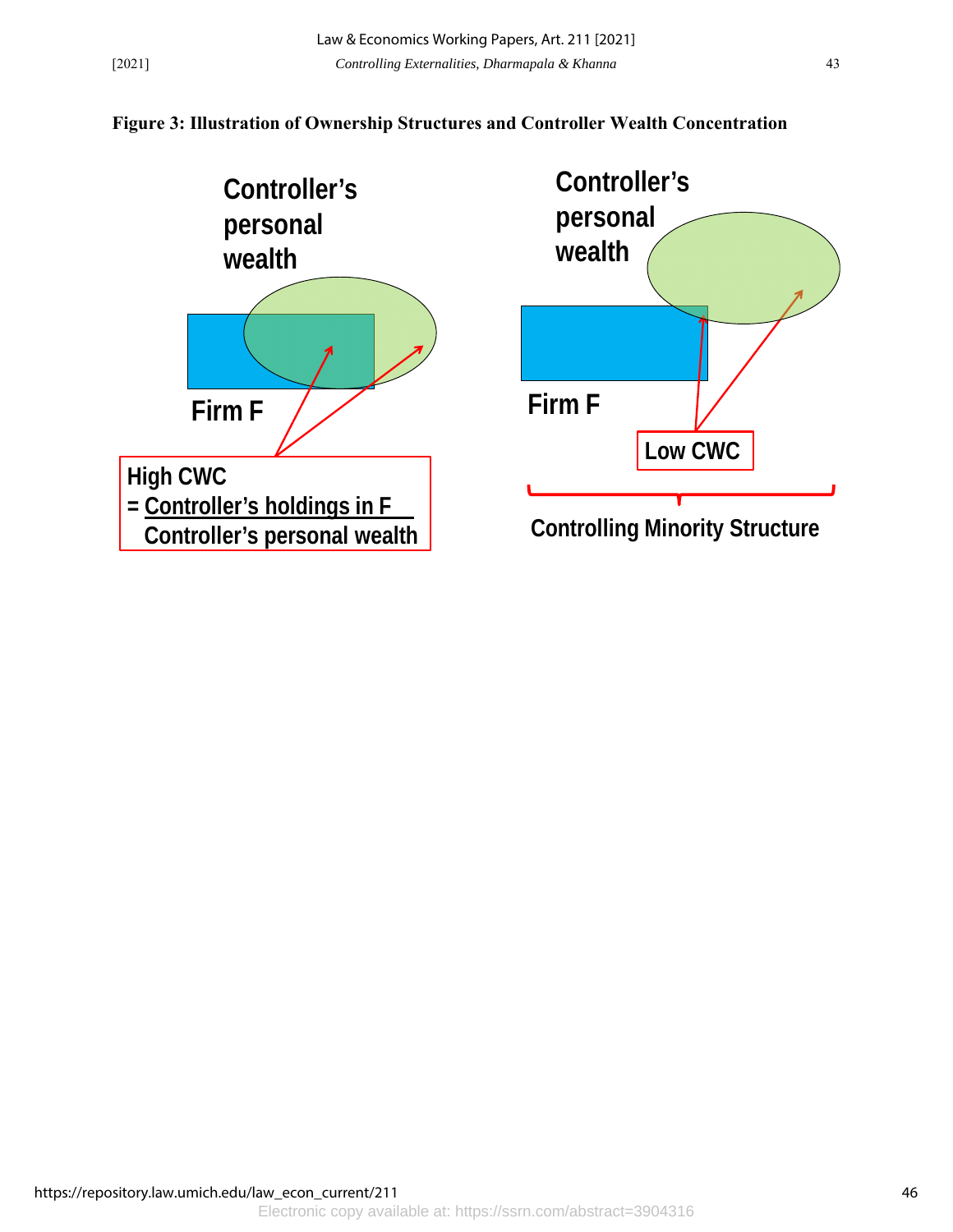

**Figure 4: Controller Wealth Concentration (CWC) and Controller Shares of Firms**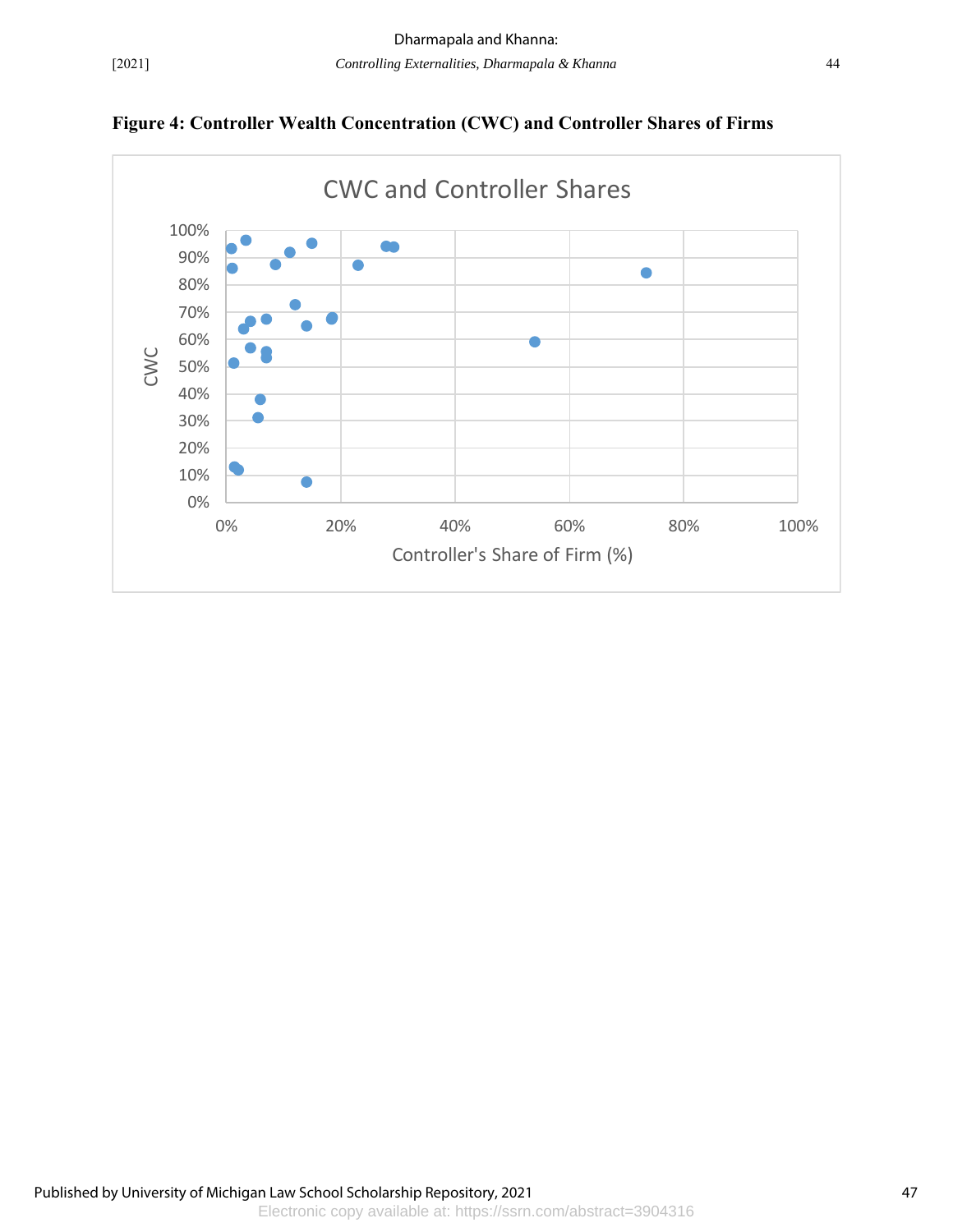#### **Figure 5: Timing of the IPO and Firm F's Choices**

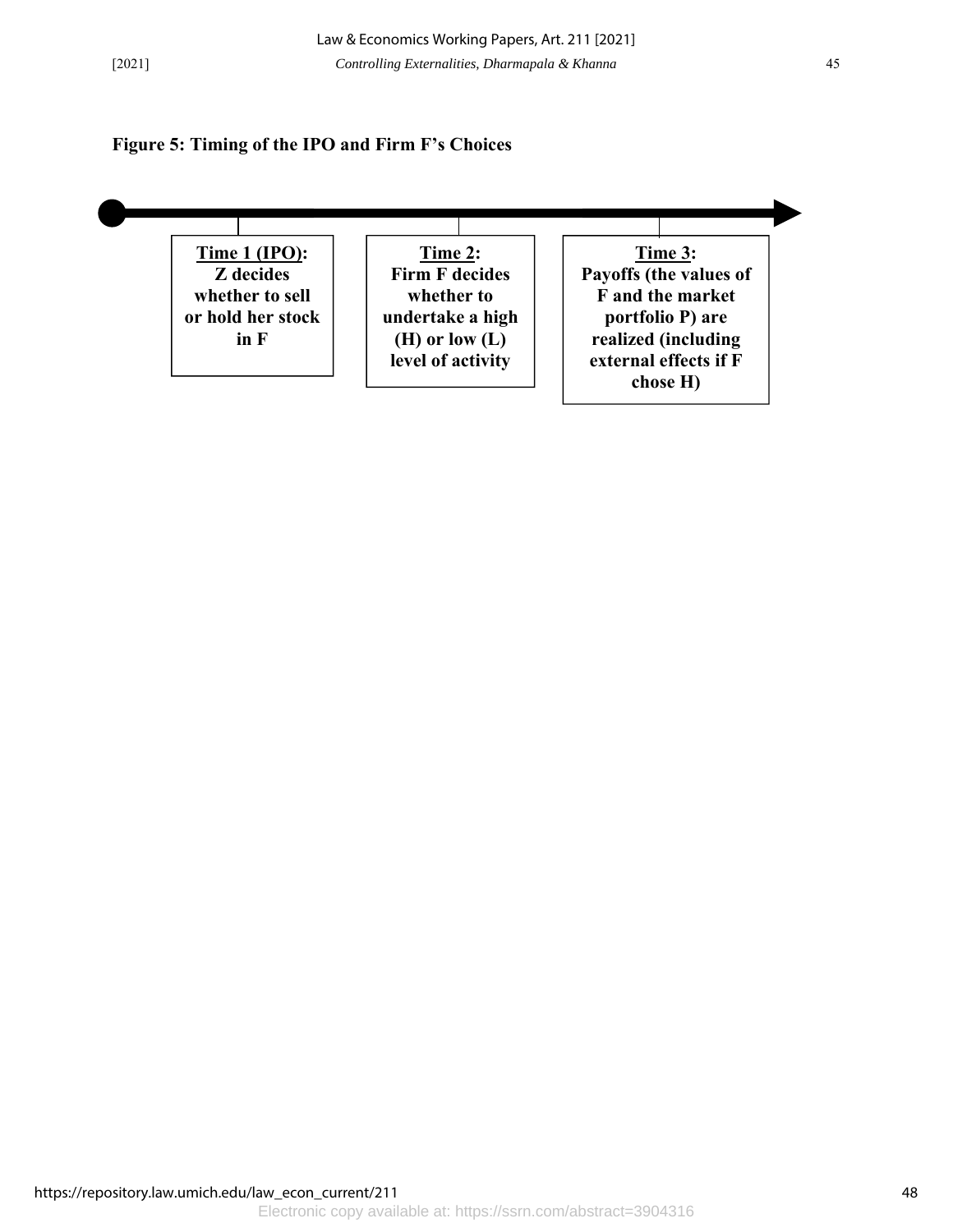## about ECGI

The European Corporate Governance Institute has been established to improve *corporate governance through fostering independent scientific research and related activities.*

The ECGI will produce and disseminate high quality research while remaining close to the concerns and interests of corporate, financial and public policy makers. It will draw on the expertise of scholars from numerous countries and bring together a critical mass of expertise and interest to bear on this important subject.

The views expressed in this working paper are those of the authors, not those of the ECGI or its members.

## www.ecgi.global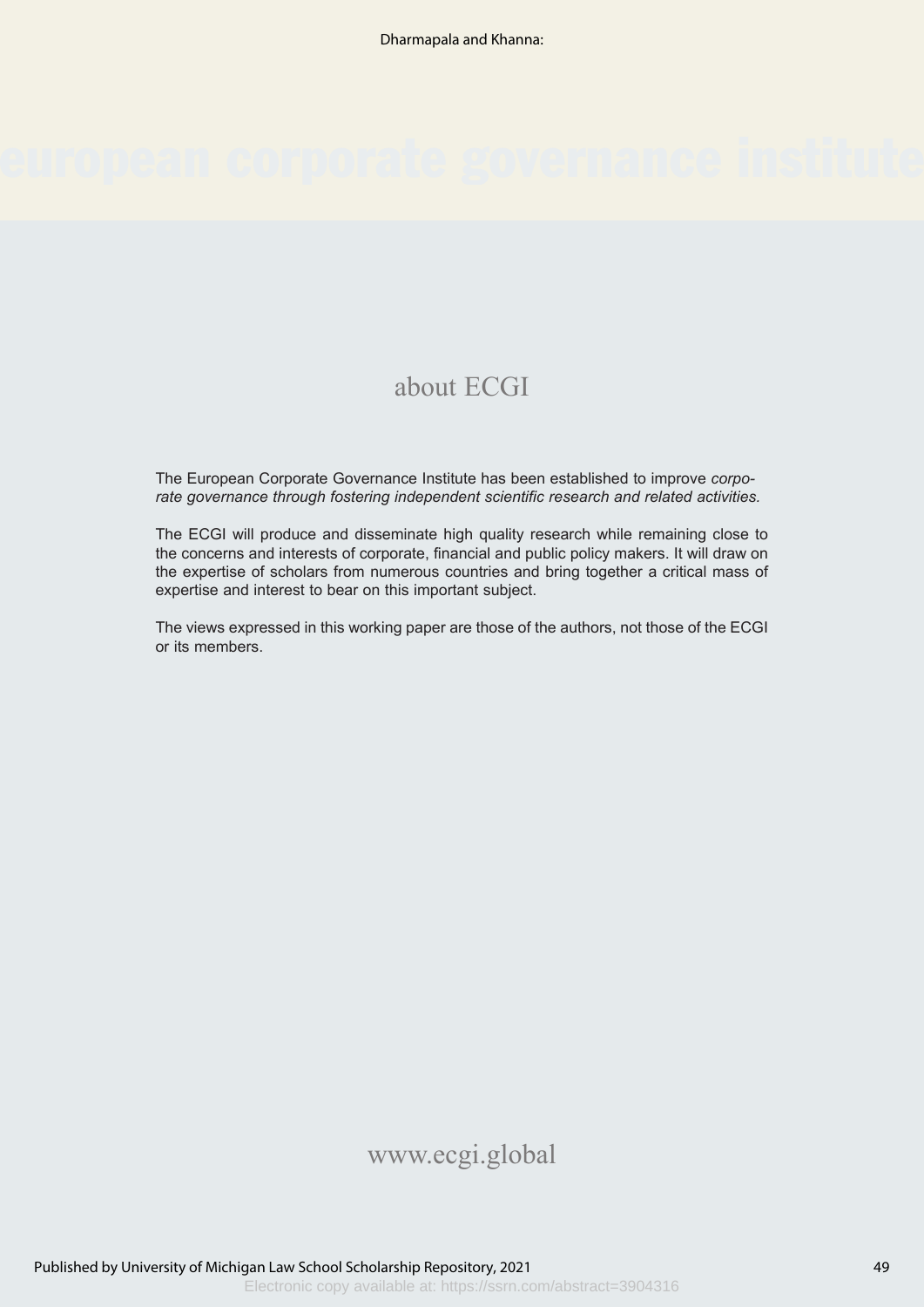## ECGI Working Paper Series in Law

| <b>Editorial Board</b>     |                                                                                                     |
|----------------------------|-----------------------------------------------------------------------------------------------------|
| Editor                     | Amir Licht, Professor of Law, Radzyner Law School,<br>Interdisciplinary Center Herzliya             |
| <b>Consulting Editors</b>  | Hse-Yu Iris Chiu, Professor of Corporate Law and Financial<br>Regulation, University College London |
|                            | Horst Eidenmüller, Freshfields Professor of Commercial Law,<br>University of Oxford                 |
|                            | Martin Gelter, Professor of Law, Fordham University School of<br>Law                                |
|                            | Geneviève Helleringer, Professor of Law, ESSEC Business<br>School and Oxford Law Faculty            |
|                            | Curtis Milhaupt, Professor of Law, Stanford Law School                                              |
| <b>Editorial Assistant</b> | <b>Úna Daly, ECGI Working Paper Series Manager</b>                                                  |
|                            |                                                                                                     |

https://ecgi.global/content/working-papers